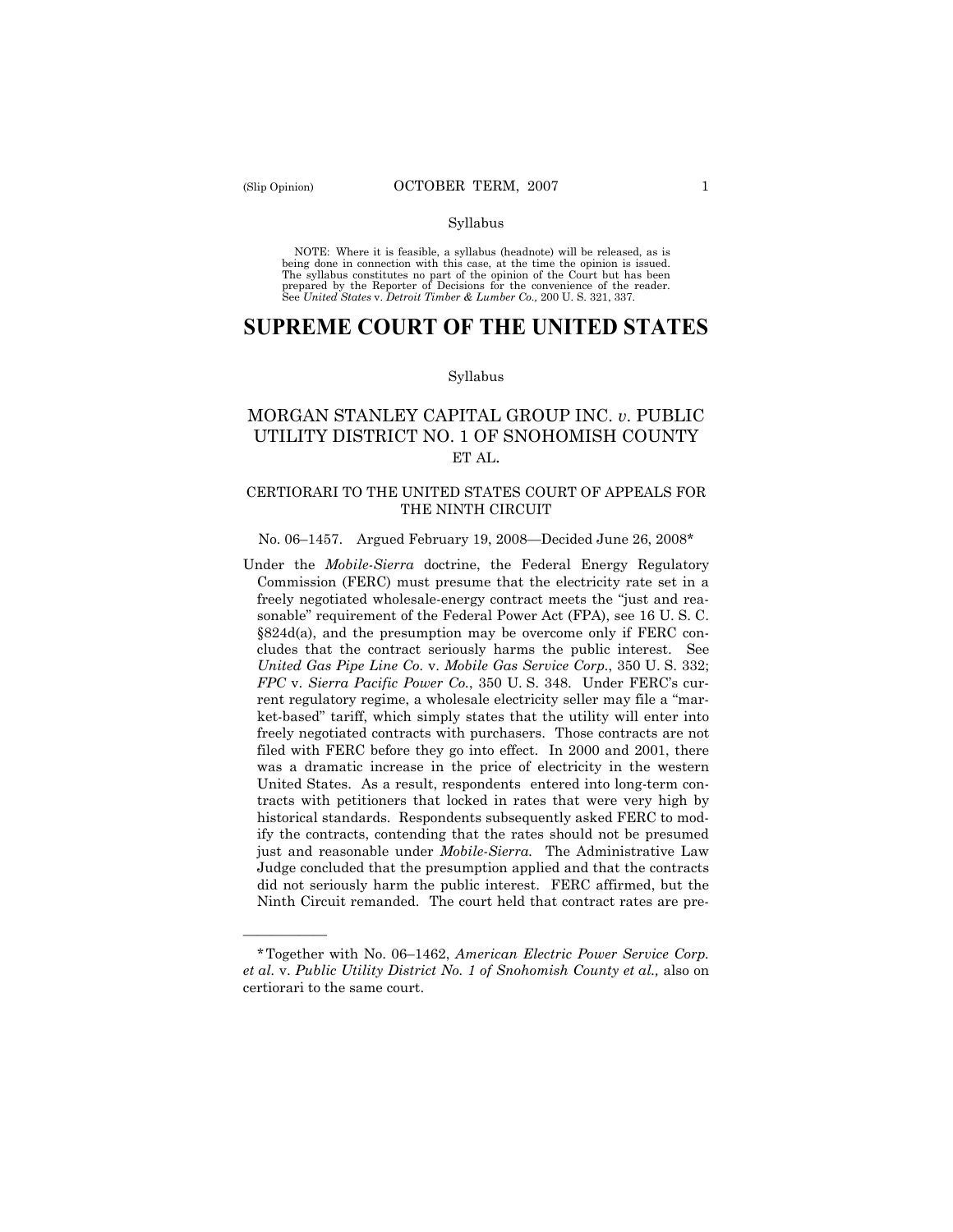## 2 MORGAN STANLEY CAPITAL GROUP INC. *v.* PUBLIC UTIL. DIST. NO. 1 OF SNOHOMISH CTY. Syllabus

sumptively reasonable only where FERC has had an initial opportunity to review the contracts without applying the *Mobile-Sierra* presumption and therefore that the presumption should not apply to contracts entered into under "market-based" tariffs. The court alternatively held that there is a different standard for overcoming the *Mobile-Sierra* presumption when a *purchaser* challenges a contract: whether the contract exceeds a "zone of reasonableness."

*Held:* 

 1. The Commission was required to apply the *Mobile-Sierra* presumption in evaluating the contracts here. *Sierra* held that a rate set out in a contract must be presumed to be just and reasonable absent serious harm to the public interest, regardless of when the contract is challenged. *FPC* v. *Texaco Inc.*, 417 U. S. 380, distinguished. Also, the Ninth Circuit's rule requiring FERC to ask whether a contract was formed in an environment of market "dysfunction" is not supported by this Court's cases and plainly undermines the role of contracts in the FPA's statutory scheme. Pp. 15–19.

 2. The Ninth Circuit's "zone of reasonableness" test fails to accord an adequate level of protection to contracts. The standard for a buyer's rate-increase challenge must be the same, generally, as the standard for a seller's challenge: The contract rate must seriously harm the public interest. The Ninth Circuit misread *Sierra* in holding that the standard for evaluating a high-rate challenge and setting aside a contract rate is whether consumers' electricity bills were higher than they would have been had the contract rates equaled "marginal cost." Under the *Mobile-Sierra* presumption*,* setting aside a contract rate requires a finding of "unequivocal public necessity," *Permian Basin Area Rate Cases*, 390 U. S. 747, 822, or "extraordinary circumstances," *Arkansas Louisiana Gas Co.* v. *Hall*, 453 U. S. 571, 582. Pp. 19–23.

 3. The judgment below is nonetheless affirmed on alternative grounds, based on two defects in FERC's analysis. First, the analysis was flawed or incomplete to the extent FERC looked simply to whether consumers' rates increased immediately upon conclusion of the relevant contracts, rather than determining whether the contracts imposed an excessive burden "down the line," relative to the rates consumers could have obtained (but for the contracts) after elimination of the dysfunctional market. *Sierra'*s "excessive burden" on customers was the current burden, not just the burden imposed at the contract's outset. See 350 U. S., at 355. Second, it is unclear from FERC's orders whether it found respondents' evidence inadequate to support their claim that petitioners engaged in unlawful market manipulation that altered the playing field for contract negotiations. In such a case, the Commission should not presume that a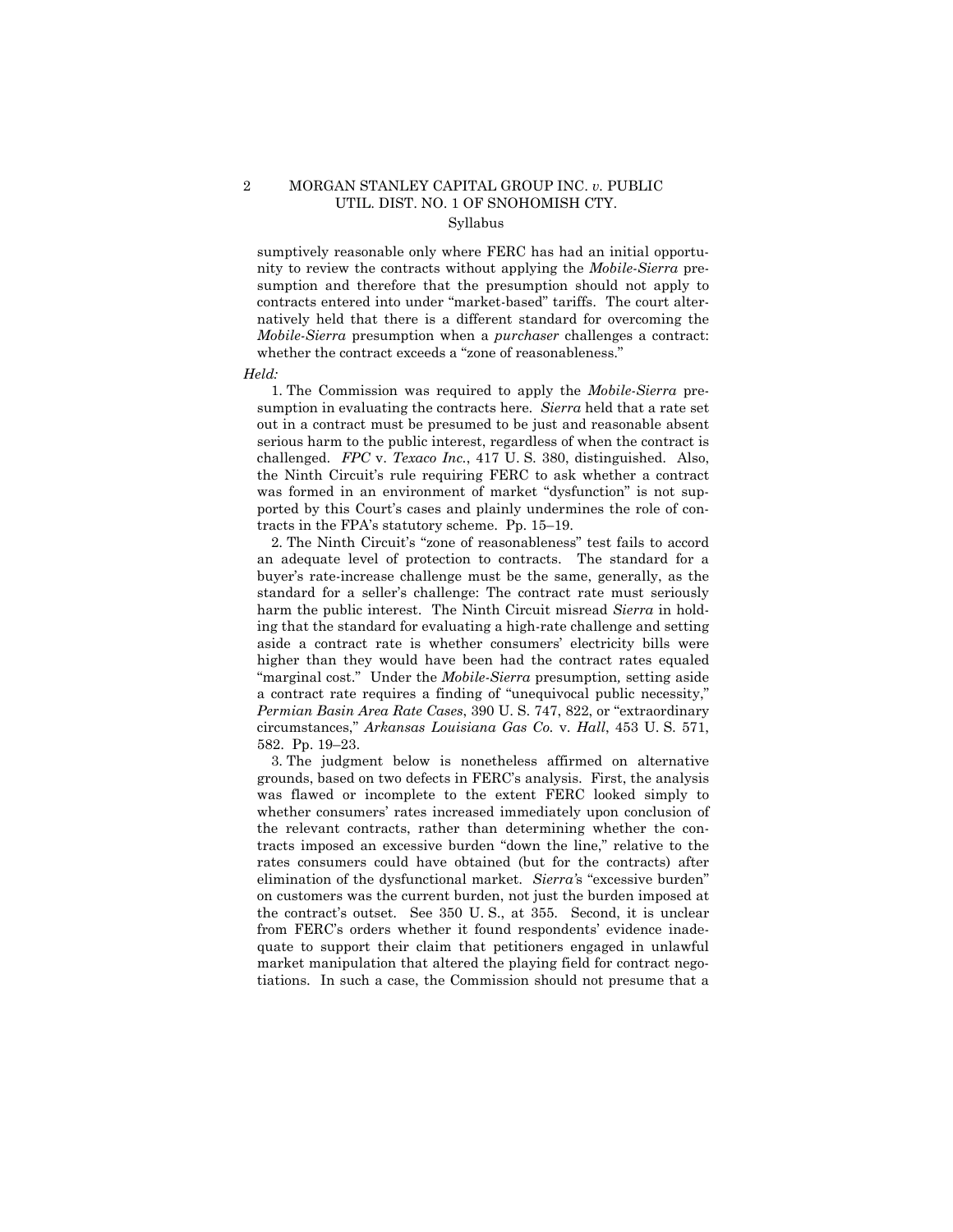#### Syllabus

contract is just and reasonable. Like fraud and duress, unlawful market activity directly affecting contract negotiations eliminates the premise on which the *Mobile-Sierra* presumption rests: that the contract rates are the product of fair, arms-length negotiations. On remand, FERC should amplify or clarify its findings on these two points. Pp. 23–26.

471 F. 3d 1053, affirmed and remanded.

 SCALIA, J., delivered the opinion of the Court, in which KENNEDY, THOMAS, and ALITO, JJ., joined, and in which GINSBURG, J., joined as to Part III. GINSBURG, J., filed an opinion concurring in part and concurring in the judgment. STEVENS, J., filed a dissenting opinion, in which SOUTER, J., joined. ROBERTS, C. J., and BREYER, J., took no part in the consideration or decision of the cases.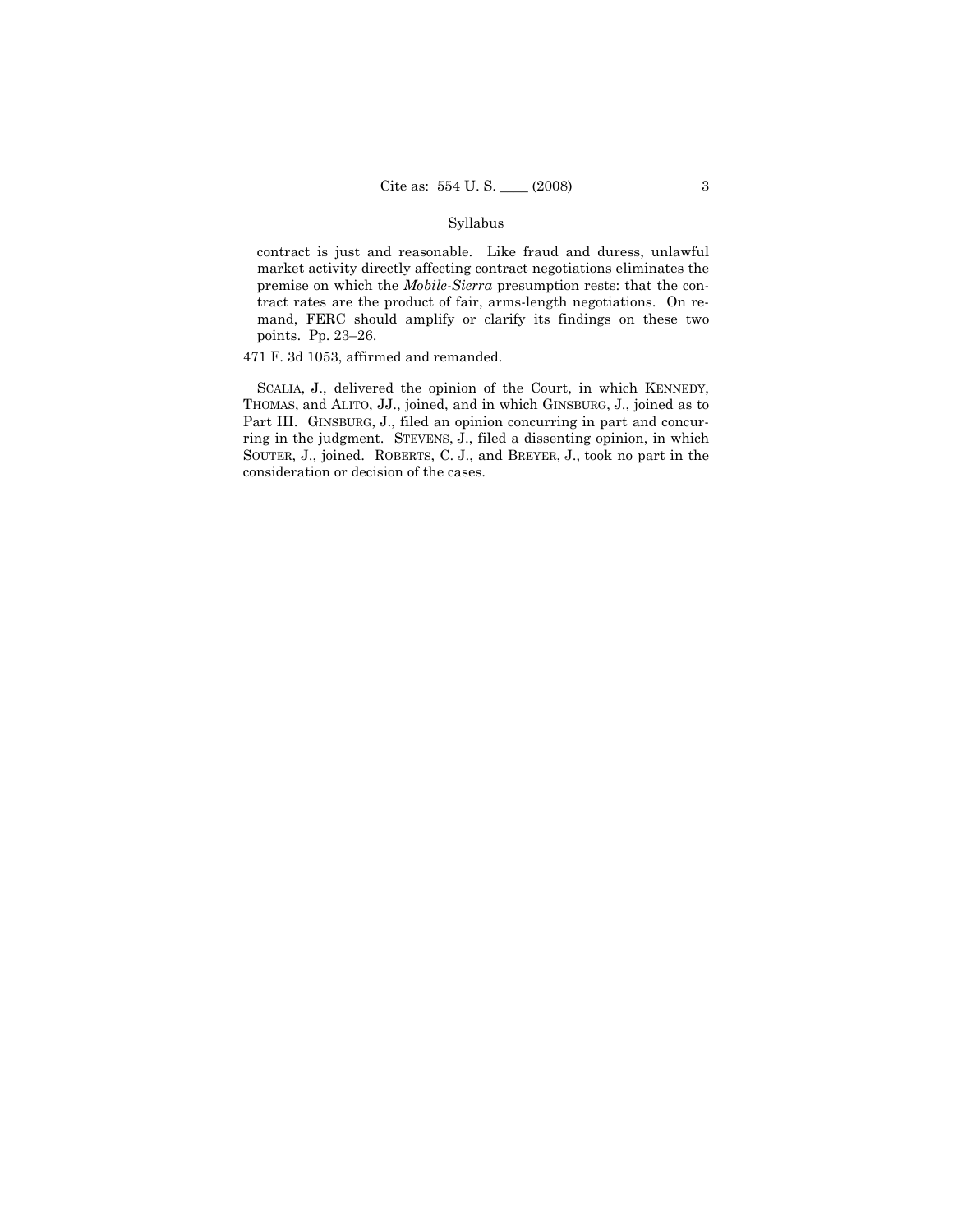NOTICE: This opinion is subject to formal revision before publication in the preliminary print of the United States Reports. Readers are requested to notify the Reporter of Decisions, Supreme Court of the United States, Washington, D. C. 20543, of any typographical or other formal errors, in order that corrections may be made before the preliminary print goes to press.

#### **SUPREME COURT OF THE UNITED STATES**  $\frac{1}{2}$  , where  $\frac{1}{2}$

Nos. 06–1457 and 06–1462  $\frac{1}{2}$  ,  $\frac{1}{2}$  ,  $\frac{1}{2}$  ,  $\frac{1}{2}$  ,  $\frac{1}{2}$  ,  $\frac{1}{2}$ 

# MORGAN STANLEY CAPITAL GROUP INC., **PETITIONER**

06–1457 *v.*

PUBLIC UTILITY DISTRICT NO. 1 OF SNOHOMISH COUNTY, WASHINGTON, ET AL.

# AMERICAN ELECTRIC POWER SERVICE CORPORATION, ET AL., PETITIONERS 06–1462 *v.*

# PUBLIC UTILITY DISTRICT NO. 1 OF SNOHOMISH COUNTY, WASHINGTON, ET AL.

#### ON WRITS OF CERTIORARI TO THE UNITED STATES COURT OF APPEALS FOR THE NINTH CIRCUIT

#### [June 26, 2008]

# JUSTICE SCALIA delivered the opinion of the Court.

 Under the *Mobile-Sierra* doctrine, the Federal Energy Regulatory Commission (FERC or Commission) must presume that the rate set out in a freely negotiated wholesale-energy contract meets the "just and reasonable" requirement imposed by law. The presumption may be overcome only if FERC concludes that the contract seriously harms the public interest. These cases present two questions about the scope of the *Mobile-Sierra* doctrine: First, does the presumption apply only when FERC has had an initial opportunity to review a contract rate without the presumption? Second, does the presumption im-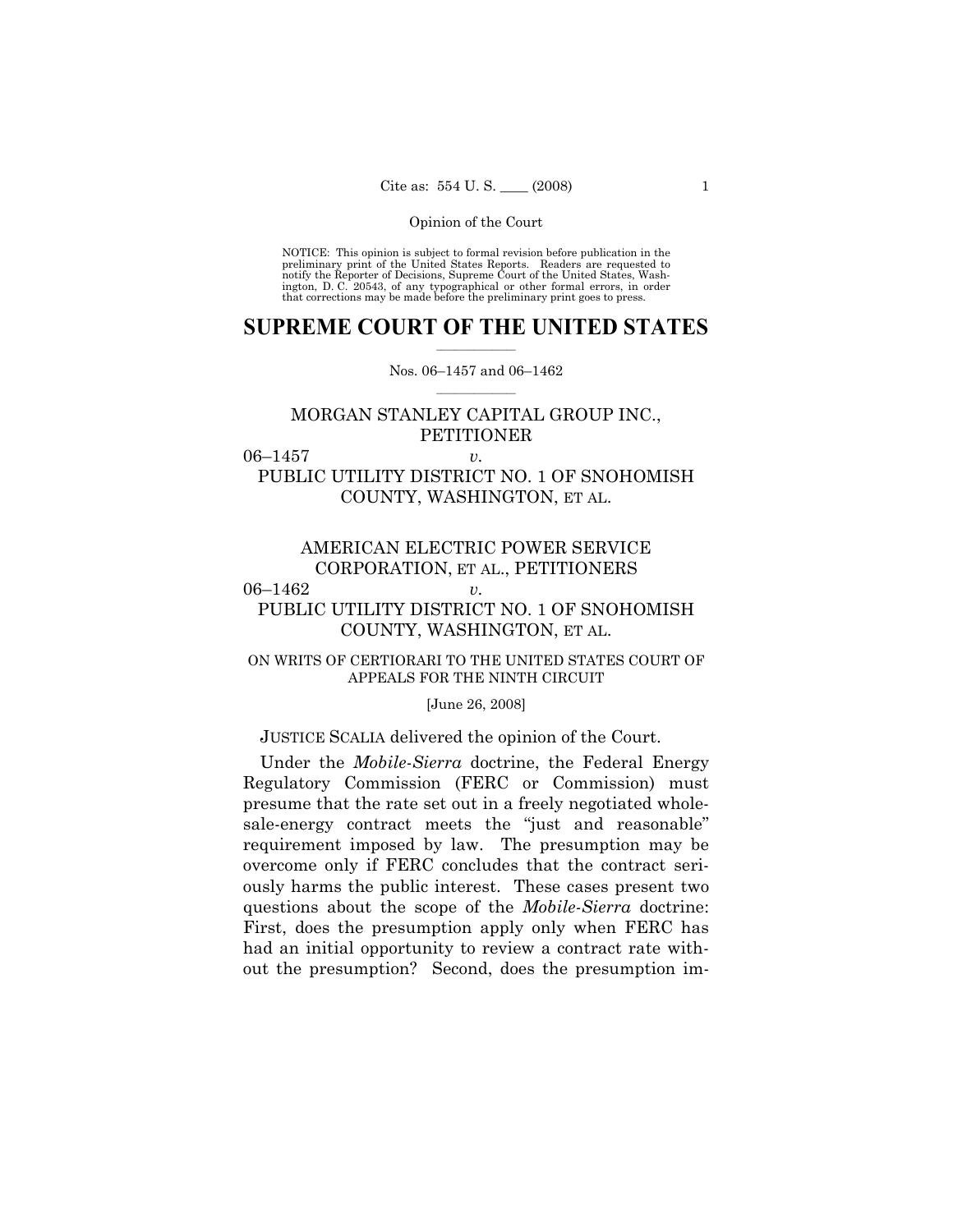pose as high a bar to challenges by purchasers of wholesale electricity as it does to challenges by sellers?

#### I A

#### Statutory Background

 The Federal Power Act (FPA), 41 Stat. 1063, as amended, gives the Commission<sup>1</sup> the authority to regulate the sale of electricity in interstate commerce—a market historically characterized by natural monopoly and therefore subject to abuses of market power. See 16 U. S. C. §824 *et seq.* Modeled on the Interstate Commerce Act, the FPA requires regulated utilities to file compilations of their rate schedules, or "tariffs," with the Commission, and to provide service to electricity purchasers on the terms and prices there set forth. §824d(c). Utilities wishing to change their tariffs must notify the Commission 60 days before the change is to go into effect. §824d(d). Unlike the Interstate Commerce Act, however, the FPA also permits utilities to set rates with individual electricity purchasers through bilateral contracts. §824d(c), (d). As we have explained elsewhere, the FPA "departed from the scheme of purely tariff-based regulation and acknowledged that contracts between commercial buyers and sellers could be used in ratesetting." *Verizon Communications Inc.* v. *FCC*, 535 U. S. 467, 479 (2002). Like tariffs, contracts must be filed with the Commission before they go into effect. 16 U. S. C. §824d(c), (d).

 The FPA requires all wholesale-electricity rates to be "just and reasonable." §824d(a). When a utility files a new rate with the Commission, through a change to its tariff or a new contract, the Commission may suspend the rate for up to five months while it investigates whether

<sup>1</sup>We also use "Commission" to refer to the Federal Power Commission, FERC's predecessor.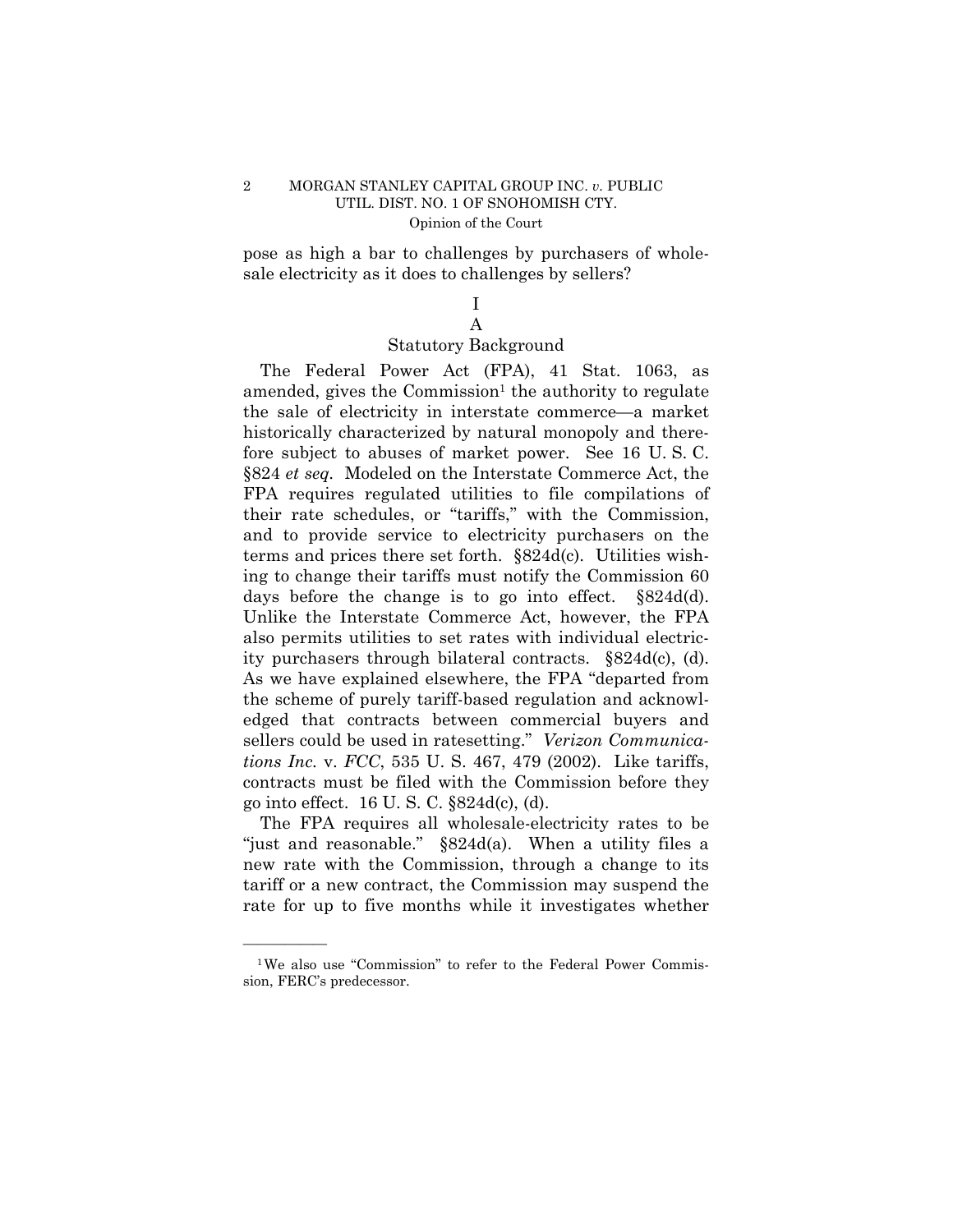the rate is just and reasonable. §824d(e). The Commission may, however, decline to investigate and permit the rate to go into effect—which does not amount to a determination that the rate is "just and reasonable." See 18 CFR §35.4 (2007). After a rate goes into effect, whether or not the Commission deemed it just and reasonable when filed, the Commission may conclude, in response to a complaint or on its own motion, that the rate is not just and reasonable and replace it with a lawful rate. 16 U. S. C. §824e(a) (2000 ed., Supp. V).

 The statutory requirement that rates be "just and reasonable" is obviously incapable of precise judicial definition, and we afford great deference to the Commission in its rate decisions. See *FPC* v. *Texaco Inc.*, 417 U. S. 380, 389 (1974); *Permian Basin Area Rate Cases*, 390 U. S. 747, 767 (1968). We have repeatedly emphasized that the Commission is not bound to any one ratemaking formula. See *Mobil Oil Exploration & Producing Southeast, Inc.* v. *United Distribution Cos.*, 498 U. S. 211, 224 (1991); *Permian Basin*, *supra*, at 776–777. But FERC must choose a method that entails an appropriate "balancing of the investor and the consumer interests." *FPC* v. *Hope Natural Gas Co.*, 320 U. S. 591, 603 (1944). In exercising its broad discretion, the Commission traditionally reviewed and set tariff rates under the "cost-of-service" method, which ensures that a seller of electricity recovers its costs plus a rate of return sufficient to attract necessary capital. See J. McGrew, Federal Energy Regulatory Commission 152, 160–161 (2003) (hereinafter McGrew).

 In two cases decided on the same day in 1956, we addressed the authority of the Commission to modify rates set bilaterally by contract rather than unilaterally by tariff. In *United Gas Pipe Line Co.* v. *Mobile Gas Service Corp.*, 350 U. S. 332, we rejected a natural-gas utility's argument that the Natural Gas Act's requirement that it file all new rates with the Commission authorized it to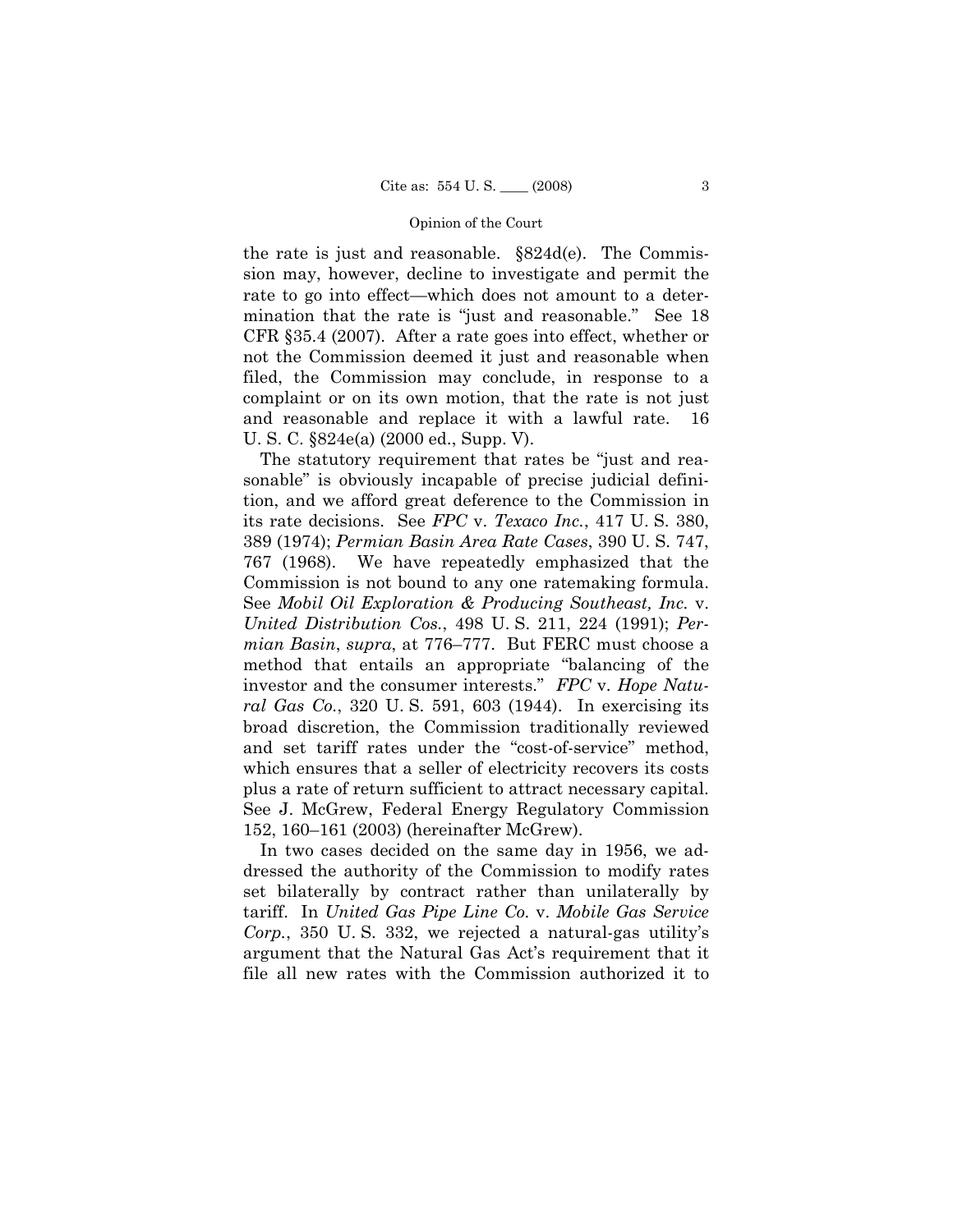abrogate a lawful contract with a purchaser simply by filing a new tariff, see *id.*, at 336–337. The filing requirement, we explained, is merely a *precondition* to changing a rate, not an *authorization* to change rates in violation of a lawful contract (*i.e.*, a contract that sets a just and reasonable rate). See *id.*, at 339–344.

 In *FPC* v. *Sierra Pacific Power Co.*, 350 U. S. 348, 352– 353 (1956), we applied the holding of *Mobile* to the analogous provisions of the FPA, concluding that the complaining utility could not supersede a contract rate simply by filing a new tariff. In *Sierra*, however, the Commission had concluded not only (contrary to our holding) that the newly filed tariff superseded the contract, but also that the contract rate itself was not just and reasonable, "solely because it yield[ed] less than a fair return on the net invested capital" of the utility. *Id.*, at 355. Thus, we were confronted with the question of how the Commission may evaluate whether a contract rate is just and reasonable.

We answered that question in the following way:

"[T]he Commission's conclusion appears on its face to be based on an erroneous standard. . . . [W]hile it may be that the Commission may not normally impose upon a public utility a rate which would produce less than a fair return, it does not follow that the public utility may not itself agree by contract to a rate affording less than a fair return or that, if it does so, it is entitled to be relieved of its improvident bargain. . . . In such circumstances the sole concern of the Commission would seem to be whether the rate is so low as to adversely affect the public interest—as where it might impair the financial ability of the public utility to continue its service, cast upon other consumers an excessive burden, or be unduly discriminatory." *Id.*, at 354–355 (emphasis deleted).

As we said in a later case, "[t]he regulatory system created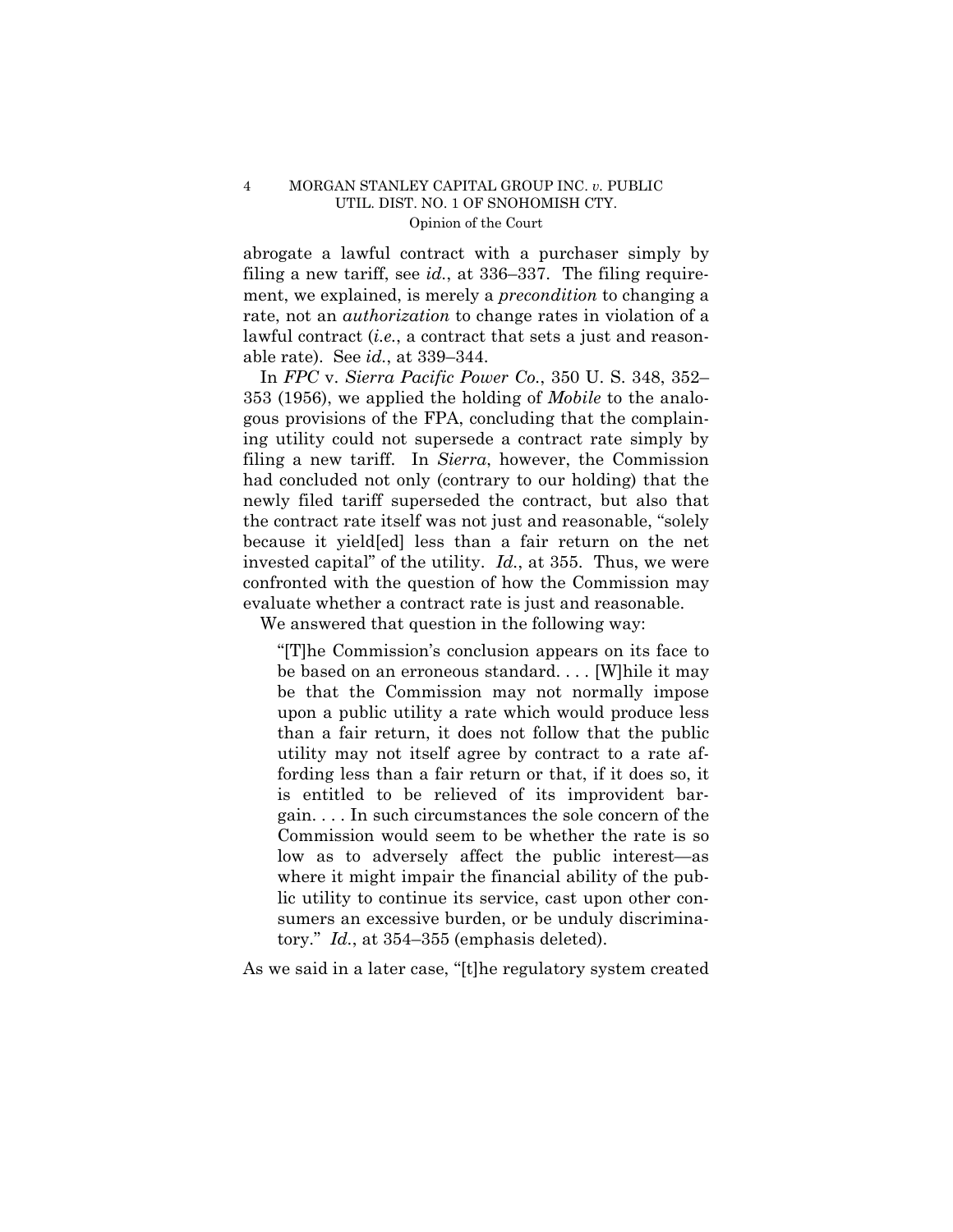by the [FPA] is premised on contractual agreements voluntarily devised by the regulated companies; it contemplates abrogation of these agreements only in circumstances of unequivocal public necessity." *Permian Basin, supra,* at 822.

 Over the past 50 years, decisions of this Court and the Courts of Appeals have refined the *Mobile-Sierra* presumption to allow greater freedom of contract. In *United Gas Pipe Line Co.* v. *Memphis Light, Gas and Water Div.*, 358 U. S. 103, 110–113 (1958), we held that parties could contract out of the *Mobile-Sierra* presumption by specifying in their contracts that a new rate filed with the Commission would supersede the contract rate. Courts of Appeals have held that contracting parties may also agree to a middle option between *Mobile-Sierra* and *Memphis Light:* A contract that does not allow the seller to supersede the contract rate by filing a new rate may nonetheless permit the Commission to set aside the contract rate if it results in an unfair rate of return, not just if it violates the public interest. See, *e.g.*, *Papago Tribal Util. Auth.* v. *FERC*, 723 F. 2d 950, 953 (CADC 1983); *Louisiana Power & Light Co.* v. *FERC*, 587 F. 2d 671, 675–676 (CA5 1979). Thus, as the *Mobile-Sierra* doctrine has developed, regulated parties have retained broad authority to specify whether FERC can review a contract rate solely for whether it violates the public interest or also for whether it results in an unfair rate of return. But the *Mobile-Sierra* presumption remains the default rule.

 Moreover, even though the challenges in *Mobile* and *Sierra* were brought by sellers, lower courts have concluded that the *Mobile-Sierra* presumption also applies where a purchaser, rather than a seller, asks FERC to modify a contract. See *Potomac Elec. Power Co.* v. *FERC*, 210 F. 3d 403, 404–405, 409–410 (CADC 2000); *Boston Edison Co.* v. *FERC*, 856 F. 2d 361, 372 (CA1 1988). This Court has seemingly blessed that conclusion, explaining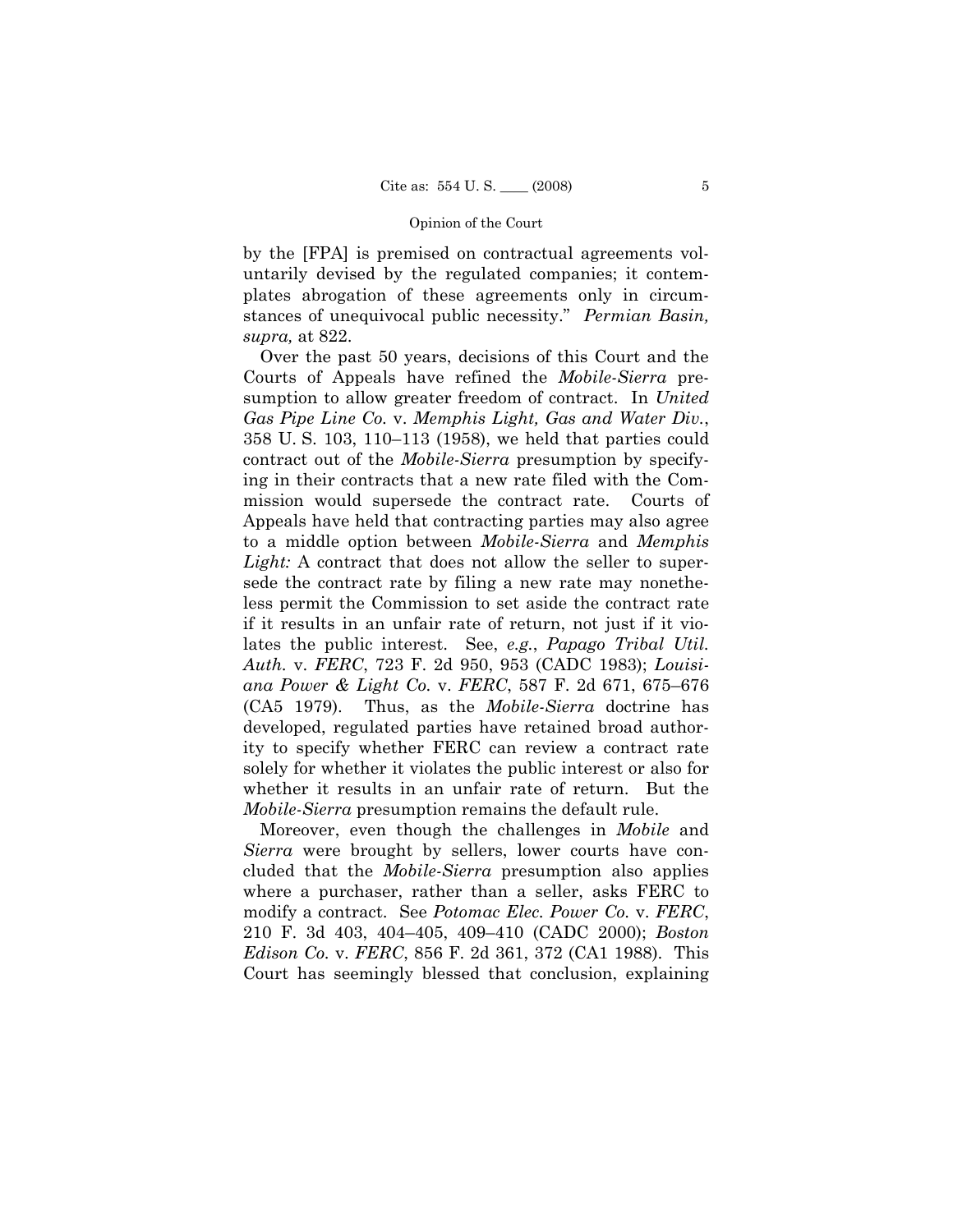that under the FPA, "[w]hen commercial parties . . . avail themselves of rate agreements, the principal regulatory responsibility [is] not to relieve a contracting party of an unreasonable rate." *Verizon,* 535 U. S., at 479 (citing *Sierra, supra,* at 355).

 Over the years, the Commission began to refer to the two modes of review—one with the *Mobile-Sierra* presumption and the other without—as the "public interest standard" and the "just and reasonable standard." See, *e.g.*, *Southern Co. Servs., Inc. Gulf States Utils. Co.* v. *Southern Co. Servs., Inc.*, 39 FERC ¶63,026, pp. 65,134, 65,141 (1987). Decisions from the Courts of Appeals did likewise. See, *e.g.*, *Kansas Cities* v. *FERC*, 723 F. 2d 82, 87–88 (CADC 1983); *Northeast Utils. Serv. Co.* v. *FERC*, 993 F. 2d 937, 961 (CA1 1993). We do not take this nomenclature to stand for the obviously indefensible proposition that a standard different from the statutory just-and-reasonable standard applies to contract rates. Rather, the term "public interest standard" refers to the differing *application* of that just-and-reasonable standard to contract rates. See *Philadelphia Elec. Co.*, 58 F. P. C. 88, 90 (1977). (It would be less confusing to adopt the Solicitor General's terminology, referring to the two differing applications of the justand-reasonable standard as the "ordinary" "just and reasonable standard" and the "public interest standard." See Reply Brief for Respondent FERC 6.)

# B

#### Recent FERC Innovations; Market-Based Tariffs

 In recent decades, the Commission has undertaken an ambitious program of market-based reforms. Part of the impetus for those changes was technological evolution. Historically, electric utilities had been vertically integrated monopolies. For a particular geographic area, a single utility would control the generation of electricity, its transmission, and its distribution to consumers. See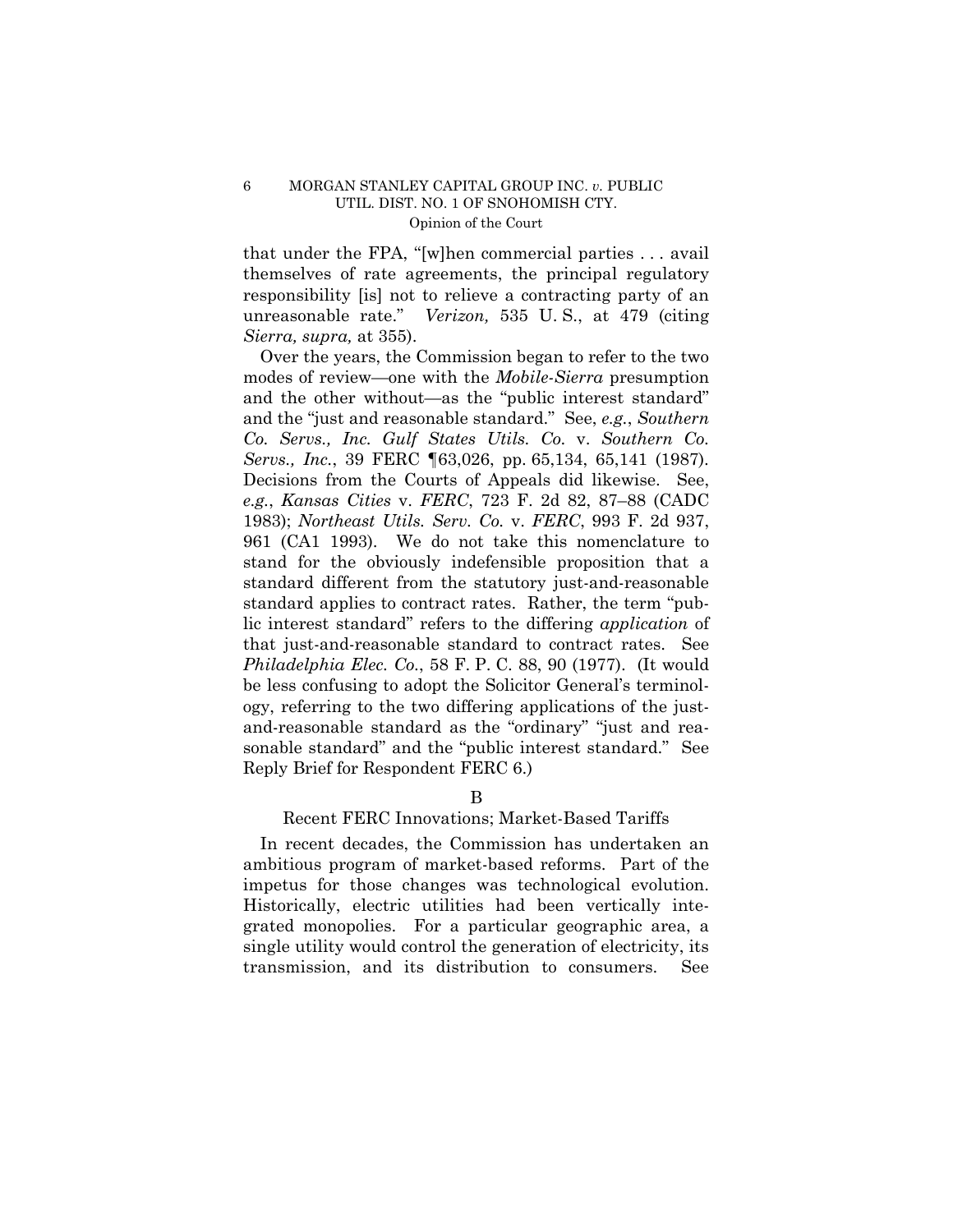*Midwest ISO Transmission Owners* v. *FERC*, 373 F. 3d 1361, 1363 (CADC 2004). Since the 1970's, however, engineering innovations have lowered the cost of generating electricity and transmitting it over long distances, enabling new entrants to challenge the regional generating monopolies of traditional utilities. See generally *New York* v. *FERC*, 535 U. S. 1, 7–8 (2002); *Public Util. Dist. No. 1 of Snohomish Cty.* v. *FERC*, 272 F. 3d 607, 610 (CADC 2001).

 To take advantage of these changes, the Commission has attempted to break down regulatory and economic barriers that hinder a free market in wholesale electricity. It has sought to promote competition in those areas of the industry amenable to competition, such as the segment that generates electric power, while ensuring that the segment of the industry characterized by natural monopoly—namely, the transmission grid that conveys the generated electricity—cannot exert monopolistic influence over other areas. See *New York*, *supra*, at 9–10; *Snohomish*, *supra*. To that end, FERC required in Order No. 888 that each transmission provider offer transmission service to all customers on an equal basis by filing an "open access transmission tariff." Promoting Wholesale Competition Through Open Access Non-Discriminatory Transmission Services by Public Utilities, 61 Fed. Reg. 21540 (1996); see *New York*, *supra*, at 10–12. That requirement prevents the utilities that own the grid from offering more favorable transmission terms to their own affiliates and thereby extending their monopoly power to other areas of the industry.

 To further pry open the wholesale-electricity market and to reduce technical inefficiencies caused when different utilities operate different portions of the grid independently, the Commission has encouraged transmission providers to establish "Regional Transmission Organizations"—entities to which transmission providers would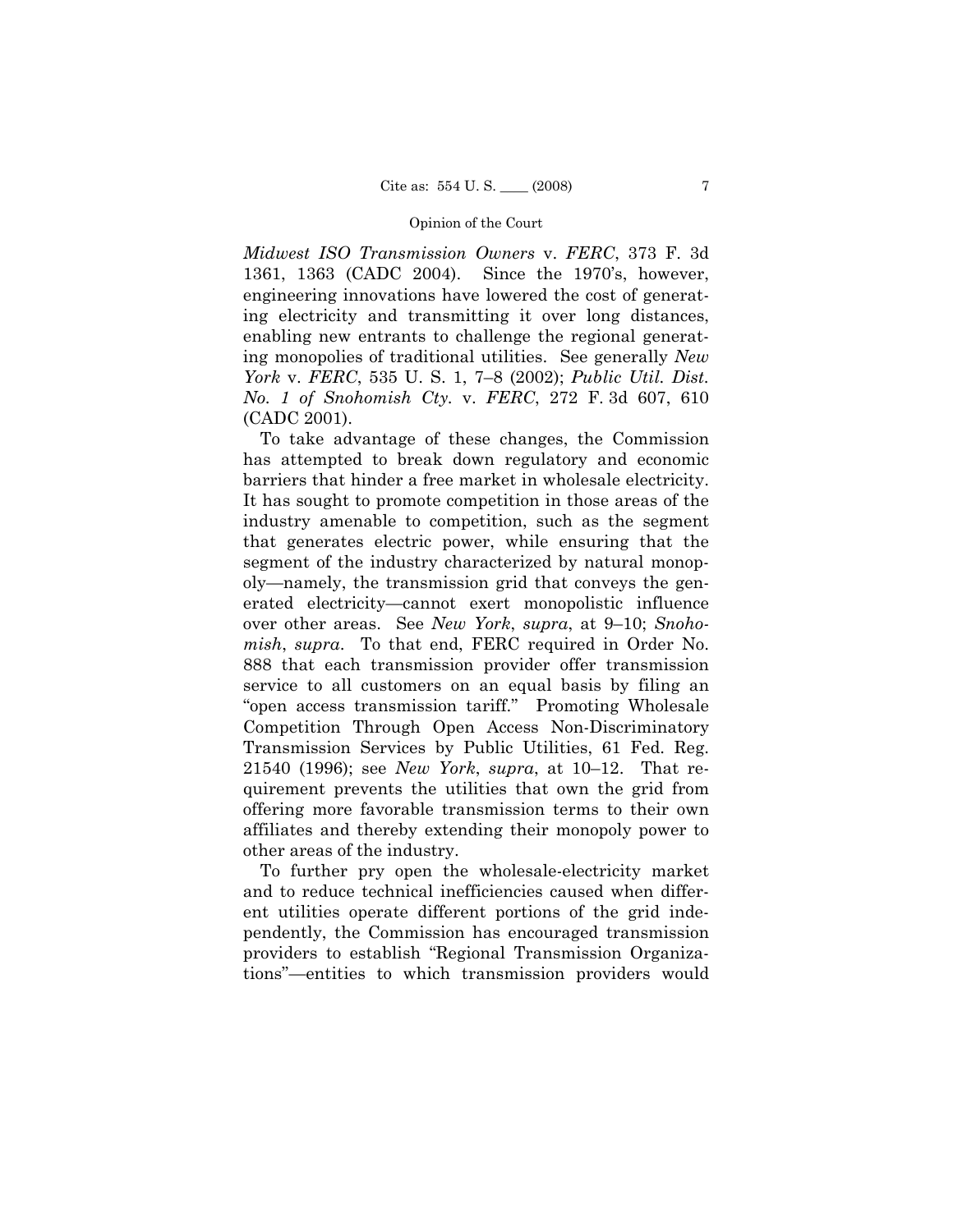transfer operational control of their facilities for the purpose of efficient coordination. Order No. 2000, 65 Fed. Reg. 810, 811–812 (2000); see *Midwest ISO*, *supra*, at 1364. It has encouraged the management of those entities by "Independent System Operators," not-for-profit entities that operate transmission facilities in a nondiscriminatory manner. See *Midwest ISO*, *supra*. In addition to coordinating transmission service, Regional Transmission Organizations perform other functions, such as running auction markets for electricity sales and offering contracts for hedging against potential grid congestion. See Blumsack, Measuring the Benefits and Costs of Regional Electric Grid Integration, 28 Energy L. J. 147, 147 (2007).

 Against this backdrop of technological change and market-based reforms, the Commission over the past two decades has begun to permit sellers of wholesale electricity to file "market-based" tariffs. These tariffs, instead of setting forth rate schedules or rate-fixing contracts, simply state that the seller will enter into freely negotiated contracts with purchasers. See generally Market-Based Rates For Wholesale Sales Of Electric Energy, Capacity And Ancillary Services By Public Utilities, Order No. 697, 72 Fed. Reg. 39904 (2007) (hereinafter Market-Based Rates); McGrew 160–167. FERC does not subject the contracts entered into under these tariffs (as it subjected traditional wholesale-power contracts) to §824d's requirement of immediate filing, apparently on the theory that the requirement has been satisfied by the initial filing of the market-based tariffs themselves. See Brief for Respondent FERC 28–29 (hereinafter Brief for FERC).

 FERC will grant approval of a market-based tariff only if a utility demonstrates that it lacks or has adequately mitigated market power, lacks the capacity to erect other barriers to entry, and has avoided giving preferences to its affiliates. See Market-Based Rates, ¶7, 72 Fed. Reg. 39907*.* In addition to the initial authorization of a market-based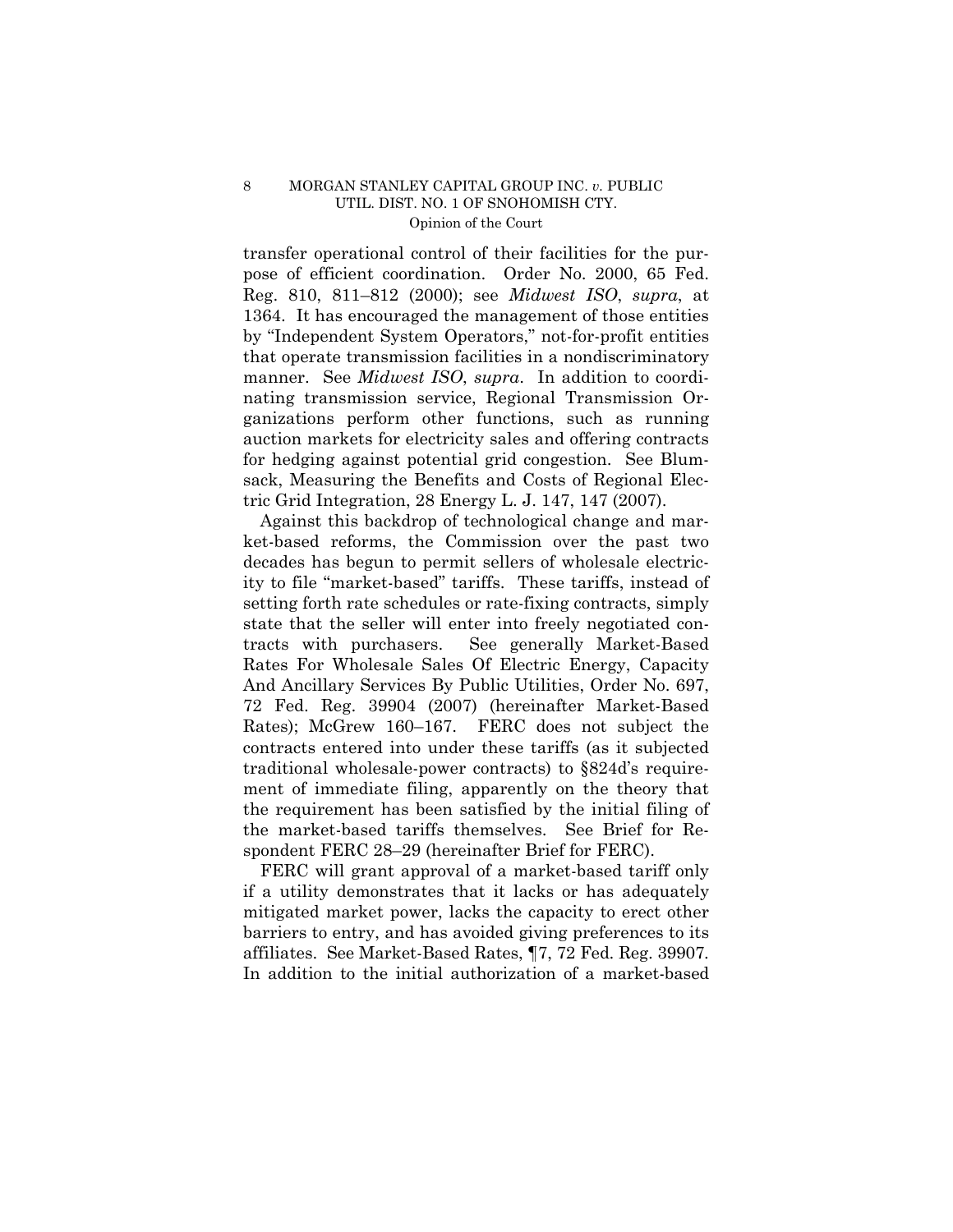tariff, FERC imposes ongoing reporting requirements. A seller must file quarterly reports summarizing the contracts that it has entered into, even extremely short-term contracts. See *California ex rel. Lockyer* v. *FERC*, 383 F. 3d 1006, 1013 (CA9 2004). It must also demonstrate every four months that it still lacks or has adequately mitigated market power. See *ibid.* If FERC determines from these filings that a seller has reattained market power, it may revoke the authority prospectively. See Market-Based Rates, ¶5, 72 Fed. Reg. 39906. And if the Commission finds that a seller has violated its Regional Transmission Organization's market rules, its tariff, or Commission orders, the Commission may take appropriate remedial action, such as ordering refunds, requiring disgorgement of profits, and imposing civil penalties. See *ibid.*

 Both the Ninth Circuit and the D. C. Circuit have generally approved FERC's scheme of market-based tariffs. See *Lockyer*, *supra*, at 1011–1013; *Louisiana Energy & Power Auth.* v. *FERC*, 141 F. 3d 364, 365 (CADC 1998). We have not hitherto approved, and express no opinion today, on the lawfulness of the market-based-tariff system, which is not one of the issues before us. It suffices for the present cases to recognize that when a seller files a market-based tariff, purchasers no longer have the option of buying electricity at a rate set by tariff and contracts no longer need to be filed with FERC (and subjected to its investigatory power) before going into effect.

#### $\mathcal{C}$

# California's Electricity Regulation and Its Consequences

 In 1996, California enacted Assembly Bill 1890 (AB 1890), which massively restructured the California electricity market. See 1996 Cal. Stat. ch. 854 (codified at Cal. Pub. Util. Code Ann. §§330–398.5 (West 2004 and Supp.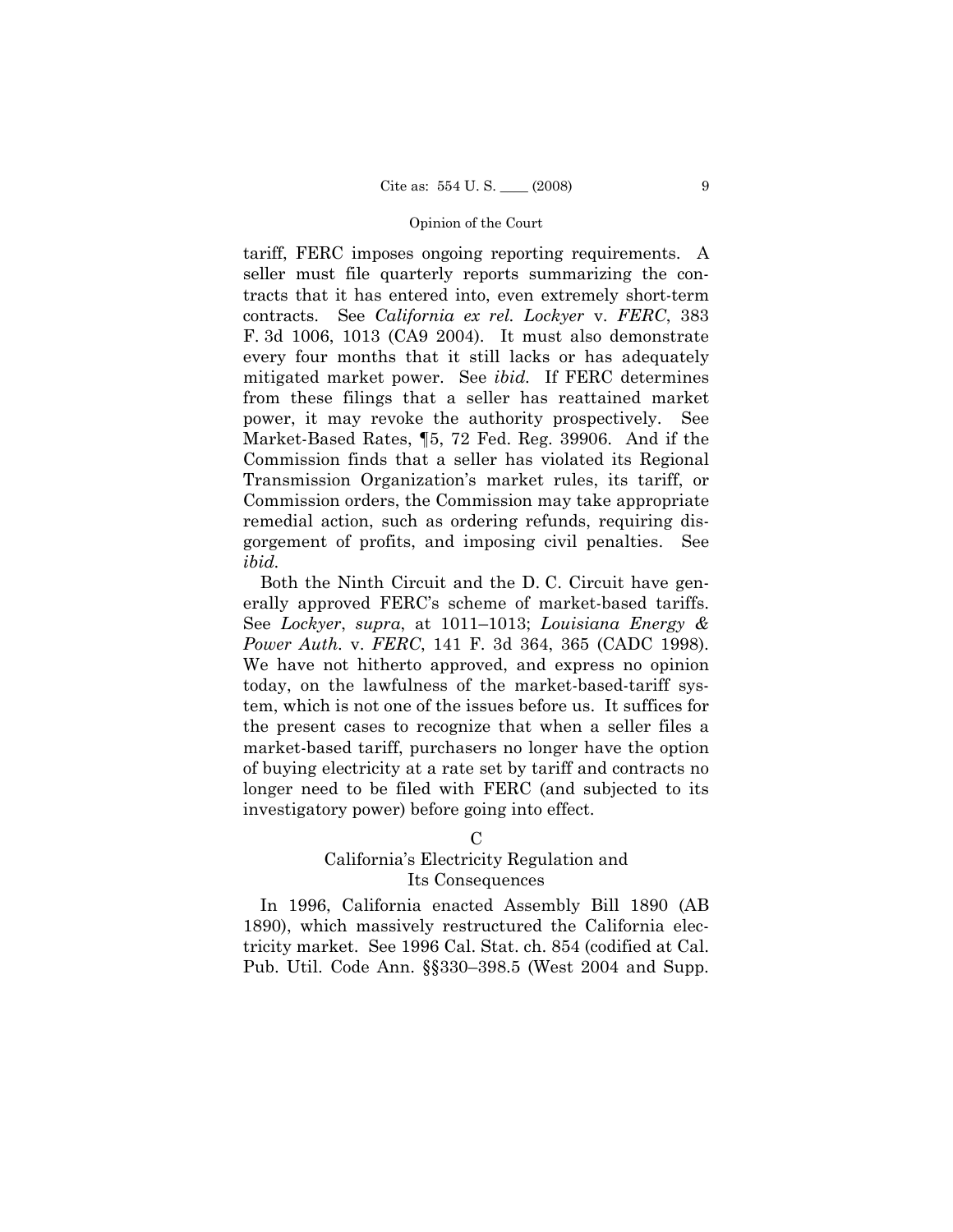2008)); see generally Cudahy, Whither Deregulation: A Look at the Portents, 58 N. Y. U. Annual Survey of Am. Law 155, 172–185 (2001) (hereinafter Cudahy). The bill transferred operational control of the transmission facilities of California's three largest investor-owned utilities to an Independent Service Operator (Cal-ISO). See *Pacific Gas & Elec. Co.* v. *FERC*, 464 F. 3d 861, 864 (CA9 2006). It also established the California Power Exchange (CalPX), a nonprofit entity that operated a short-term market—or "spot market"—for electricity. The bill required California's three largest investor-owned utilities to divest most of their electricity-generation facilities. It then required those utilities to purchase and sell the bulk of their electricity from and to the CalPX's spot market, permitting only limited leeway for them to enter into longterm contracts. See *Public Util. Dist. No. 1 of Snohomish Cty.* v. *FERC*, 471 F. 3d 1053, 1068 (CA9 2006) (case below).

 In 1997, FERC approved the Cal-ISO as consistent with the requirements for an Independent Service Operator established in Order No. 888. FERC also approved the CalPX and the investor-owned utilities' authority to make sales at market-based rates in the CalPX, finding that, in light of the divesture of their generation units and other conditions imposed under the restructuring plan, those utilities had adequately mitigated their market power. See *Pacific Gas & Elec. Co.,* 81 FERC ¶61,122, pp. 61,435, 61,435–61,436, 61,537–61,548 (1997).

 The CalPX opened for business in March 1998. In the summer of 1999, it expanded to include an auction for sales of electricity under "forward contracts"—contracts in which sellers promise to deliver electricity more than one day in the future (sometimes many years). But the participation of California's large investor-owned utilities in that forward market was limited because, as we have said, AB 1890 strictly capped the amount of power that they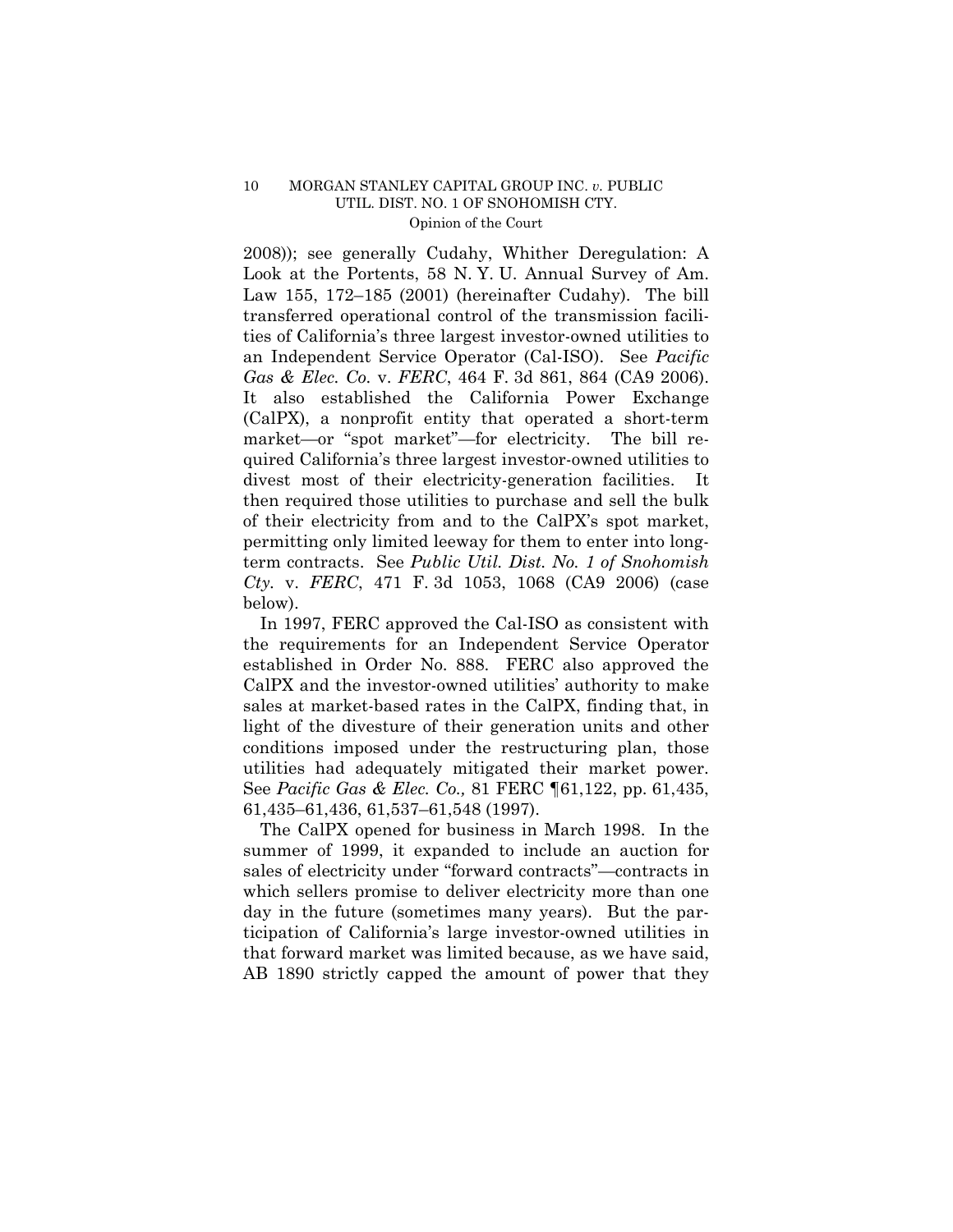could purchase outside of the spot market. See 471 F. 3d, at 1068.

 That diminishment of the role of long-term contracts in the California electricity market turned out to be one of the seeds of an energy crisis. In the summer of 2000, the price of electricity in the CalPX's spot market jumped dramatically—more than fifteenfold. See *ibid*. The increase was the result of a combination of natural, economic, and regulatory factors: "flawed market rules; inadequate addition of generating facilities in the preceding years; a drop in available hydropower due to drought conditions; a rupture of a major pipeline supplying natural gas into California; strong growth in the economy and in electricity demand; unusually high temperatures; an increase in unplanned outages of extremely old generating facilities; and market manipulation." *CAlifornians for Renewable Energy, Inc.* v. *Sellers of Energy and Ancillary Servs.,* 119 FERC ¶61,058, pp. 61,243, 61,246 (2007). Because California's investor-owned utilities had for the most part been forbidden to obtain their power through long-term contracts, the turmoil in the spot market hit them hard. See Cudahy 174. The high prices led to rolling blackouts and saddled utilities with mounting debt.

 In late 2000, the Commission took action. A central plank of its emergency effort was to eliminate the utilities' reliance on the CalPX's spot market and to shift their purchases to the forward market. To that end, FERC abolished the requirement that investor-owned utilities purchase and sell all power through the CalPX and encouraged them to enter into long-term contracts. See *San Diego Gas & Electric Co.* v. *Sellers of Energy and Ancillary Servs.,* 93 FERC ¶61,294, pp. 61,980, 61,982 (2000); see also 471 F. 3d, at 1069. The Commission also put price caps on wholesale electricity. See *San Diego Gas & Elec. Co.* v. *Sellers of Energy and Ancillary Servs.,* 95 FERC ¶61,418, p. 62,545 (2001). By June 2001, electricity prices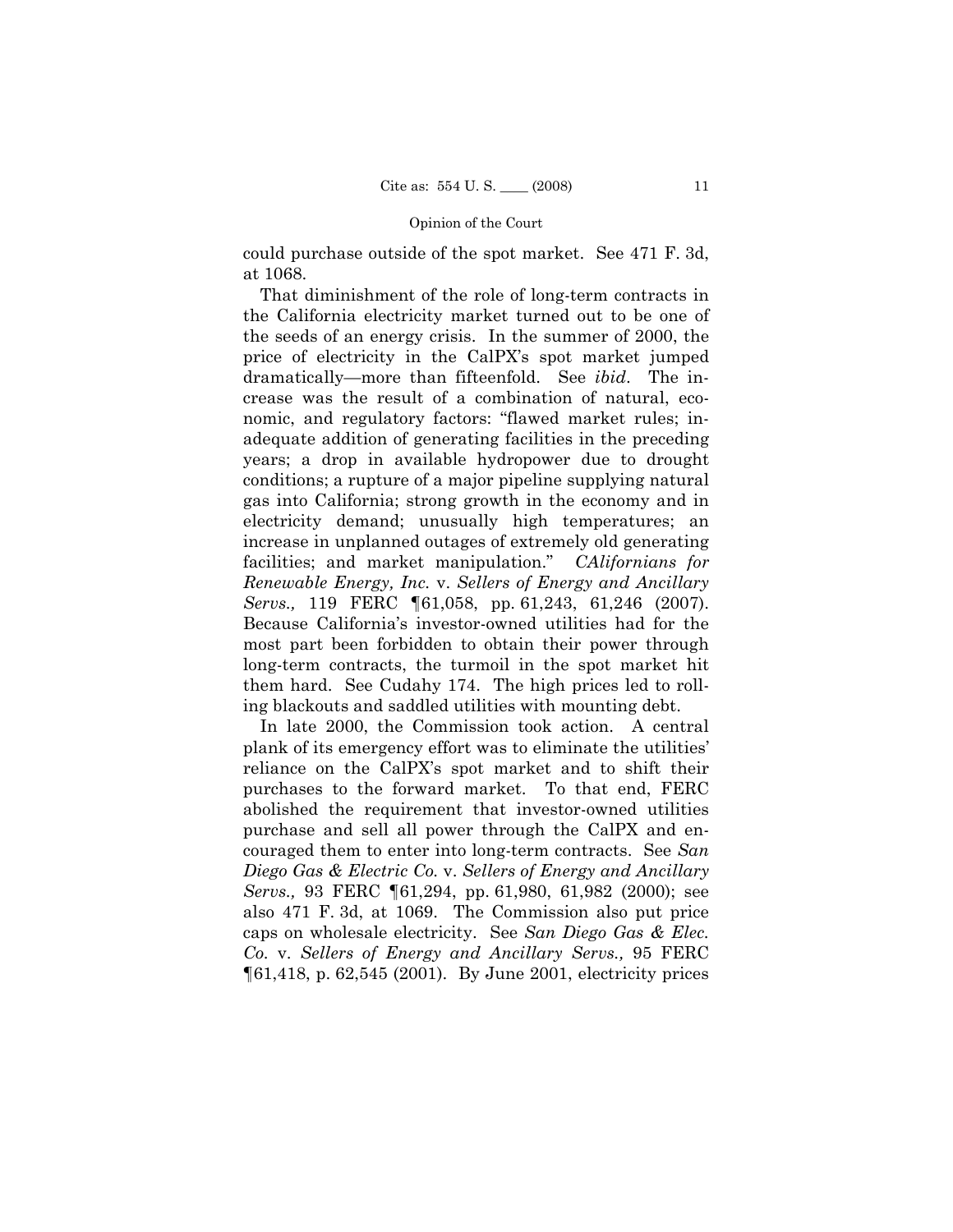began to decline to normal levels. *Id.*, at 62,456.

# D

# Genesis of These Cases

 The principal respondents in these cases are western utilities that purchased power under long-term contracts during that tumultuous period in 2000 and 2001. Although they are not located in California, the high prices in California spilled over into other Western States. See 471 F. 3d, at 1069. Petitioners are the sellers that entered into the contracts with respondents.

 The contracts between the parties included rates that were very high by historical standards. For example, respondent Snohomish signed a 9-year contract to purchase electricity from petitioner Morgan Stanley at a rate of \$105/megawatt hour (MWh), whereas prices in the Pacific Northwest have historically averaged \$24/MWh. The contract prices were substantially lower, however, than the prices that Snohomish would have paid in the spot market during the energy crisis, when prices peaked at \$3,300/MWh. See *id.,* at 1069–1070.

 After the crisis had passed, buyer's remorse set in and respondents asked FERC to modify the contracts. They contended that the rates in the contracts should not be presumed to be just and reasonable under *Mobile-Sierra* because, given the sellers' market-based tariffs, the contracts had never been initially approved by the Commission without the presumption. See *Nevada Power Co.*  v. *Enron Power Marketing, Inc.,* 103 FERC ¶61,353, pp. 62,382, 62,387 (2003). Respondents also argued that contract modification was warranted even under the *Mobile-Sierra* presumption because the contract rates were so high that they violated the public interest. See 103 FERC, at 62,383, 62,387–62,395.

 In a preliminary order, the Commission instructed the Administrative Law Judge (ALJ) to consider 12 different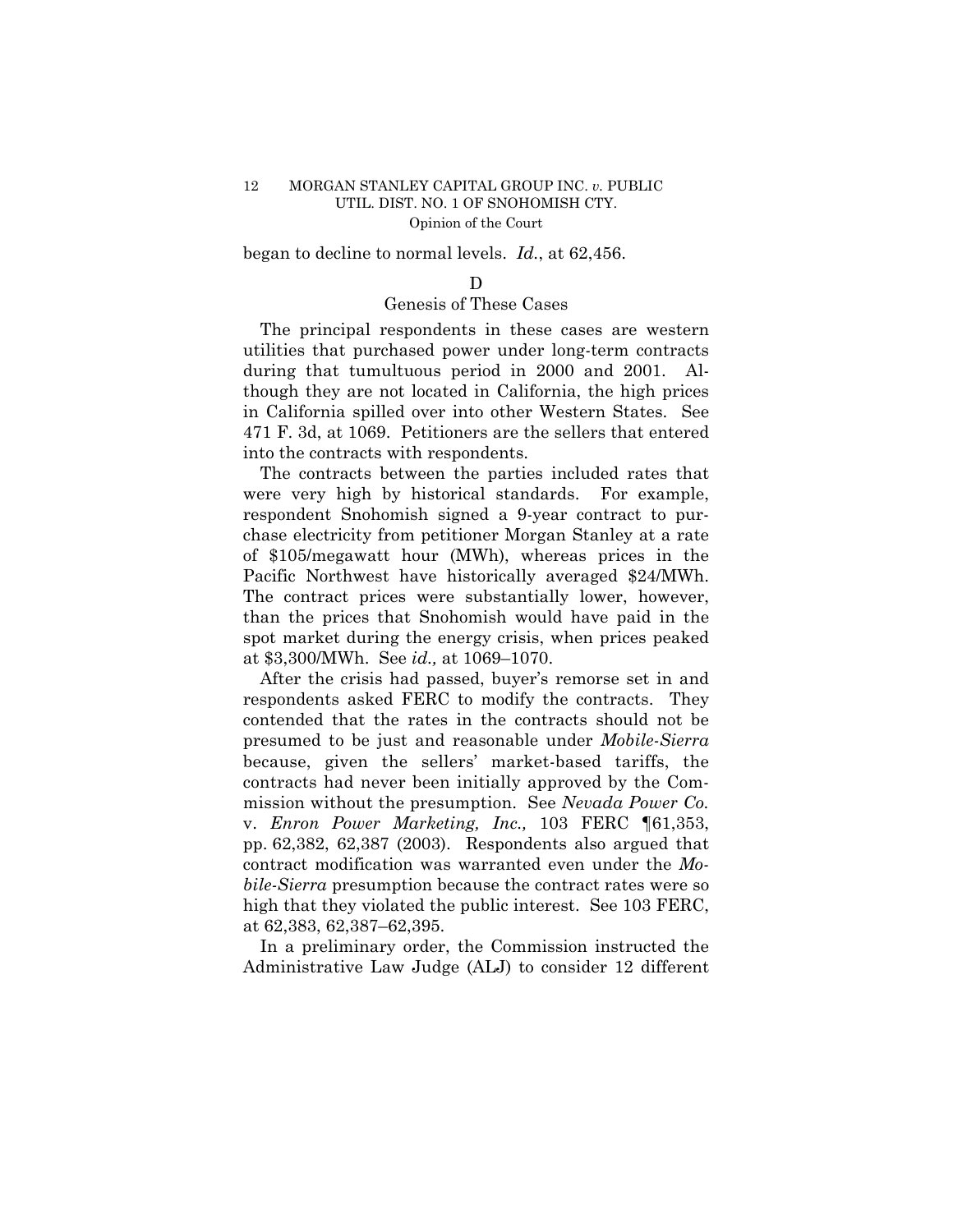factors in deciding whether the presumption could be overcome for the contracts, such as the terms of the contracts, the available alternatives at the time of sale, the relationship of the rates to Commission benchmarks, the effect of the contracts on the financial health of the purchasers, and the impact of contract modification on national energy markets. After a hearing, the ALJ concluded that the *Mobile-Sierra* presumption should apply to the contracts and that the contracts did not seriously harm the public interest. In fact, according to the ALJ, even if the *Mobile-Sierra* presumption did not apply, respondents would not be entitled to have the contracts modified. 103 FERC, at 62,390–62,394.

 Between the ALJ's decision and the Commission's ruling, the Commission's staff issued a report (Staff Report) concluding that unlawful activities of various sellers in the spot market had affected prices in the forward market. See *id.*, at 62,396. Respondents raised the report at oral argument before the Commission, and some of them argued that petitioners "were unlawfully manipulating market prices, thereby engaging in fraud and deception in violation of their market-based rate tariffs." *Ibid.* Petitioners contended, however, that the Staff Report demonstrated only a correlation between rates in the spot and forward markets, not a causal connection. See *ibid.*

 FERC affirmed the ALJ. The Commission first held that the *Mobile-Sierra* presumption did apply to the contracts at issue. Although agreeing with respondents that the presumption applies only where FERC has had an initial opportunity to review a contract rate, the Commission relied on the somewhat metaphysical ground that the grant of market-based authority to petitioners qualified as that initial opportunity. See 103 FERC, at 62,388–62,389. The Commission then held that respondents could not overcome the *Mobile-Sierra* presumption. It recognized that the Staff Report had "found that spot market distor-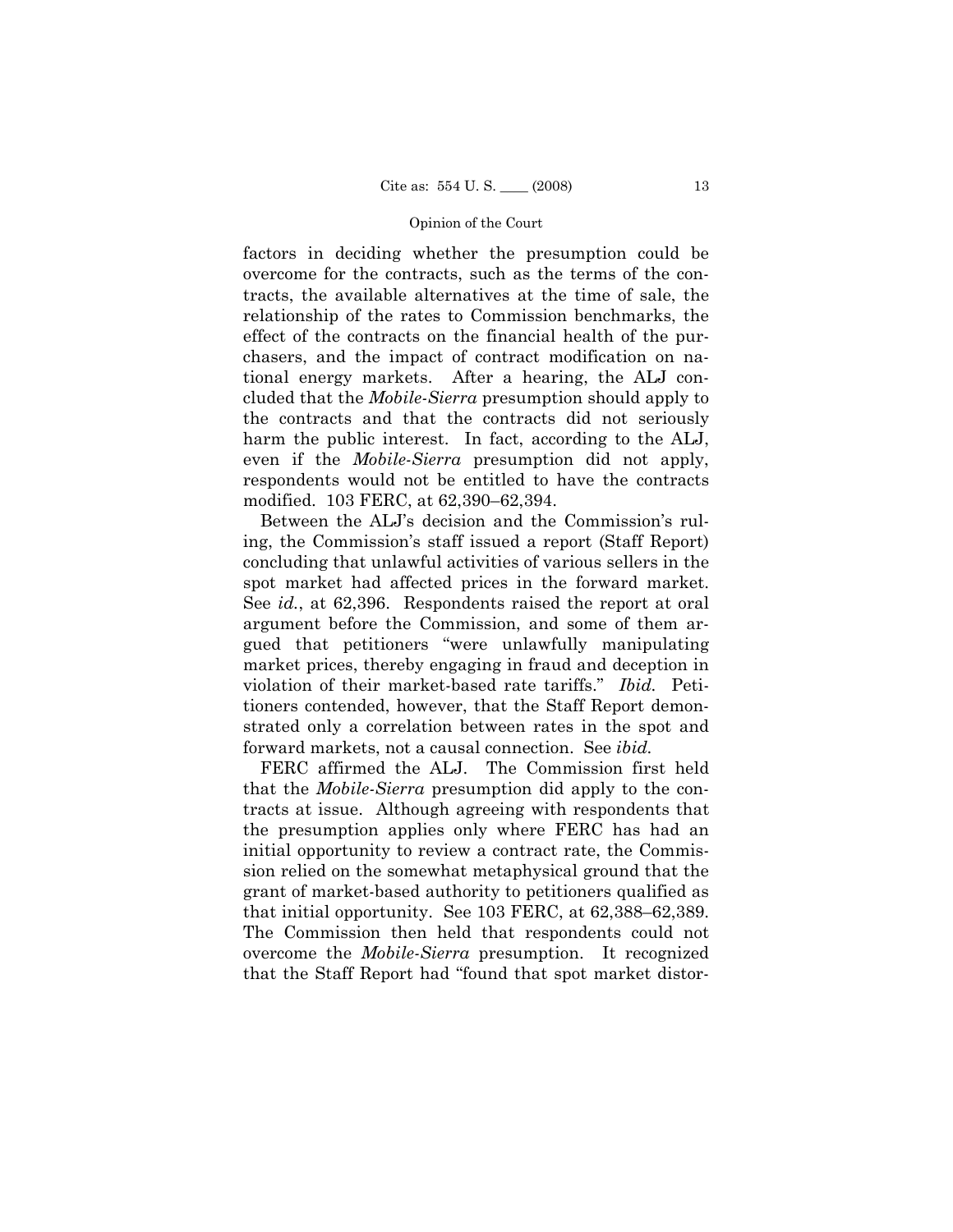tions flowed through to forward power prices," 103 FERC, at 62,396–62,397, but concluded that this finding, even if true, was not "determinative" because:

"a finding that the unjust and unreasonable spot market caused forward bilateral prices to be unjust and unreasonable would be relevant to contract modification only where there is a 'just and reasonable' standard of review.... Under the 'public interest' standard, to justify contract modification it is not enough to show that forward prices became unjust and unreasonable due to the impact of spot market dysfunctions; it must be shown that the rates, terms and conditions are contrary to the public interest." *Id.*, at 62,397.

 The Commission determined that under the factors identified in *Sierra*, as well as under a totality-of-thecircumstances test, respondents had not demonstrated that the contracts threatened the public interest. See 103 FERC, at 62,397–62,399. On rehearing, respondents reiterated their complaints, including their charge that "their contracts were the product of market manipulation by Enron, Morgan Stanley and other [sellers]." 105 FERC ¶61,185, pp. 61,979, 61,989 (2003). The Commission answered that there was "no evidence to support a finding of market manipulation that specifically affected the contracts at issue." *Ibid.*

 Respondents filed petitions for review in the Ninth Circuit, which granted the petitions and remanded to the Commission, finding two flaws in the Commission's analysis.2 First, the court agreed with respondents that rates set by contract (whether pursuant to a market-based tariff

<sup>2</sup> In a holding not challenged before this Court, the Ninth Circuit concluded that the contracts at issue did not contain "*Memphis* clause[s]," 471 F. 3d 1053, 1079 (2006) (citing *United Gas Pipe Line Co.* v. *Memphis Light, Gas and Water Div.,* 358 U. S. 103 (1958)), see *supra*, at 5, that would have precluded application of the *Mobile-Sierra* presumption.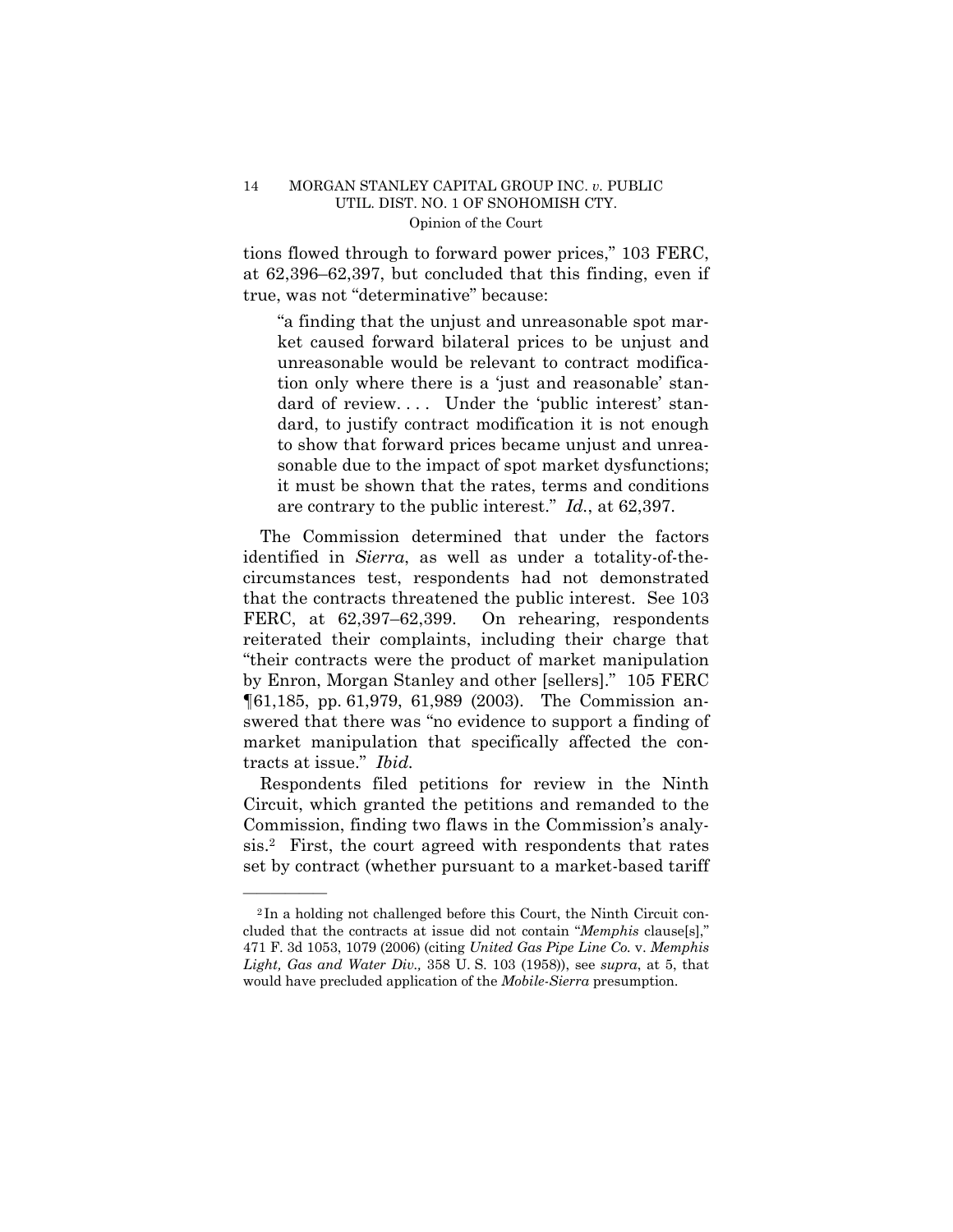or not) are presumptively reasonable only where FERC has had an initial opportunity to review the contracts without applying the *Mobile-Sierra* presumption. To satisfy that prerequisite under the market-based tariff regime, the court said, the Commission must promptly review the terms of contracts after their formation and must modify those that do not appear to be just and reasonable when evaluated without the *Mobile-Sierra* presumption (rather than merely revoking market-based authority prospectively but leaving pre-existing contracts intact). See 471 F. 3d, at 1075–1077, 1079–1085. This initial review must include an inquiry into "the market conditions in which the contracts at issue were formed," and market "dysfunction" is a ground for finding a contract not to be just and reasonable. *Id.*, at 1085–1087. Second, the Ninth Circuit held that even assuming that the *Mobile-Sierra* presumption applied, the standard for overcoming that presumption is different for a *purchaser's* challenge to a contract, namely, whether the contract rate exceeds a "zone of reasonableness." 471 F. 3d, at 1088– 1090.

We granted certiorari. See 551 U.S.  $\qquad$  (2007).

II A

# Application of *Mobile-Sierra* Presumption to Contracts Concluded under Market-Based Rate Authority

 As noted earlier, the FERC order under review here agreed with the Ninth Circuit's premise that the Commission must have an initial opportunity to review a contract without the *Mobile-Sierra* presumption, but maintained that the authorization for market-based rate authority qualified as that initial review. Before this Court, however, FERC changes its tune, arguing that there is no such prerequisite—or at least that FERC could reasonably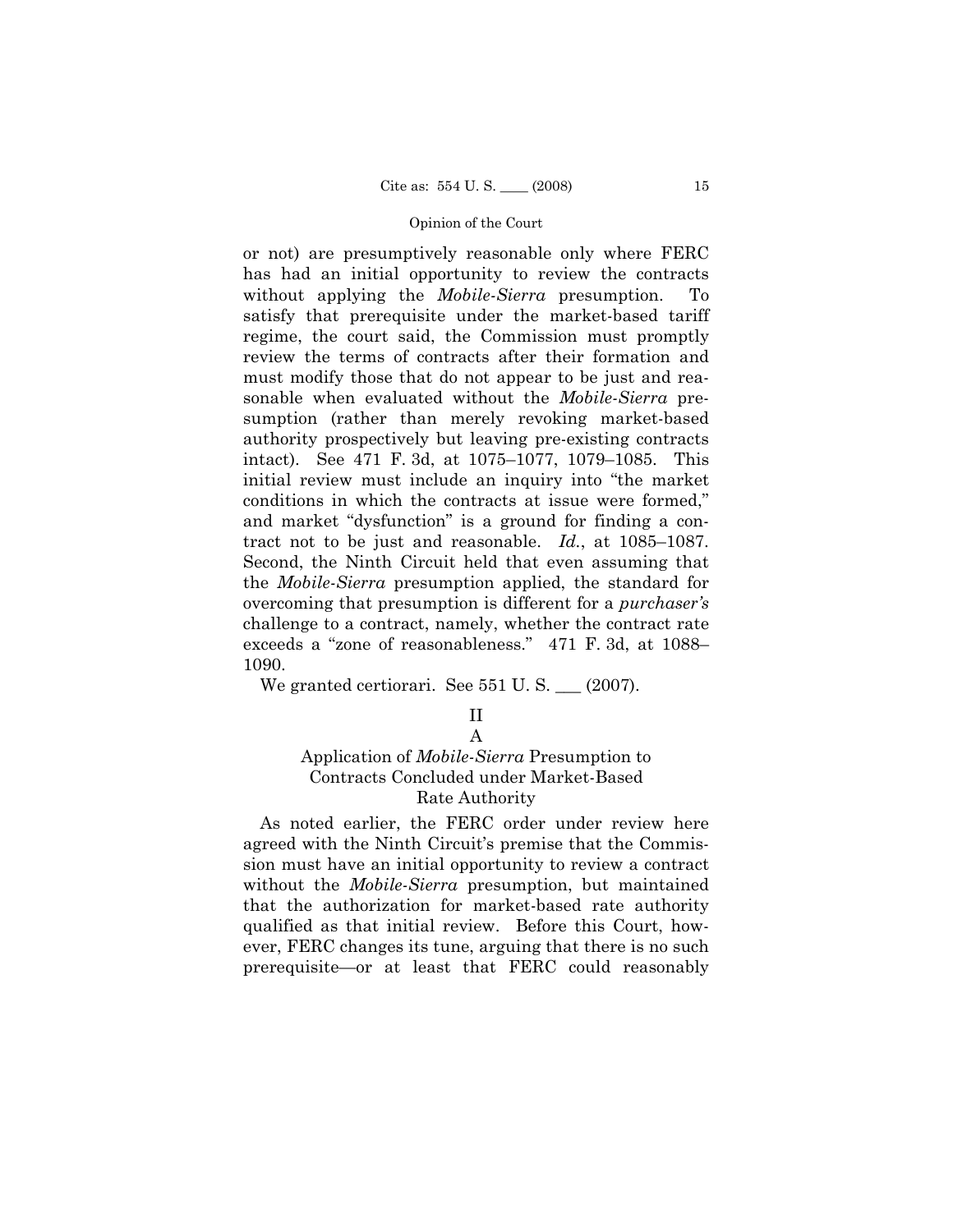conclude so and therefore that *Chevron* deference is in order. See Brief for FERC 20–21, 33–34; *Chevron U. S. A. Inc.* v. *Natural Resources Defense Council, Inc.,* 467 U. S. 837 (1984). We will not uphold a discretionary agency decision where the agency has offered a justification in court different from what it provided in its opinion. See *SEC* v. *Chenery Corp.*, 318 U. S. 80, 94–95 (1943). But FERC has lucked out: The *Chenery* doctrine has no application to these cases, because we conclude that the Commission was *required*, under our decision in *Sierra*, to apply the *Mobile-Sierra* presumption in its evaluation of the contracts here. That it provided a different rationale for the necessary result is no cause for upsetting its ruling. "To remand would be an idle and useless formality. *Chenery* does not require that we convert judicial review of agency action into a ping-pong game." *NLRB* v. *Wyman-Gordon Co.*, 394 U. S. 759, 766–767, n. 6 (1969) (plurality opinion).

 We are in broad agreement with the Ninth Circuit on a central premise: There is only one statutory standard for assessing wholesale electricity rates, whether set by contract or tariff—the just-and-reasonable standard. The plain text of the FPA states that "[a]ll rates . . . shall be just and reasonable." 16 U. S. C. §824d(a); see also §824e(a) (2000 ed., Supp. V). But we disagree with the Ninth Circuit's interpretation of *Sierra* as requiring (contrary to the statute) that the Commission apply the standard differently, depending on *when* a contract rate is challenged. In the Ninth Circuit's view, *Sierra* was premised on the idea that "as long as the rate was just and reasonable when the contract was formed, there would be a presumption. . .that the reasonableness continued throughout the term of the contract." 471 F. 3d, at 1077. In other words, so long as the Commission concludes (either after a hearing or by allowing a rate to go into effect) that a contract rate is just and reasonable when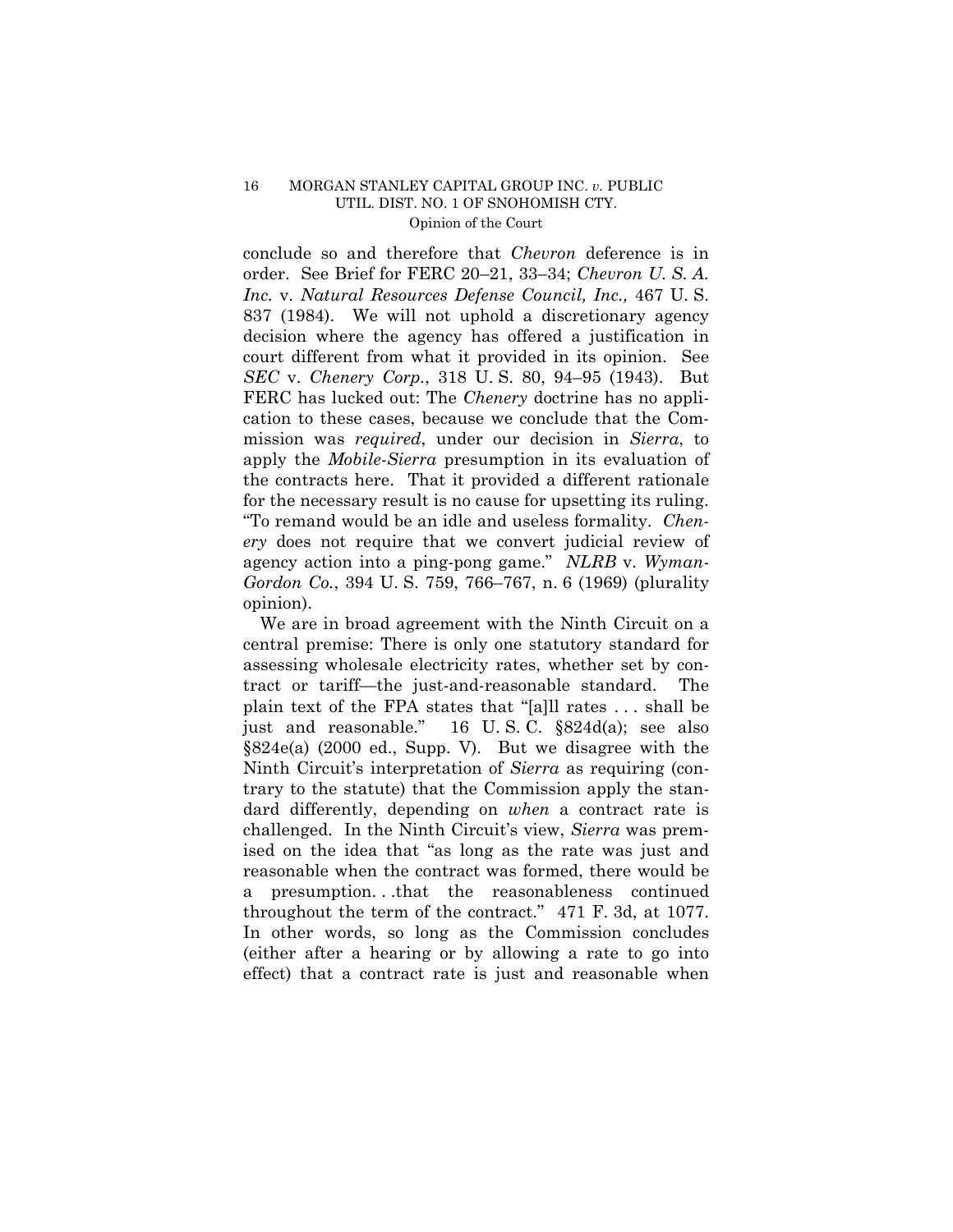initially filed, the rate will be presumed just and reasonable in future proceedings.

 That is a misreading of *Sierra*. *Sierra* was grounded in the commonsense notion that "[i]n wholesale markets, the party charging the rate and the party charged [are] often sophisticated businesses enjoying presumptively equal bargaining power, who could be expected to negotiate a 'just and reasonable' rate as between the two of them." *Verizon*, 535 U. S., at 479. Therefore, only when the mutually agreed-upon contract rate seriously harms the consuming public may the Commission declare it not to be just and reasonable.3 *Sierra* thus provided a definition of what it means for a rate to satisfy the just-and-reasonable standard in the contract context—a definition that applies regardless of when the contract is reviewed. The Ninth Circuit, by contrast, essentially read *Sierra* "as the equivalent of an estoppel doctrine," whereby an initial Commission opportunity for review prevents the Commission from modifying the rates absent serious future harm to the public interest. Tewksbury & Lim, Applying the *Mobile-Sierra* Doctrine to Market-Based Rate Contracts, 26 Energy L. J. 437, 457–458 (2005). But *Sierra* said nothing of the sort. And given that the Commission's passive permission for a rate to go into effect does not constitute a finding that the rate is just and reasonable, it would be odd to treat that initial "opportunity for review" as curtailing later challenges.

 The Ninth Circuit found support for its prerequisite in our decision in *FPC* v. *Texaco Inc.*, 417 U. S. 380 (1974). In that case, we warned that the Commission's attempt to rely solely on market forces to evaluate rates charged by

<sup>3</sup>We do not say, as the dissent alleges, *post*, at 7 (opinion of STEVENS, J.), that the public interest is not also relevant in a challenge to unilaterally set rates. But it is the "'sole concern'" in a contract case. See *FPC* v. *Sierra Pacific Power Co.*, 350 U. S. 348, 355 (1956).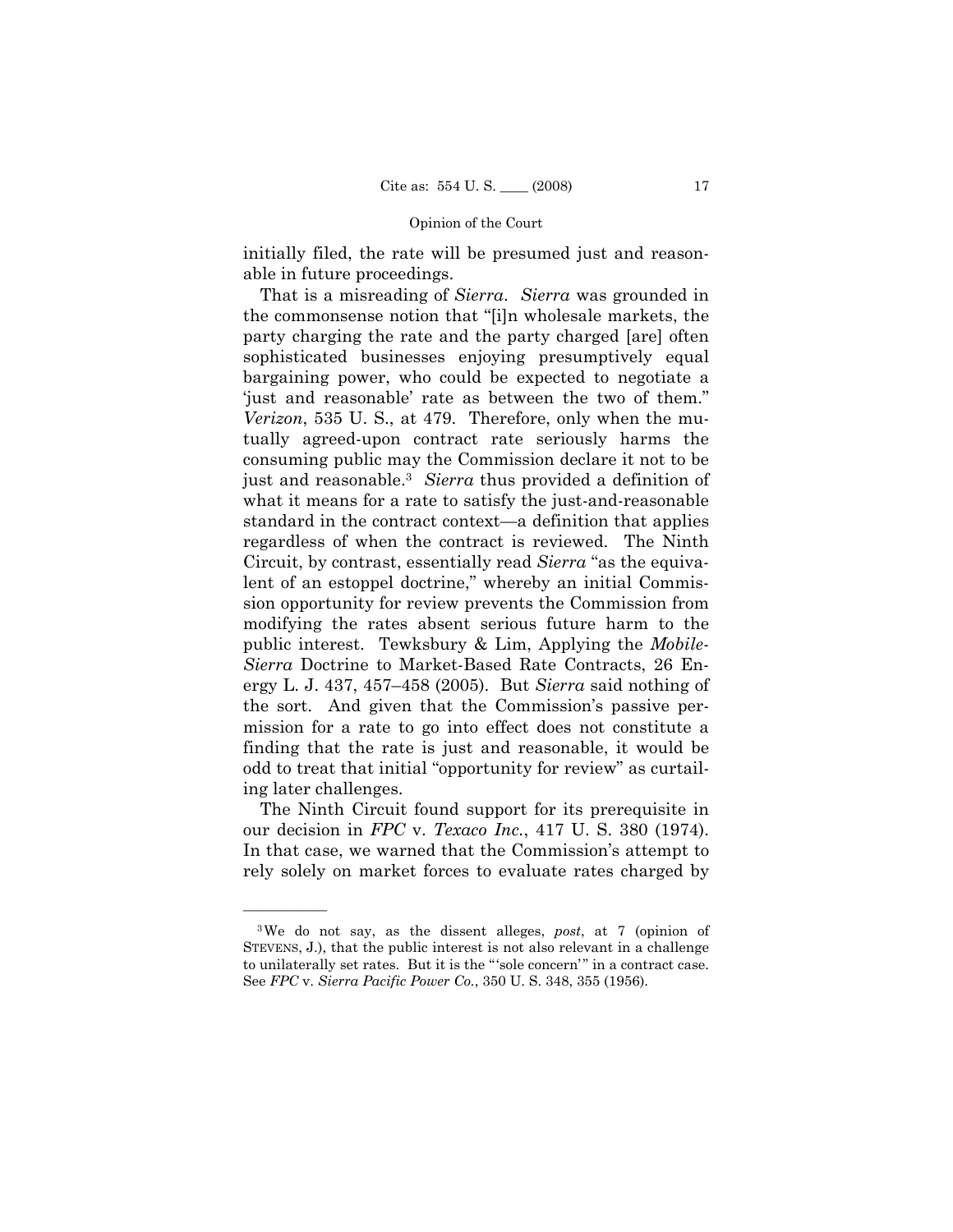small natural-gas producers was inconsistent with the Natural Gas Act's insistence that rates be just and reasonable. See *id.*, at 397. The Ninth Circuit apparently took this to mean that all initially filed contracts must be subject to review without the *Mobile-Sierra* presumption. But *Texaco* had nothing to do with that doctrine. It held that the Commission had improperly implemented a scheme of *total deregulation* by applying no standard of review at all to small-producer rates. See 417 U. S., at 395–397. It did not cast doubt on the proposition that in a proper regulatory scheme, the ordinary mode for evaluating contractually set rates is to look to whether the rates seriously harm the public interest, not to whether they are unfair to one of the parties that voluntarily assented to the contract. Cf. *id.*, at 391, n. 4.

 Nor do we agree with the Ninth Circuit that FERC must inquire into whether a contract was formed in an environment of market "dysfunction" before applying the *Mobile-Sierra* presumption. Markets are not perfect, and one of the reasons that parties enter into wholesale-power contracts is precisely to hedge against the volatility that market imperfections produce. That is why one of the Commission's responses to the energy crisis was to remove regulatory barriers to long-term contracts. It would be a perverse rule that rendered contracts less likely to be enforced when there is volatility in the market. (Such a rule would come into play, after all, *only* when a contract formed in a period of "dysfunction" did *not* significantly harm the consuming public, since contracts that seriously harm the public should be set aside even under the *Mobile-Sierra* presumption.) By enabling sophisticated parties who weathered market turmoil by entering long-term contracts to renounce those contracts once the storm has passed, the Ninth Circuit's holding would reduce the incentive to conclude such contracts in the future. Such a rule has no support in our case law and plainly under-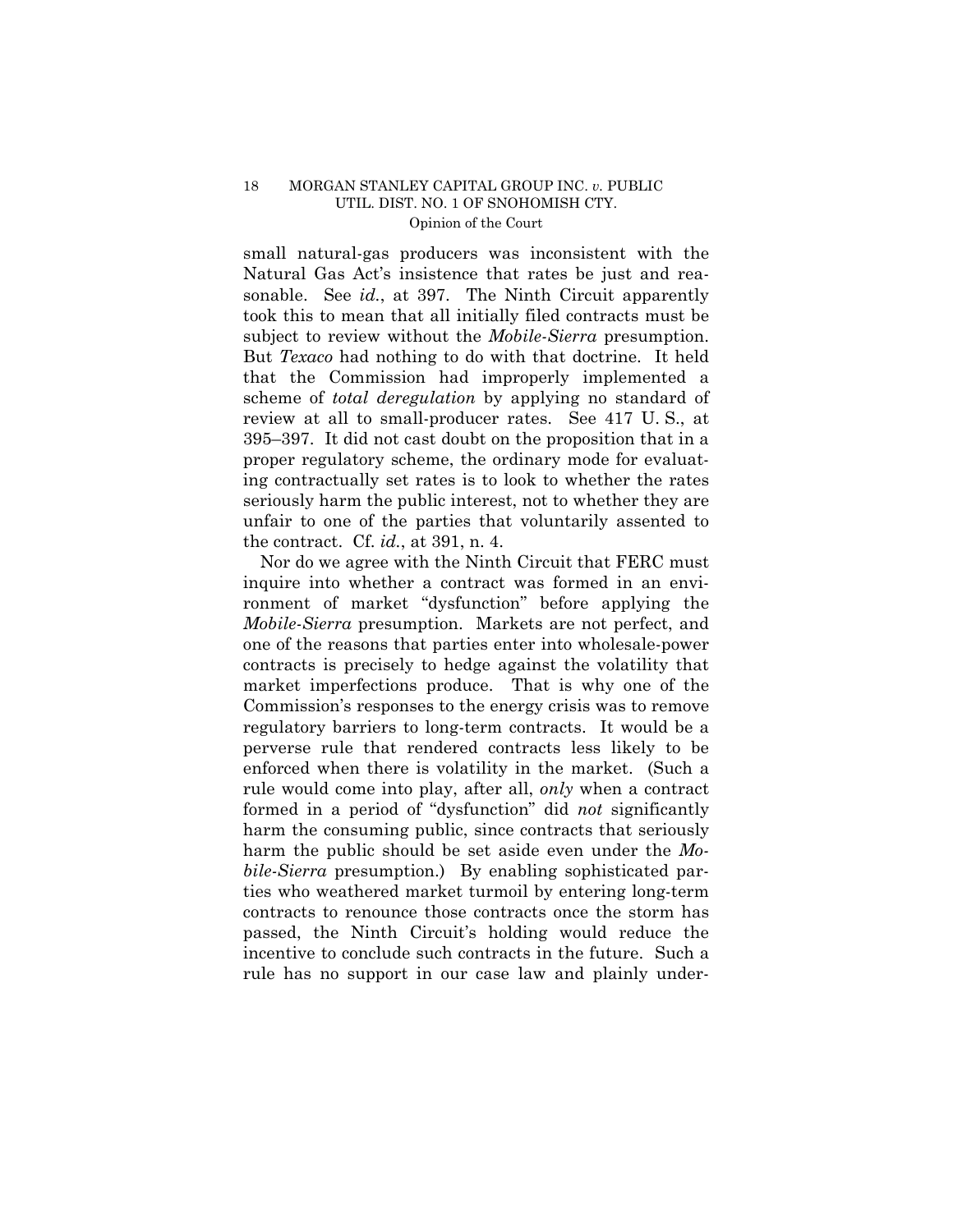mines the role of contracts in the FPA's statutory scheme.

 To be sure, FERC has ample authority to set aside a contract where there is unfair dealing at the contract formation stage—for instance, if it finds traditional grounds for the abrogation of the contract such as fraud or duress. See 103 FERC, at 62,399–62,400 ("[T]here is no evidence of unfairness, bad faith, or duress in the original negotiations"). In addition, if the "dysfunctional" market conditions under which the contract was formed were caused by illegal action of one of the parties, FERC should not apply the *Mobile-Sierra* presumption. See Part III, *infra*. But the mere fact that the market is imperfect, or even chaotic, is no reason to undermine the stabilizing force of contracts that the FPA embraced as an alternative to "purely tariff-based regulation." *Verizon*, 535 U. S., at 479. We may add that evaluating market "dysfunction" is a very difficult and highly speculative task—not one that the FPA would likely require the agency to engage in before holding sophisticated parties to their bargains.

 We reiterate that we do not address the lawfulness of FERC's market-based-rates scheme, which assuredly has its critics. But any needed revision in that scheme is properly addressed in a challenge to the scheme itself, not through a disfigurement of the venerable *Mobile-Sierra* doctrine. We hold only that FERC may abrogate a valid contract only if it harms the public interest.

#### B

# Application of "Excessive Burden" Exception to High-Rate Challenges

 We turn now to the Ninth Circuit's second holding: that a "zone of reasonableness" test should be used to evaluate a buyer's challenge that a rate is too high. In our view that fails to accord an adequate level of protection to contracts. The standard for a buyer's challenge must be the same, generally speaking, as the standard for a seller's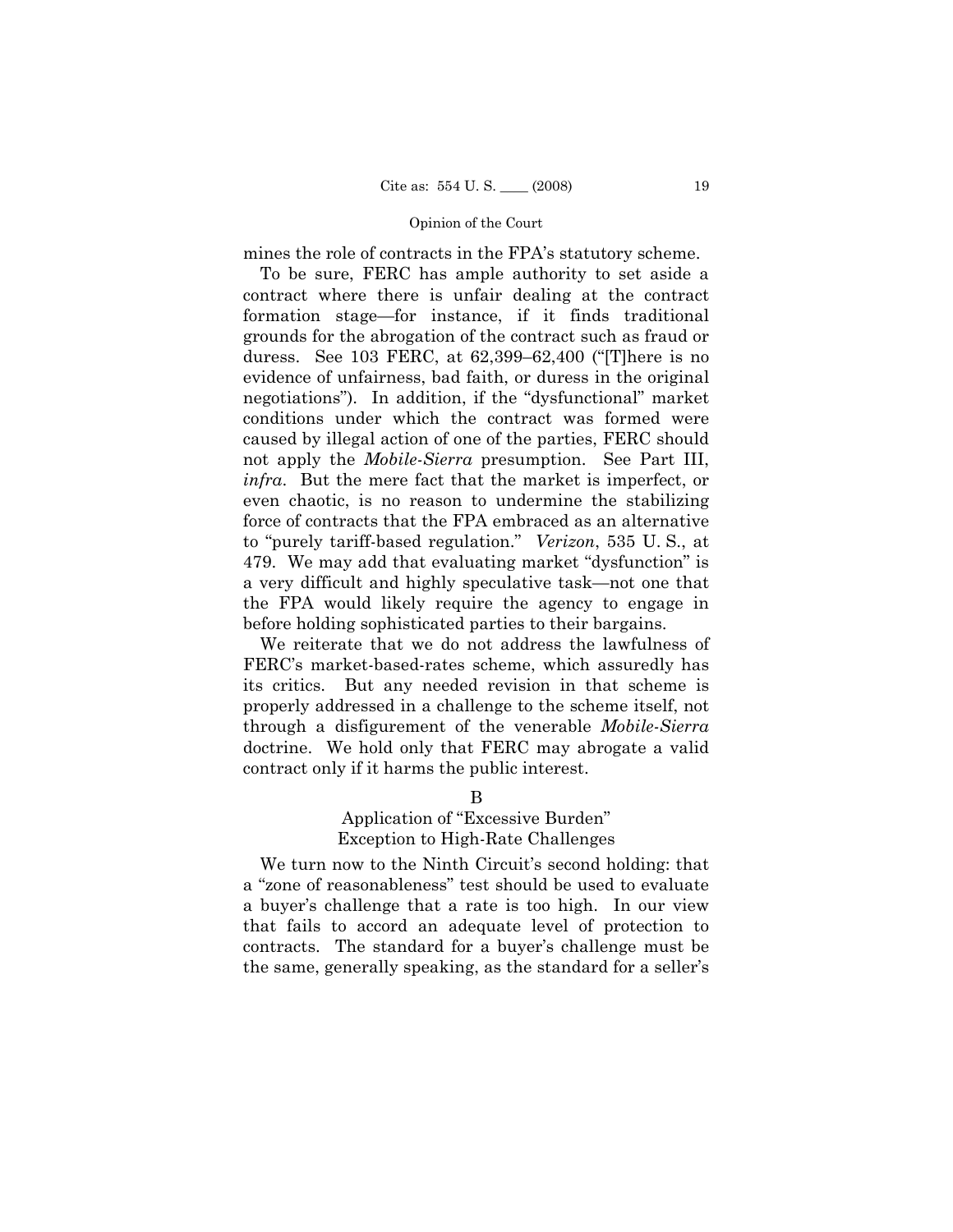challenge: The contract rate must seriously harm the public interest. That is the standard that the Commission applied in the proceedings below.

 We are again in agreement with the Ninth Circuit on a starting premise: It is clear that the three factors we identified in *Sierra*—"where [a rate] might impair the financial ability of the public utility to continue its service, cast upon other consumers an excessive burden, or be unduly discriminatory," 350 U. S., at 355—are not all precisely applicable to the high-rate challenge of a purchaser (where, for example, the relevant question is not whether "other customers" [of the utility] would be excessively burdened, but whether any customers of the purchaser would be); and that those three factors are in any event not the exclusive components of the public interest. In its decision below, the Commission recognized both these realities. See 103 FERC, at 62,397 ("Nevada Companies failed to show that the contract terms at issue impose an excessive burden *on their customers*" (emphasis added)); *id.*, at 62,398 ("The record also demonstrates that Snohomish presented no evidence that its contract with Morgan Stanley adversely affected Snohomish *or its ratepayers*" (emphasis added)); *id.*, at 62,398–62,399 (evaluating the "totality of circumstances"); see also Brief for FERC 41–42.4

Where we disagree with the Ninth Circuit is on the

<sup>4</sup>The dissent criticizes the Commission's decision because it took into account under the heading "totality of the circumstances" only the circumstances of the contract formation, not "circumstances exogenous to contract negotiations, including natural disasters and market manipulation by entities not parties to the challenged contract." *Post*, at 13. Those considerations are relevant to whether the contracts impose an "excessive burden" on consumers relative to what they would have paid absent the contracts. It is precisely our uncertainty whether the Commission considered those "circumstances exogenous to contract negotiations," discussed in Part III of our opinion, that causes us to approve the remand to FERC.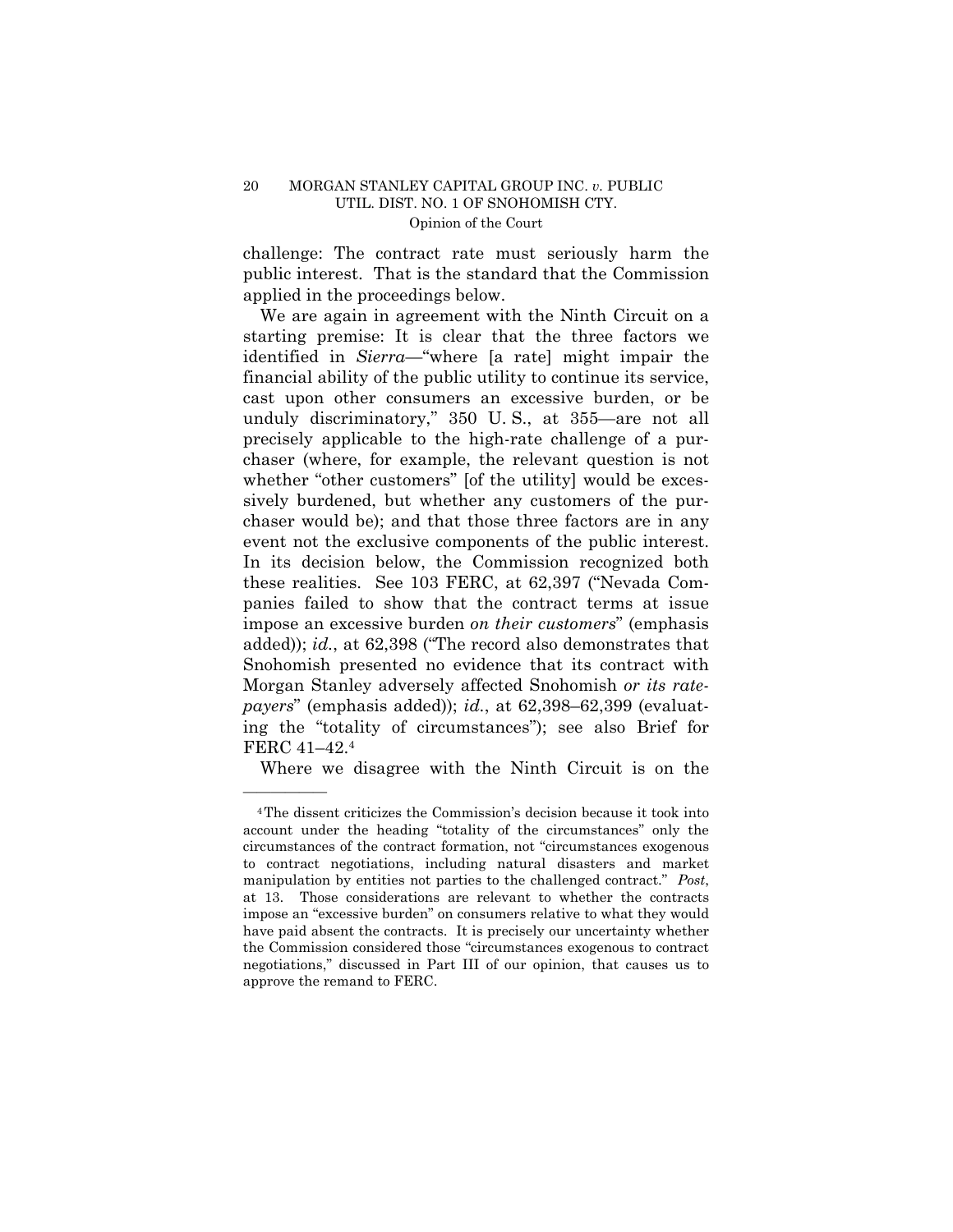overarching "zone of reasonableness" standard it established for evaluating a high-rate challenge and setting aside a contract rate: whether consumers' electricity bills "are higher than they would otherwise have been had the challenged contracts called for rates within the just and reasonable range," *i.e.,* rates that equal "marginal cost."5 471 F. 3d, at 1089. The Ninth Circuit derived this test from our statement in *Sierra* that a contract rate would have to be modified if it were so low that it imposed an "excessive burden" on other wholesale purchasers. The Ninth Circuit took "excessive burden" to mean merely the burden caused when one set of consumers is forced to pay above marginal cost to compensate for below-marginal-

<sup>5</sup>Elsewhere the Ninth Circuit softened this standard somewhat, saying that "[e]ven if a particular rate exceeds marginal cost . . . it may still be within this reasonable range—or 'zone of reasonableness'—if that higher-than-cost-based price results from normal market forces and is part of a general trend toward rates that do reflect cost." 471 F. 3d, at 1089. We are not sure (and we think no one can be sure) precisely what this means. It has no basis in our opinions, and is in any event wrong because its point of departure (the general principle that rates cannot exceed marginal cost) contradicts *Mobile-Sierra.*

The Ninth Circuit purported to find support for its "zone of reasonableness" test in the case law of the District of Columbia Circuit. But the cited case stands only for the proposition that a market-based scheme must assure that market forces will, "over the long pull," cause rates to approximate marginal cost. *Interstate Natural Gas Assn. of Am.* v. *FERC*, 285 F. 3d 18, 31 (2002). Nowhere does the opinion suggest that the standard for reforming a particular contract validly entered into under a market-based scheme is whether the rates approximate marginal cost.

By the same token, our approval of FERC's decision not to set *prospective* area rates solely with reference to pre-existing contract prices, *Permian Basin Area Rate Cases*, 390 U. S. 747, 792–793 (1968), does not support, as the dissent thinks, *post*, at 8, n. 2, the view that the standard for abrogating an *existing*, valid contract is anything less than the *Mobile-Sierra* standard. *That* is the standard *Permian Basin* applied when actually confronted with the issue of contract modification. See 390 U. S., at 781–784, 821–822.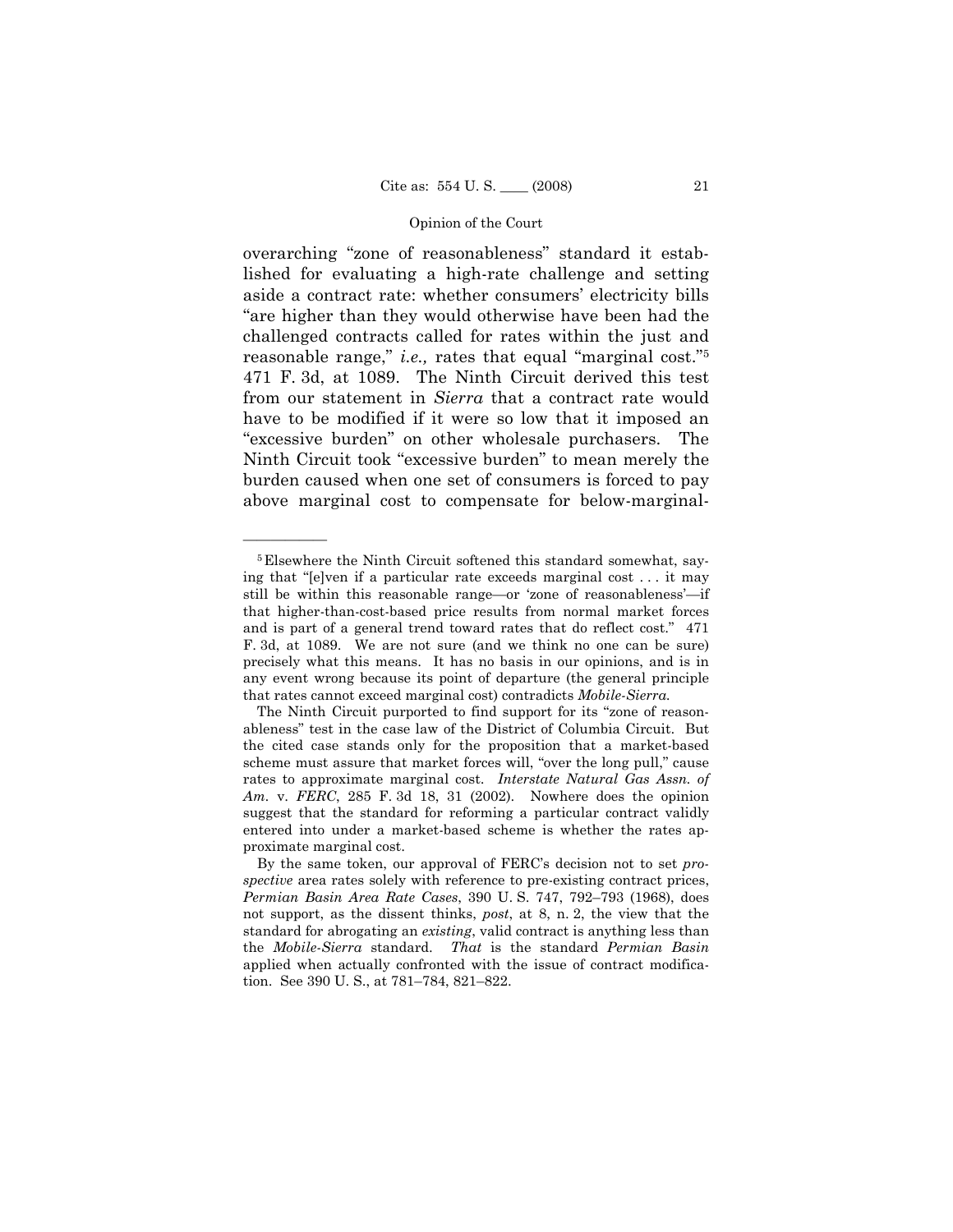cost rates charged other consumers. See 471 F. 3d, at 1088. And it proceeded to apply a similar notion of "excessive burden" to high-rate challenges (where all the burden of the above-marginal-cost contract rate falls on the purchaser's own customers, and does not affect the customers of third parties). *Id.,* at 1089. That is a misreading of *Sierra* and our later cases. A presumption of validity that disappears when the rate is above marginal cost is no presumption of validity at all, but a reinstitution of costbased rather than contract-based regulation. We have said that, under the *Mobile-Sierra* presumption, setting aside a contract rate requires a finding of "unequivocal public necessity," *Permian Basin*, 390 U. S., at 822, or "extraordinary circumstances," *Arkansas Louisiana Gas Co.* v. *Hall*, 453 U. S. 571, 582 (1981). In no way can these descriptions be thought to refer to the mere exceeding of marginal cost.

 The Ninth Circuit's standard would give short shrift to the important role of contracts in the FPA, as reflected in our decision in *Sierra*, and would threaten to inject more volatility into the electricity market by undermining a key source of stability. The FPA recognizes that contract stability ultimately benefits consumers, even if short-term rates for a subset of the public might be high by historical standards—which is why it permits rates to be set by contract and not just by tariff. As the Commission has recently put it, its "first and foremost duty is to protect consumers from unjust and unreasonable rates; however, . . . uncertainties regarding rate stability and contract sanctity can have a chilling effect on investments and a seller's willingness to enter into long-term contracts and this, in turn, can harm customers in the long run." Market-Based Rates, ¶6, 72 Fed. Reg. 33906–33907.

 Besides being wrong in principle, in its practical effect the Ninth Circuit's rule would impose an onerous new burden on the Commission, requiring it to calculate the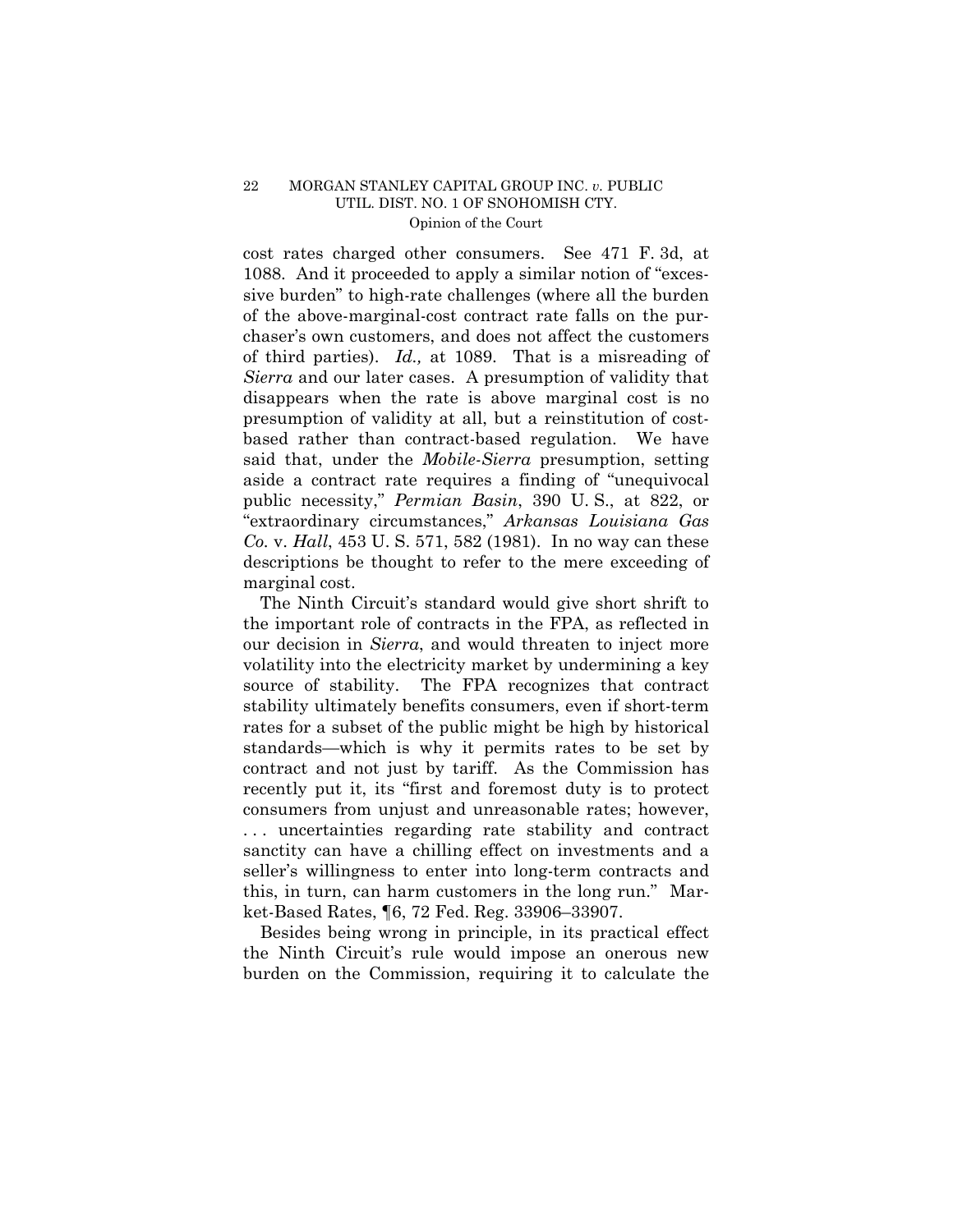marginal cost of the power sold under a market-based contract. Assuming that FERC even ventured to undertake such an analysis, rather than reverting to the *ancien régime* of cost-of-service ratesetting, the regulatory costs would be enormous. We think that the FPA intended to reserve the Commission's contract-abrogation power for those extraordinary circumstances where the public will be severely harmed.<sup>6</sup>

# III

——————

# Defects in FERC's Analysis Supporting Remand Despite our significant disagreement with the Ninth

<sup>6</sup>The dissent claims that we have misread the FPA because its provisions "do not distinguish between rates set unilaterally by tariff and rates set bilaterally by contract." *Post*, at 2. But the dissent's interpretation, whatever plausibility it has as an original matter, cannot be squared with *Sierra*, which plainly distinguished between unilaterally and bilaterally set rates, and said that the only relevant consideration for the Commission in the latter case is whether the public interest is harmed. And the circumstances identified in *Sierra* as implicating the public interest refer to something more than a small dent in the consumer's pocket, which is why our subsequent cases have described the standard as a high one.

At the end of the day, the dissent simply argues against the settled understanding of the FPA that has prevailed in this Court, lower courts, and the Commission for half a century. Although the dissent is correct that we have never used the phrase "*Mobile-Sierra* doctrine" in our cases, that is probably because the understanding of it was so uniform that no circuit split concerning its meaning arose until the Ninth Circuit's erroneous decision in these cases. If one searches the Commission's reports, over 600 decisions since 2000 alone have cited the doctrine, see Brief for Electric Power Supply Association et al. as *Amici Curiae* 15, and the Courts of Appeals have used the term "*Mobile-Sierra* doctrine" (or "*Sierra-Mobile*" doctrine) over 75 times since 1974. If there were ever a context where long-settled understanding should be honored it is here, where a *statutory* decision (subject to revision by Congress) has been understood the same way for many years by lower courts, by this Court, by the federal agency the statute governs, and hence surely by the private actors trying to observe the law.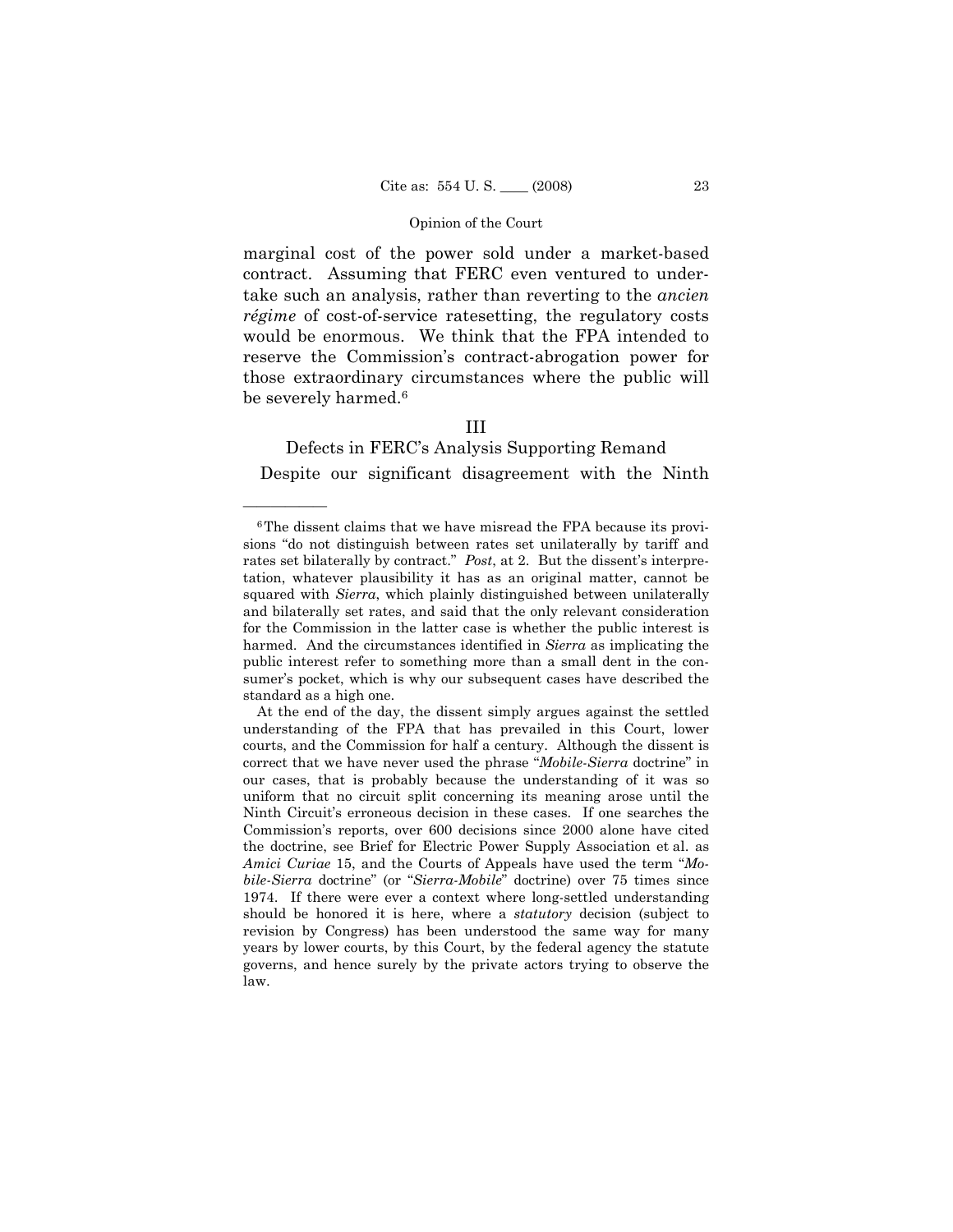Circuit, we find two errors in the Commission's analysis, and we therefore affirm the judgment below on alternative grounds.

 First, it appears, as the Ninth Circuit concluded, see 471 F. 3d, at 1090, that the Commission may have looked simply to whether consumers' rates increased immediately upon the relevant contracts' going into effect, rather than determining whether the contracts imposed an excessive burden on consumers "down the line," relative to the rates they could have obtained (but for the contracts) after elimination of the dysfunctional market. For example, the Commission concluded that two of the respondents would experience "rate decreases of approximately 20 percent for retail service" during the period covered by the contracts. 103 FERC, at 62,397. But the baseline for that computation was the rate they were paying before the contracts went into effect. That disparity is certainly a relevant consideration; but so is the disparity between the contract rate and the rates consumers would have paid (but for the contracts) further down the line, when the open market was no longer dysfunctional. That disparity, past a certain point, could amount to an "excessive burden." That is what was contemplated by *Sierra*, which involved a challenge 5 years into a 15-year contract. The "excessive burden" on other customers to which the opinion referred was assuredly the current burden, and not only the burden imposed at the very outset of the contract. See 350 U. S., at 355. The "unequivocal public necessity" that justifies overriding the *Mobile-Sierra* presumption does not disappear as a factor once the contract enters into force. Thus, FERC's analysis on this point was flawed—or at least incomplete. As the Ninth Circuit put it, "[i]t is entirely possible that rates had increased so high during the energy crises because of dysfunction in the spot market that, even with the acknowledged decrease in rates, consumers still paid more under the forward contracts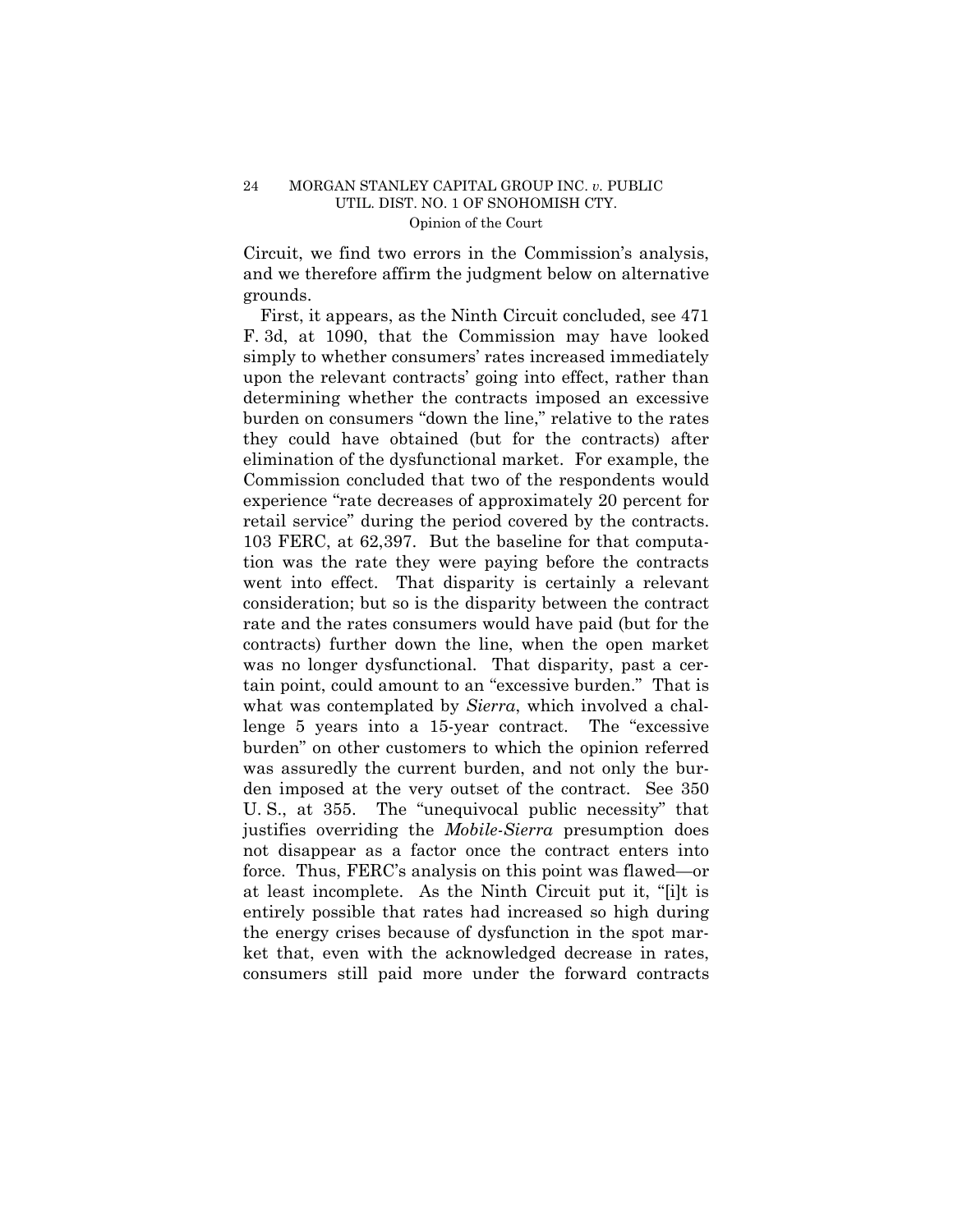than they otherwise would have." 471 F. 3d, at 1090. If that is so, and if that increase is so great that, even taking into account the desirability of fostering marketstabilizing long-term contracts, the rates impose an excessive burden on consumers or otherwise seriously harm the public interest, the rates must be disallowed.

 Second, respondents alleged before FERC that some of the petitioners in these cases had engaged in market manipulation in the spot market. See, *e.g.*, 105 FERC, at 61,989 ("Snohomish and Nevada Companies argue that their contracts were the product of market manipulation by Enron, Morgan Stanley and other Respondents, which, as established by the Commission Staff, engaged in market manipulation"). The Staff Report concluded, as we have said, that the abnormally high prices in the spot market during the energy crisis influenced the terms of contracts in the forward market. But the Commission dismissed the relevance of the Staff Report on the ground that it had not demonstrated that forward market prices were so high as to overcome the *Mobile-Sierra* presumption. We conclude, however, that if it is clear that one party to a contract engaged in such extensive unlawful market manipulation as to alter the playing field for contract negotiations, the Commission should not presume that the contract is just and reasonable. Like fraud and duress, unlawful market activity that directly affects contract negotiations eliminates the premise on which the *Mobile-Sierra* presumption rests: that the contract rates are the product of fair, arms-length negotiations. The mere fact that the unlawful activity occurred in a different (but related) market does not automatically establish that it had no effect upon the contract—especially given the Staff Report's (unsurprising) finding that high prices in the one market produced high prices in the other. We are unable to determine from the Commission's orders whether it found the evidence inadequate to support the claim that respondents' alleged unlawful activities af-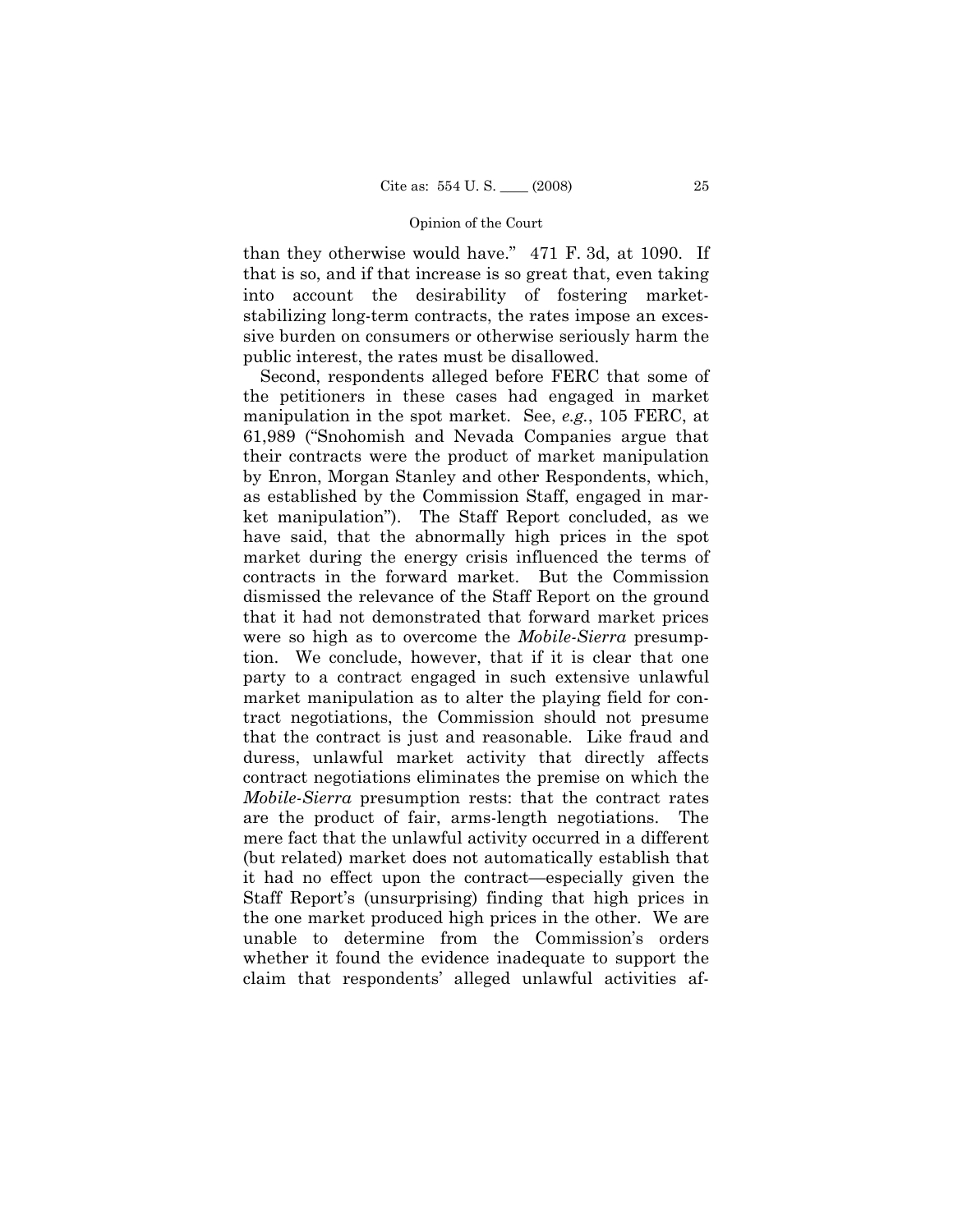fected the contracts at issue here. It said in its order on rehearing, 105 FERC, at 61,989, that "[w]e  $\ldots$  found no evidence to support a finding of market manipulation [by respondents] that specifically affected the contracts at issue." But perhaps that must be read in light of the Commission's above described rejection of the Staff Report on the ground that high spot market prices caused by manipulation are irrelevant unless the forward market prices fail the *Mobile-Sierra* standard; and in light of the statement in its initial order, in apparent response to the claim of spot-market manipulation by respondents, 103 FERC, at 62,397, that "a finding that the unjust and unreasonable spot market prices caused forward bilateral prices to be unjust and unreasonable would be relevant to contract modification only where there is a 'just and reasonable' standard of review."

 We emphasize that the mere fact of a party's engaging in unlawful activity in the spot market does not deprive its forward contracts of the benefit of the *Mobile-Sierra* presumption. There is no reason why FERC should be able to abrogate a contract on these grounds without finding a causal connection between unlawful activity and the contract rate. Where, however, causality has been established, the *Mobile-Sierra* presumption should not apply.

 On remand, the Commission should amplify or clarify its findings on these two points. The judgment of the Court of Appeals is affirmed, and the cases are remanded for proceedings consistent with this opinion.

#### *It is so ordered.*

 THE CHIEF JUSTICE and JUSTICE BREYER took no part in the consideration or decision of these cases.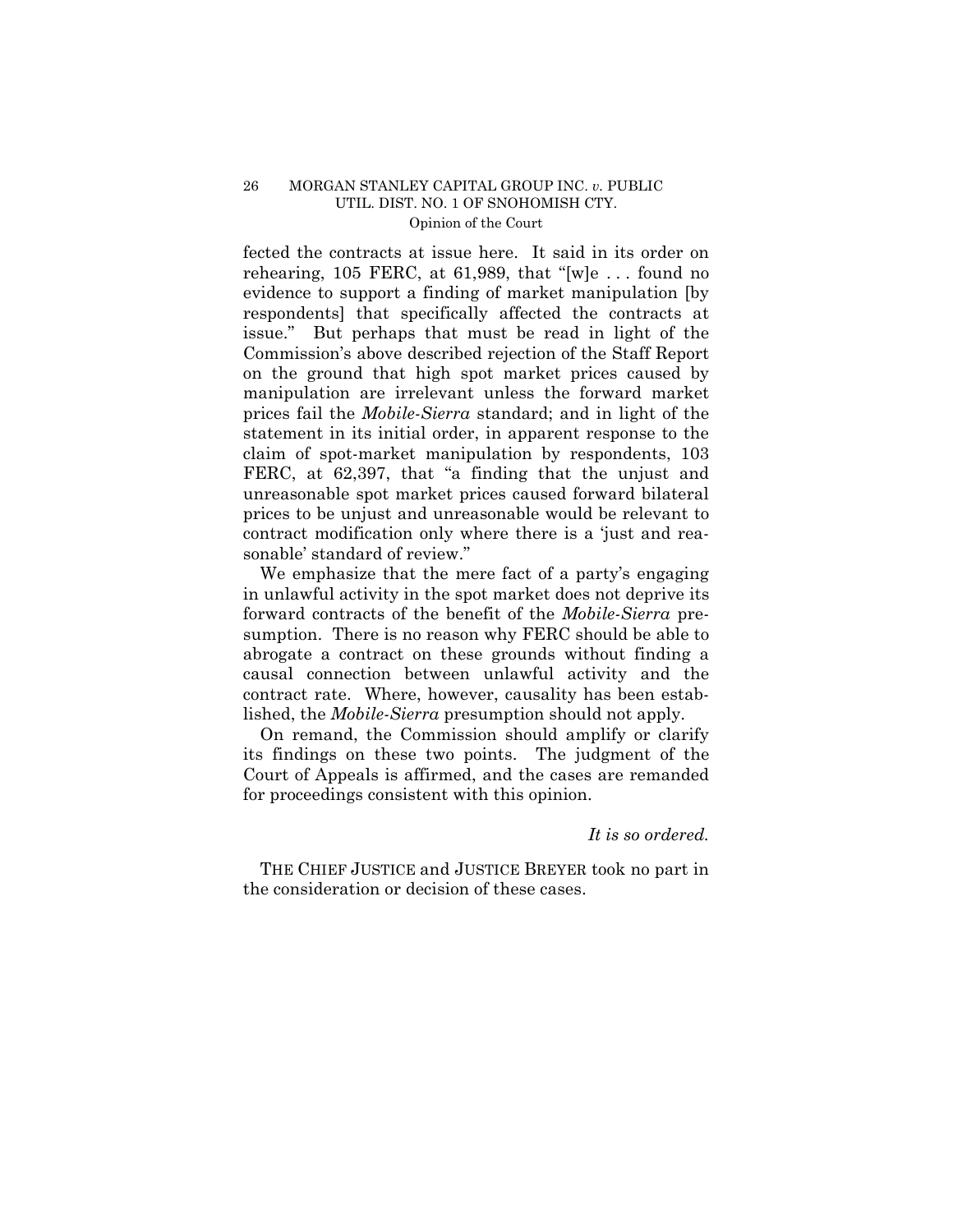Opinion of GINSBURG, J.

#### **SUPREME COURT OF THE UNITED STATES**  $\frac{1}{2}$  , where  $\frac{1}{2}$

#### Nos. 06–1457 and 06–1462  $\frac{1}{2}$  ,  $\frac{1}{2}$  ,  $\frac{1}{2}$  ,  $\frac{1}{2}$  ,  $\frac{1}{2}$  ,  $\frac{1}{2}$

# MORGAN STANLEY CAPITAL GROUP INC., **PETITIONER**

## 06–1457 *v.*

# PUBLIC UTILITY DISTRICT NO. 1 OF SNOHOMISH COUNTY, WASHINGTON, ET AL.

# AMERICAN ELECTRIC POWER SERVICE CORPORATION, ET AL., PETITIONERS

#### 06–1462 *v.*

# PUBLIC UTILITY DISTRICT NO. 1 OF SNOHOMISH COUNTY, WASHINGTON, ET AL.

# ON WRITS OF CERTIORARI TO THE UNITED STATES COURT OF APPEALS FOR THE NINTH CIRCUIT

#### [June 26, 2008]

 JUSTICE GINSBURG, concurring in part and concurring in the judgment.

 Recommending denial of the petition for certiorari in these cases, the Federal Energy Regulatory Commission urged that review "would be premature" given "the interlocutory nature of th[e] issues." Brief for Respondent Federal Energy Regulatory Commission in Opposition 22, 25. In this regard, the Commission called our attention to "new measures" it had taken, as well as recent enactments by Congress, bearing on "the evaluation of contracts under *Mobile*-*Sierra*." *Id*., at 14–16. In view of these developments, the Commission suggested, this Court should await "the better-developed record that would be produced by FER[C] . . . on remand." *Id*., at 22. I agree that the Court would have been better informed had it awaited the Com-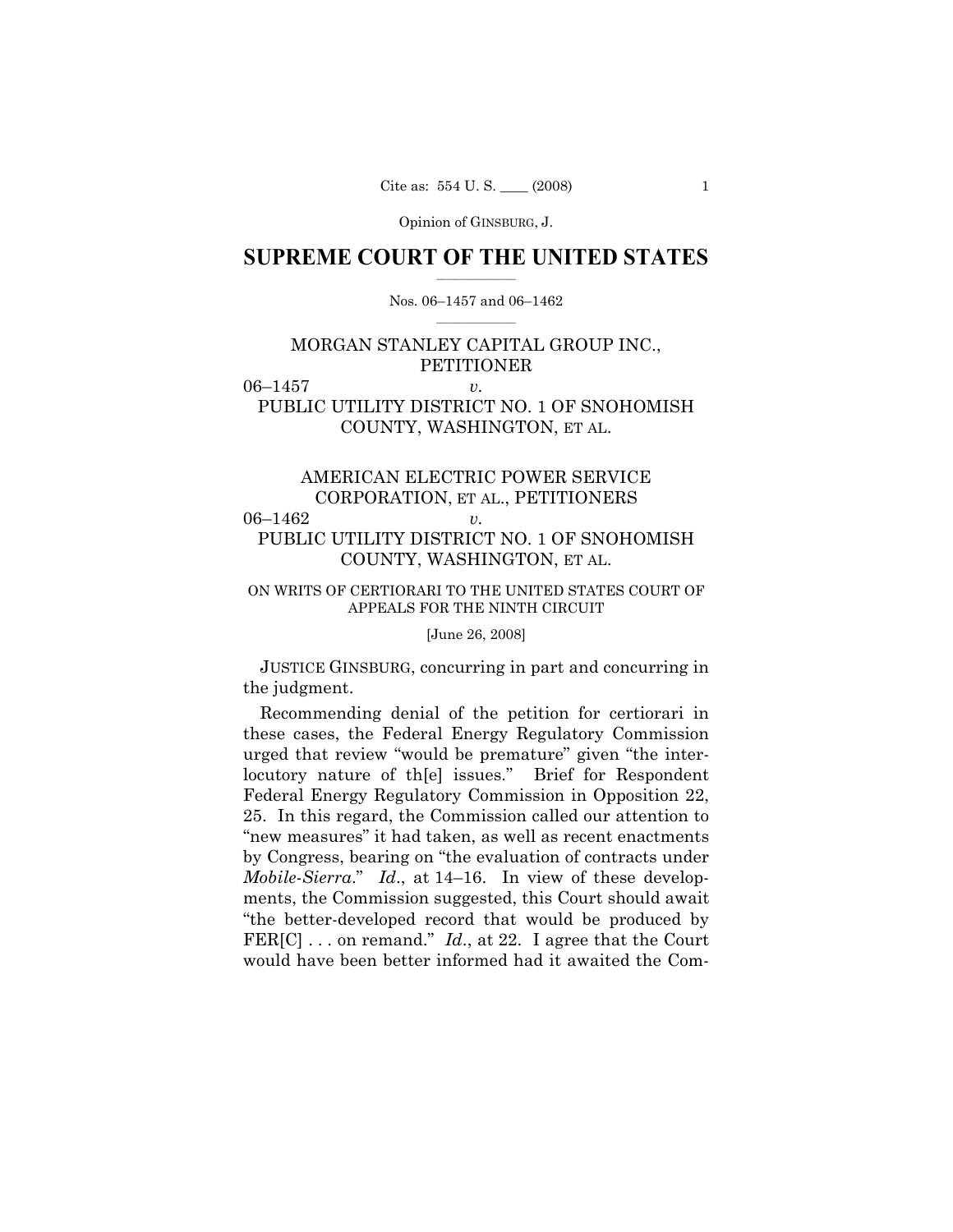mission's decision on remand. I think it plain, however, that the Commission erred in the two respects identified by the Court. See *ante*, at 24–26. I therefore concur in the Court's judgment and join Part III of the Court's opinion.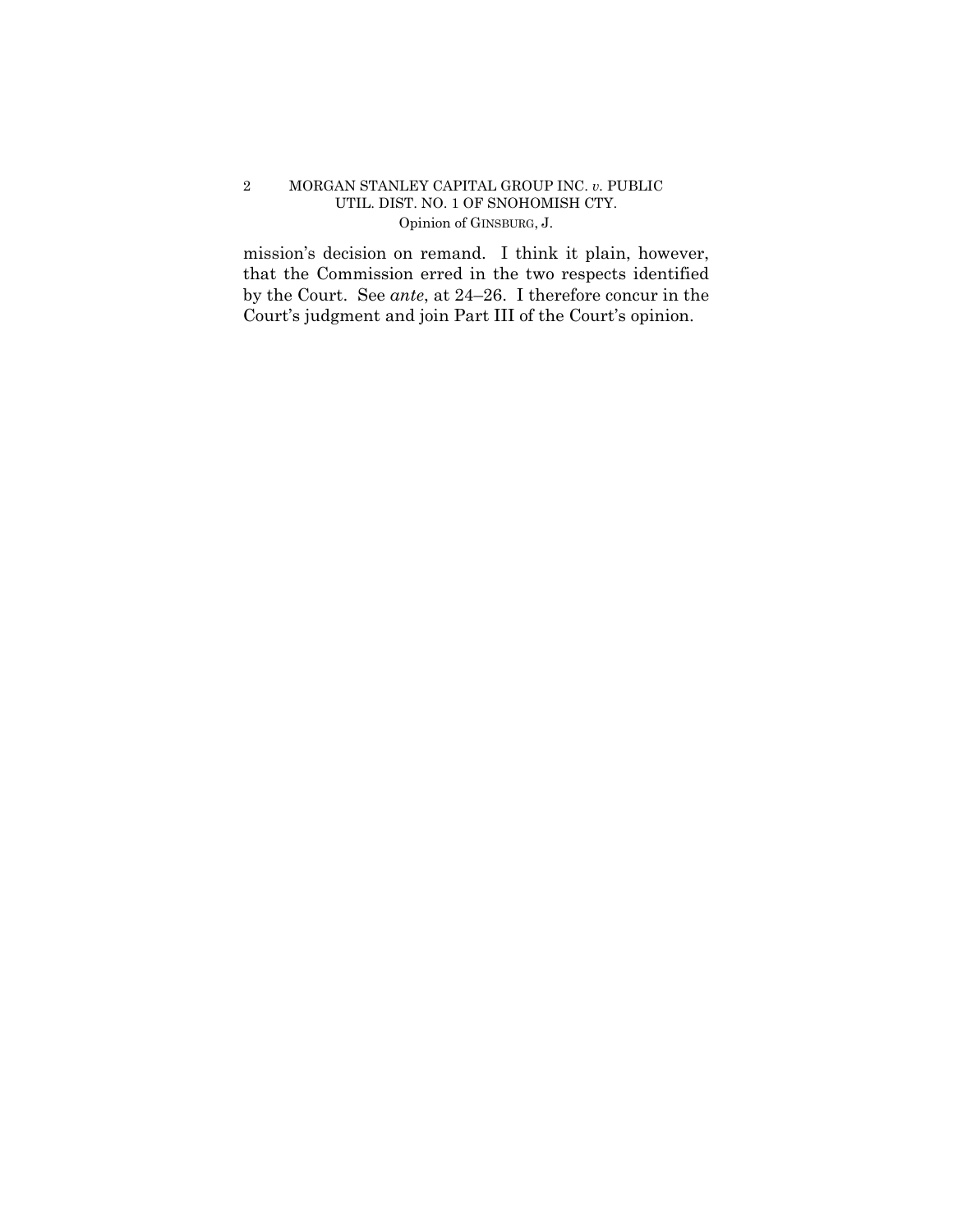STEVENS, J., dissenting

## **SUPREME COURT OF THE UNITED STATES**  $\frac{1}{2}$  ,  $\frac{1}{2}$  ,  $\frac{1}{2}$  ,  $\frac{1}{2}$  ,  $\frac{1}{2}$  ,  $\frac{1}{2}$  ,  $\frac{1}{2}$

#### Nos. 06–1457 and 06–1462  $\frac{1}{2}$  ,  $\frac{1}{2}$  ,  $\frac{1}{2}$  ,  $\frac{1}{2}$  ,  $\frac{1}{2}$  ,  $\frac{1}{2}$

# MORGAN STANLEY CAPITAL GROUP INC., **PETITIONER**

## 06–1457 *v.*

# PUBLIC UTILITY DISTRICT NO. 1 OF SNOHOMISH COUNTY, WASHINGTON, ET AL.

# AMERICAN ELECTRIC POWER SERVICE CORPORATION, ET AL., PETITIONERS

#### 06–1462 *v.*

# PUBLIC UTILITY DISTRICT NO. 1 OF SNOHOMISH COUNTY, WASHINGTON, ET AL.

# ON WRITS OF CERTIORARI TO THE UNITED STATES COURT OF APPEALS FOR THE NINTH CIRCUIT

# [June 26, 2008]

 JUSTICE STEVENS, with whom JUSTICE SOUTER joins, dissenting.

 The basic question presented by these complicated cases is whether "the Federal Energy Regulatory Commission (FERC or Commission) must presume that the rate set out in a freely negotiated wholesale-energy contract meets the 'just and reasonable' requirement imposed by law." *Ante*, at 1. The opening sentence of the Court's opinion tells us that the "*Mobile-Sierra* doctrine"—a term that makes its first appearance in the United States Reports today mandates an affirmative answer. This holding finds no support in either case that lends its name to the doctrine. Nevertheless, in the interest of guarding against "disfigurement of the venerable *Mobile-Sierra* doctrine," *ante*, at 19, the Court mangles both the governing statute and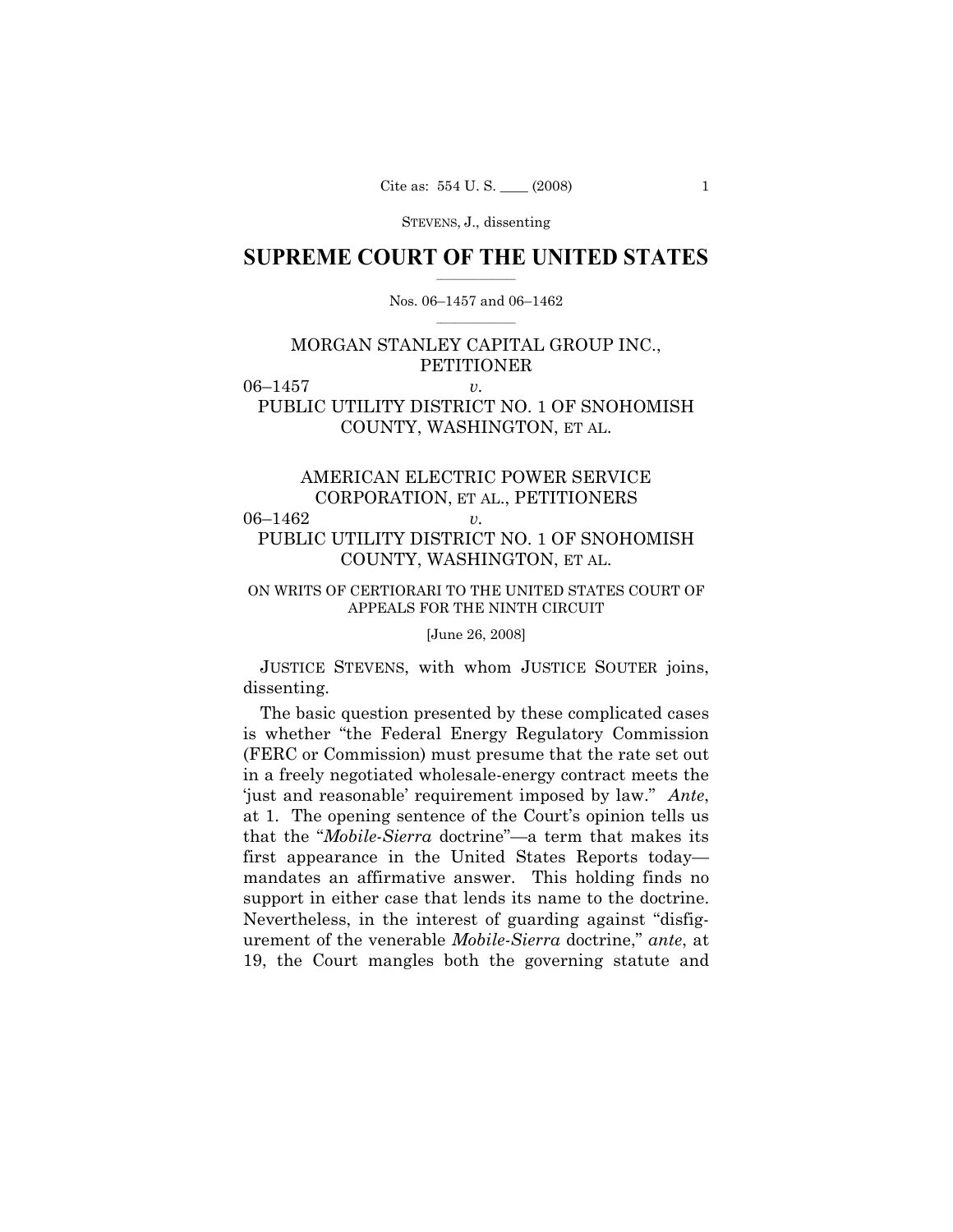## 2 MORGAN STANLEY CAPITAL GROUP INC. *v.* PUBLIC UTIL. DIST. NO. 1 OF SNOHOMISH CTY. STEVENS, J., dissenting

precedent.

I

 Under the Federal Power Act (FPA), 41 Stat. 1063, 16 U. S. C. §791a *et seq.*, wholesale electricity prices are established in the first instance by public utilities, either via tariffs or in contracts with purchasers. §824d(c). Whether set by tariff or contract, all rates must be filed with the Commission. See *ibid*. Section 205(a) of the FPA provides, "All rates and charges . . . shall be just and reasonable, and any such rate or charge that is not just and reasonable is hereby declared to be unlawful." 16 U. S. C. §824d(a). Pursuant to §206(a), if FERC determines "that any rate . . . or that any rule, regulation, practice, or contract affect[ing] such rate . . . is unjust [or] unreasonable . . . , the Commission shall determine the just and reasonable rate, . . . rule, regulation, practice, or contract to be thereafter observed and in force, and shall fix the same by order." 16 U. S. C. §824e(a). These provisions distinguish between the rate-setting roles of utilities (which initially set rates) and the Commission (which may override utility-set rates that are not just and reasonable), but they do not distinguish between rates set unilaterally by tariff and rates set bilaterally by contract. However the utility sets its prices, the standard of review is the same rates must be just and reasonable.

 The Court purports to acknowledge that "[t]here is only one statutory standard for assessing wholesale electricity rates, whether set by contract or tariff—the just-andreasonable standard." *Ante*, at 16. Unlike rates set by tariff, however, the Court holds that any "freely negotiated" contract rate is presumptively just and reasonable unless it "seriously harms" the public interest. *Ante*, at 1. According to the Court, this presumption represents a "differing *application* of [the] just-and-reasonable standard," but not a different standard altogether. *Ante*, at 6.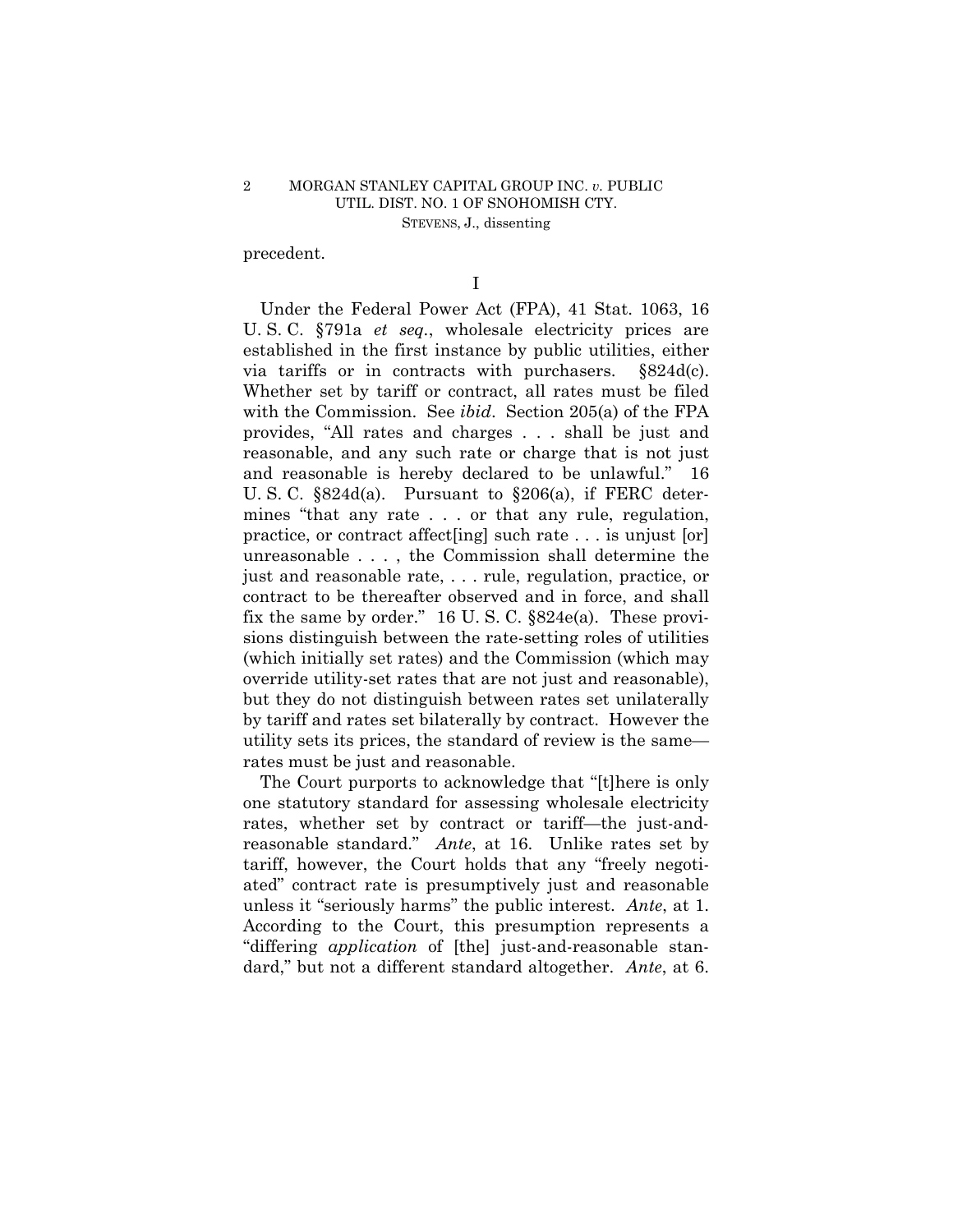#### STEVENS, J., dissenting

I disagree. There is no significant difference between requiring a heightened showing to overcome an otherwise conclusive presumption and imposing a heightened standard of review. I agree that applying a separate standard of review to contract rates is "obviously indefensible," *ibid*., but that is also true with respect to the Court's presumption.

 Even if the "*Mobile-Sierra* presumption" were not tantamount to a separate standard, nothing in the statute mandates "differing *application*" of the statutory standard to rates set by contract. *Ibid.* Section 206(a) of the FPA provides, "without qualification or exception," that FERC may replace any unjust or unreasonable contract with a lawful contract. *Permian Basin Area Rate Cases*, 390 U. S. 747, 783–784 (1968) (construing identical language in the Natural Gas Act, 15 U. S. C. §717d(a)). The statute does not say anything about a mandatory presumption for contracts, much less define the burden of proof for overcoming it or delineate the circumstances for its nonapplication. Cf. *ante*, at 1, 19. Nor does the statute prohibit FERC from considering marginal cost when reviewing rates set by contract. Cf. *ante*, at 20–22, and n. 5.

 If Congress had intended to impose such detailed constraints on the Commission's authority to review contract rates, it would have done so itself in the FPA. Congress instead used the general words "just and reasonable" because it wanted to give FERC, not the courts, wide latitude in setting policy. As we explained in *Chevron U. S. A. Inc.* v. *Natural Resources Defense Council, Inc.*, 467 U. S. 837, 843–844 (1984):

 "'The power of an administrative agency to administer a congressionally created . . . program necessarily requires the formulation of policy and the making of rules to fill any gap left, implicitly or explicitly, by Congress.' *Morton* v. *Ruiz*, 415 U. S. 199, 231 (1974).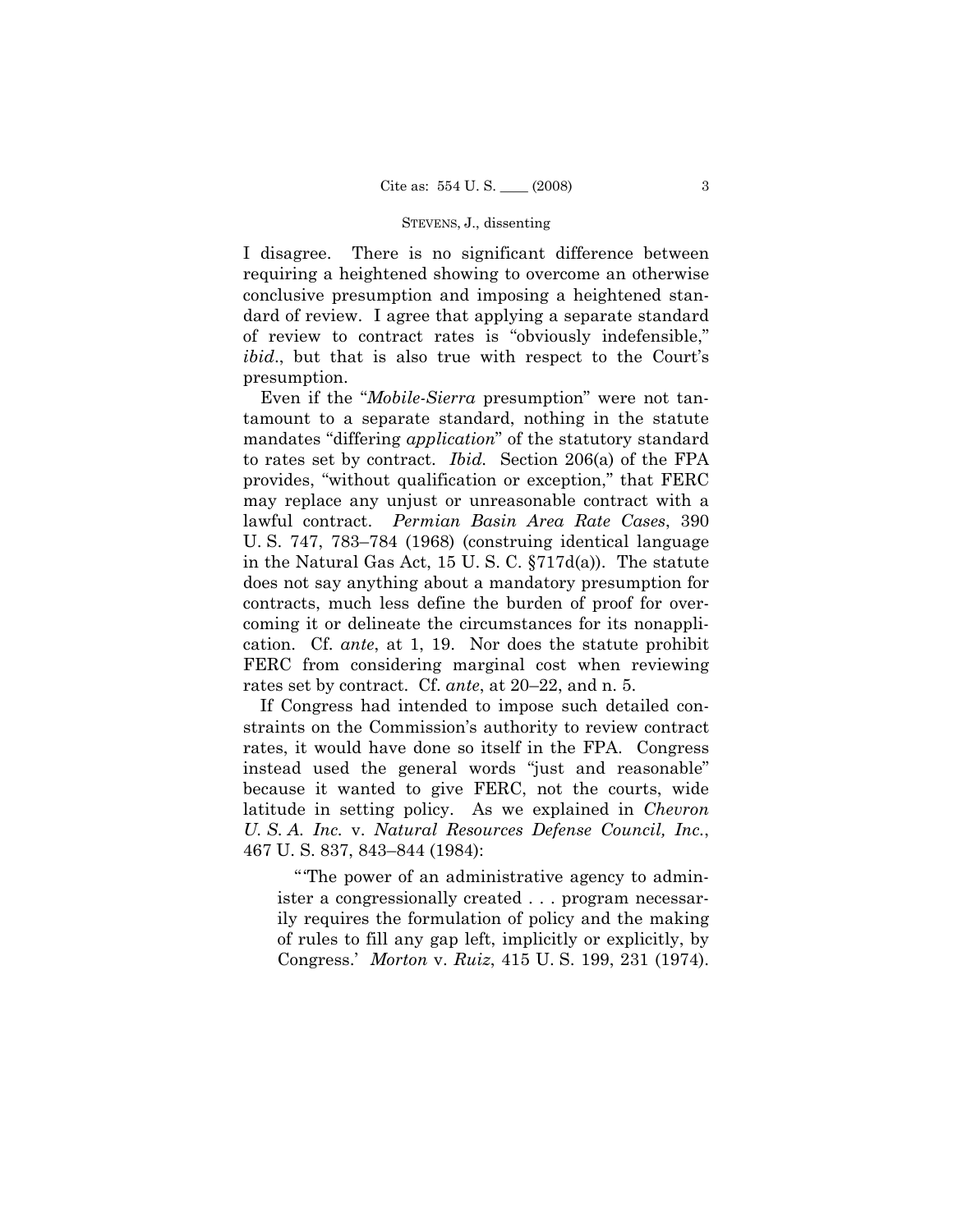#### 4 MORGAN STANLEY CAPITAL GROUP INC. *v.* PUBLIC UTIL. DIST. NO. 1 OF SNOHOMISH CTY. STEVENS, J., dissenting

If Congress has explicitly left a gap for the agency to fill, there is an express delegation of authority to the agency to elucidate a specific provision of the statute by regulation. Such legislative regulations are given controlling weight unless they are arbitrary, capricious, or manifestly contrary to the statute. Sometimes the legislative delegation to an agency on a particular question is implicit rather than explicit. In such a case, a court may not substitute its own construction of a statutory provision for a reasonable interpretation made by the administrator of an agency." (Footnote omitted.)

 Consistent with this understanding of administrative law, our cases interpreting the FPA have invariably "emphasized that courts are without authority to set aside any rate adopted by the Commission which is within a 'zone of reasonableness.'" *Permian Basin*, 390 U. S., at 797. But see *ante*, at 19 (asserting that "a 'zone of reasonableness' test . . . fails to accord an adequate level of protection to contracts"). This deference makes eminent sense because "rate-making agencies are not bound to the service of any single regulatory formula; they are permitted, unless their statutory authority otherwise plainly indicates, 'to make the pragmatic adjustments which may be called for by particular circumstances.'" *Permian Basin*, 390 U. S., at 776–777. Despite paying lipservice to this principle, see *ante*, at 3, the Court binds the Commission to a rigid formula of the Court's own making.

 Having found no statutory text that supports its vision of the *Mobile-Sierra* doctrine, the Court invokes the "important role of contracts in the FPA." *Ante*, at 22. But contracts play an "important role" in the FPA only insofar as the statute "departed from the scheme of purely tariffbased regulation." *Verizon Communications Inc.* v. *FCC*, 535 U. S. 467, 479 (2002). In allowing parties to establish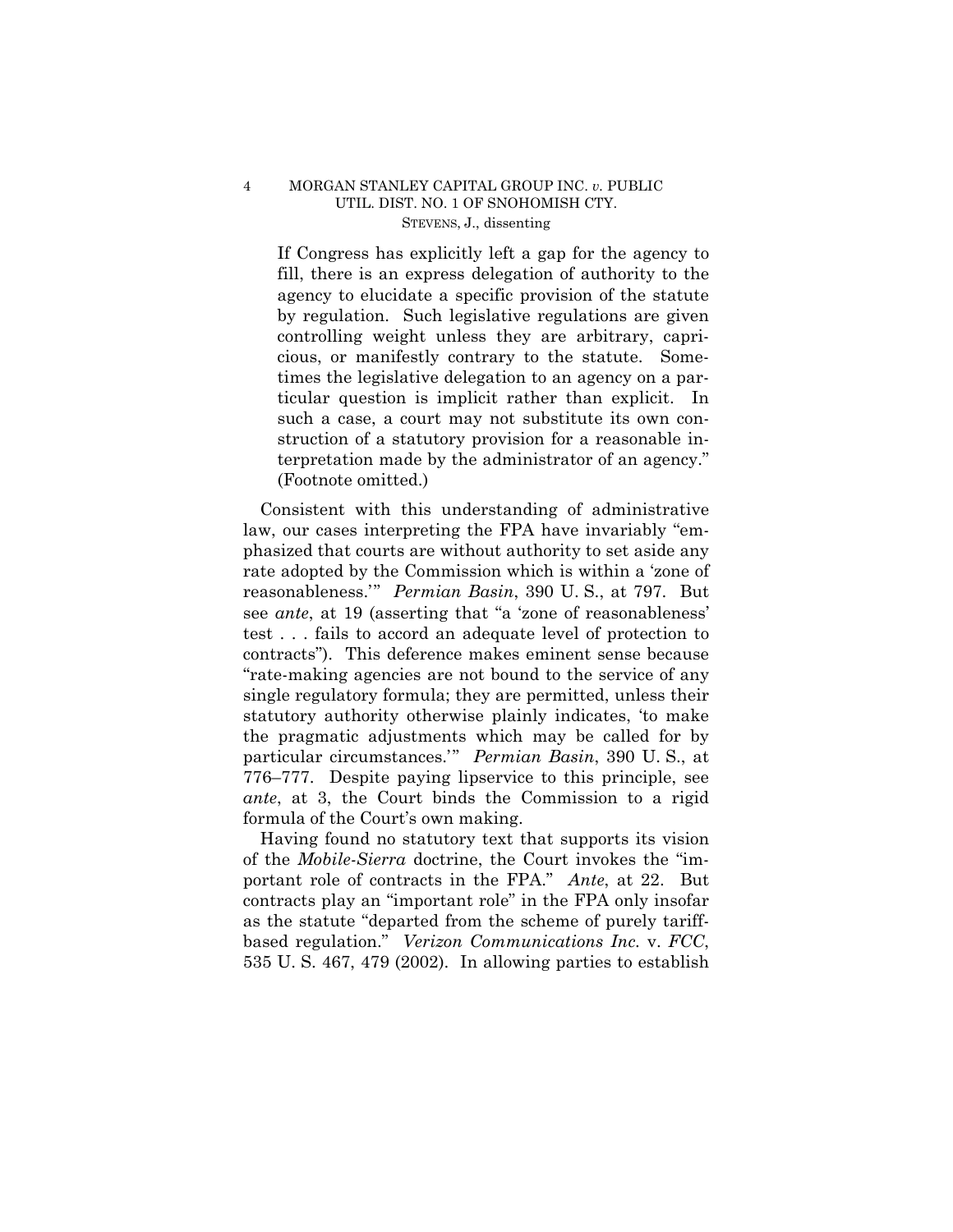#### STEVENS, J., dissenting

rates by contract, Congress did not intend to immunize such rates from just-and-reasonable review. Both *United Gas Pipe Line Co.* v. *Mobile Gas Service Corp.*, 350 U. S. 332 (1956), and *FPC* v. *Sierra Pacific Power Co.*, 350 U. S. 348 (1956), the supposed progenitors of the "*Mobile-Sierra* presumption," make this point in no uncertain terms. See *Sierra*, 350 U. S., at 353 ("The Commission has undoubted power under §206(a) to prescribe a change in contract rates whenever it determines such rates to be unlawful"); *Mobile*, 350 U. S., at 344 ("[C]ontracts remain fully subject to the paramount power of the Commission to modify them when necessary in the public interest").<sup>1</sup> Accordingly, the fact that the FPA tolerates contracts does not make it subservient to contracts.

## II

 Neither of the eponymous cases in the "*Mobile-Sierra*  presumption," nor any of our subsequent decisions, substantiates the Court's atextual reading of §§205 and 206.

 As the Court acknowledges, *Mobile* itself says nothing about what standard of review applies to rates established by contract. See *ante*, at 3–4.Rather, *Mobile* merely held that utilities cannot unilaterally abrogate contracts with purchasers by filing new rate schedules with the Commission. See 350 U. S., at 339–341. The Court neglects to mention, however, that although *Mobile* had no occasion to comment on the standard of review, it did imply that Congress would not have permitted parties to establish rates by contract but for "the protection of the public

<sup>1</sup>See also, *e.g.*, *Arkansas Louisiana Gas Co.* v. *Hall*, 453 U. S. 571, 582 (1981) *(Arkla)* ("[T]he clear purpose of the congressional scheme" for rate filing is to "gran[t] the Commission an opportunity in every case to judge the reasonableness of the rate"); *Permian Basin Area Rate Cases*, 390 U. S. 747, 784 (1968) ("[T]he Commission has plenary authority to limit or to proscribe contractual arrangements that contravene the relevant public interests").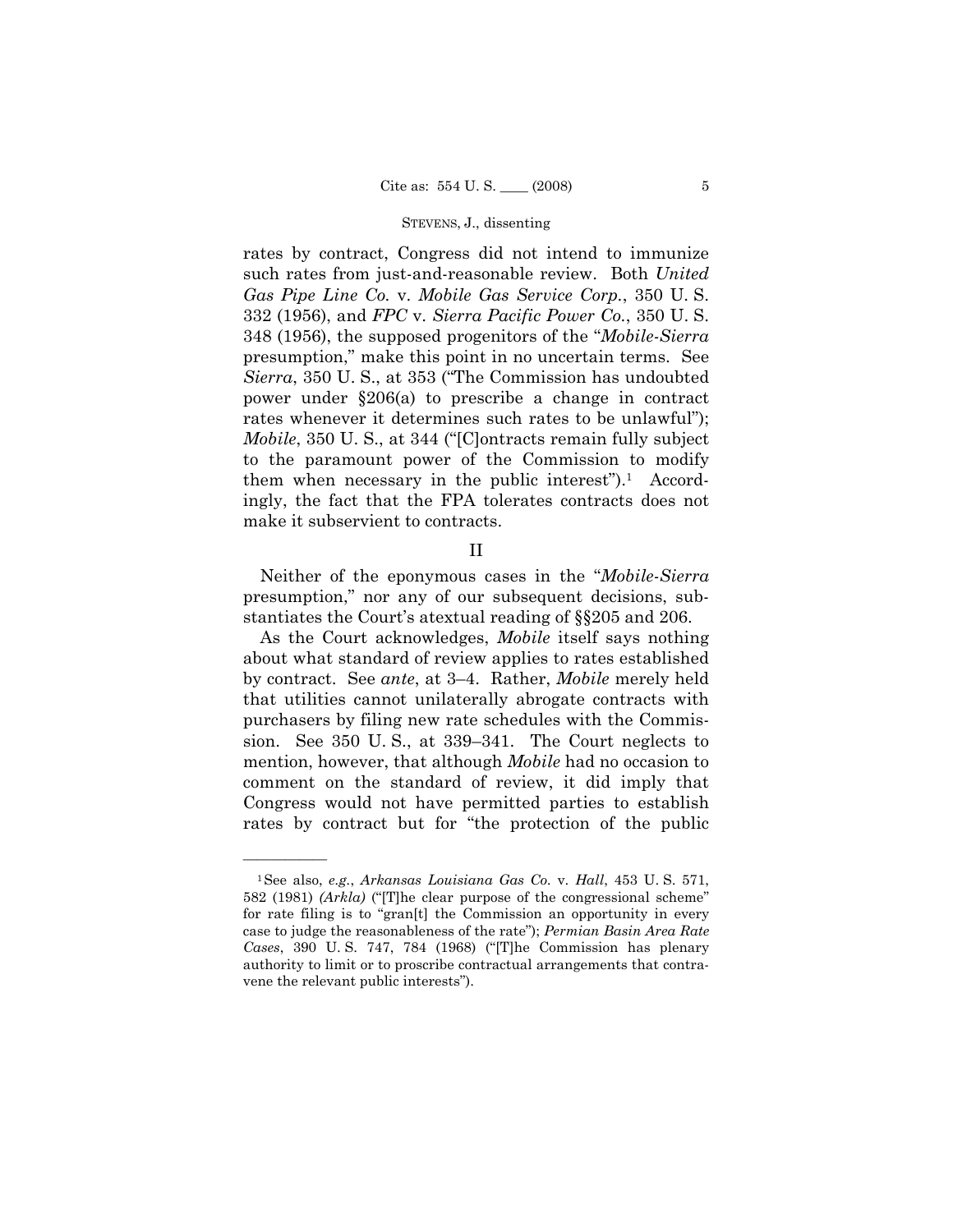# 6 MORGAN STANLEY CAPITAL GROUP INC. *v.* PUBLIC UTIL. DIST. NO. 1 OF SNOHOMISH CTY. STEVENS, J., dissenting

interest being afforded by supervision of the individual contracts, which to that end must be filed with the Commission and made public." *Id.*, at 339.

 In *Sierra*, a public utility entered into a long-term contract to sell electricity "at a special low rate" in order to forestall potential competition. See 350 U. S., at 351–352. Several years later the utility complained that the rate provided too little profit and was therefore not "just and reasonable." The Commission agreed and set aside the rate "solely because it yield[ed] less than a fair return on the net invested capital." See *id.*, at 354–355. The Court vacated and remanded on the ground that the Commission had applied an erroneous standard. "[W]hile it may be that the Commission may not normally *impose* upon a public utility a rate which would produce less than a fair return," the Court reasoned, "it does not follow that the public utility may not itself agree by contract to a rate affording less than a fair return or that, if it does so, it is entitled to be relieved of its improvident bargain." *Id.*, at 355. When the seller has agreed to a rate that it later challenges as too low, "the sole concern of the Commission would seem to be whether the rate is so low as to adversely affect the public interest—as where it might impair the financial ability of the public utility to continue its service, cast upon other consumers an excessive burden, or be unduly discriminatory." *Ibid.* The Court further elaborated on what it meant by the "public interest":

"That the purpose of the power given the Commission by §206(a) is the protection of the public interest, as distinguished from the private interests of the utilities, is evidenced by the recital in §201 of the Act that the scheme of regulation imposed 'is necessary in the public interest.' When §206(a) is read in the light of this purpose, it is clear that a contract may not be said to be either 'unjust' or 'unreasonable' simply be-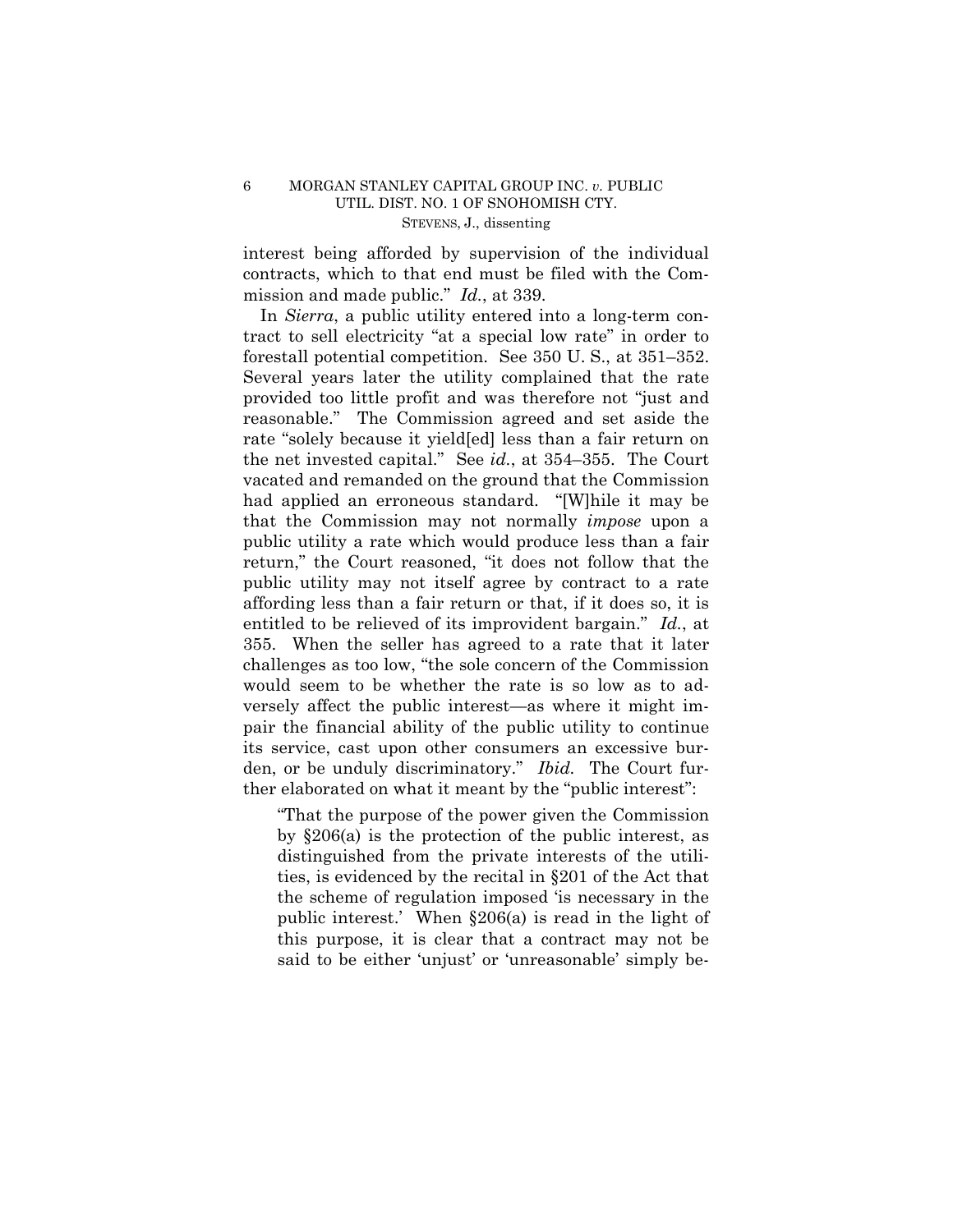#### STEVENS, J., dissenting

#### cause it is unprofitable to the public utility." *Ibid*.

*Sierra* therefore held that, in accordance with the statement of policy in the FPA, 16 U. S. C. §824(a), whether a rate is "just and reasonable" is measured against the public interest, not the private interests of regulated sellers. Contrary to the opinion of the Court, see *ante*, at 23, n. 6, *Sierra* instructs that the public interest is the touchstone for just-and-reasonable review of *all*  rates, not just contract rates. *Sierra* drew a distinction between the Commission's authority to *impose* low rates on utilities and its authority to *abrogate* low rates agreed to by utilities because these actions impact the public interest differently, not because the public interest governs rates set bilaterally but not rates set unilaterally. When the Commission imposes rates that afford less than a fair return, it compromises the public's interest in attracting necessary capital. The impact is different, however, if a utility has agreed to a low rate because investors recognize that the utility, not the regulator, is responsible for the unattractive rate of return.

*Sierra* used "public interest" as shorthand for the interest of consumers in paying "'the lowest possible reasonable rate consistent with the maintenance of adequate service in the public interest.'" *Permian Basin*, 390 U. S., at 793 (quoting *Atlantic Refining Co.* v. *Public Serv. Comm'n of N. Y.*, 360 U. S. 378, 388 (1959)). Whereas high rates directly implicate this interest, low rates do so only indirectly, such as when the rate is so low that it "might impair the financial ability of the public utility to continue its service, cast upon other consumers an excessive burden, or be unduly discriminatory." *Sierra*, 350 U. S., at 355. Nothing in *Sierra* purports to mandate a "serious harm" standard of review, or to require any assumption that high rates and low rates impose symmetric burdens on the public interest. Cf. *ante*, at 19–20. As we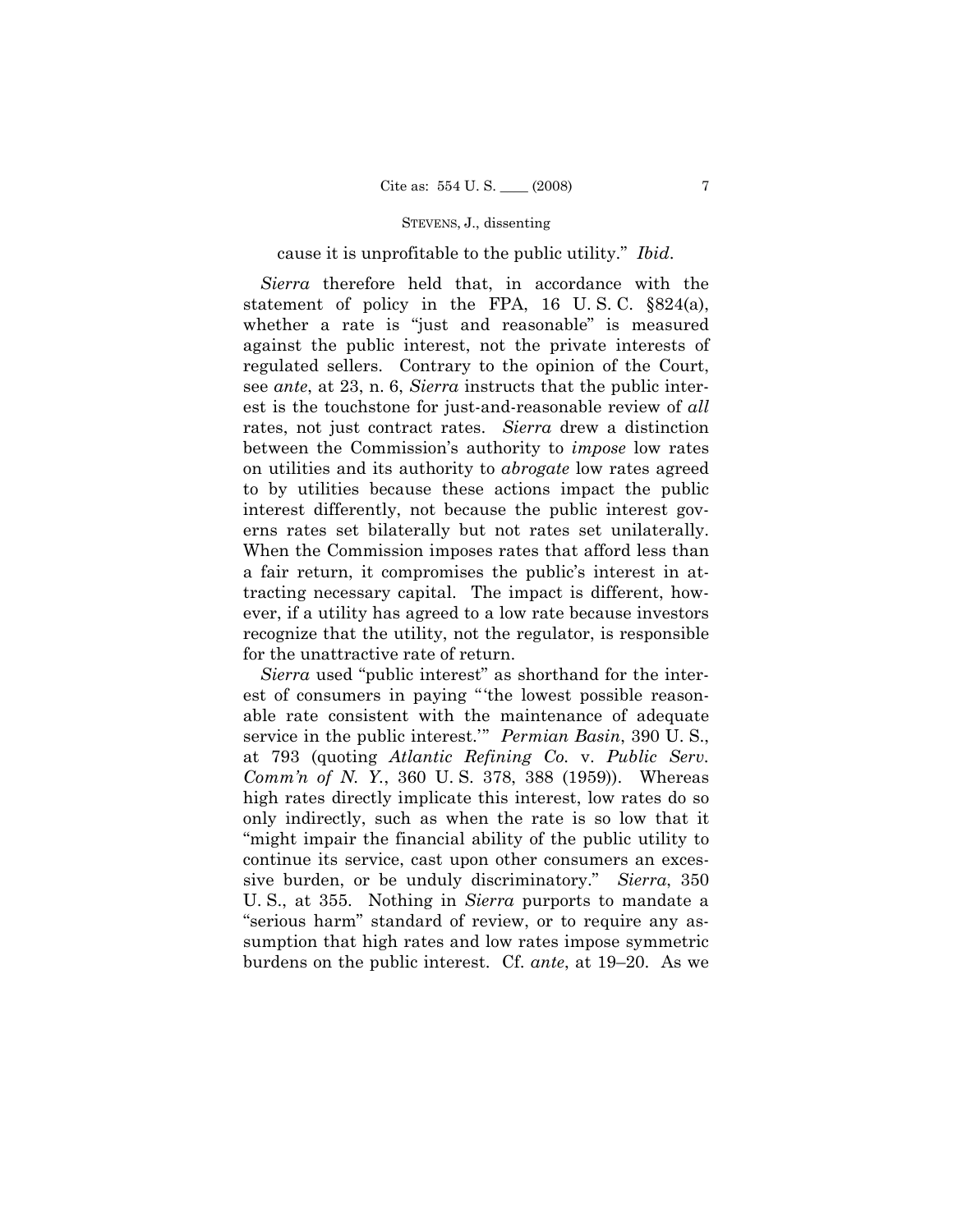## 8 MORGAN STANLEY CAPITAL GROUP INC. *v.* PUBLIC UTIL. DIST. NO. 1 OF SNOHOMISH CTY. STEVENS, J., dissenting

later explained in *FPC* v. *Texaco Inc.*, 417 U. S. 380, 399 (1974), the Commission cannot ignore even "a small dent in the consumer's pocket" because "the Act makes unlawful all rates which are not just and reasonable, and does not say a little unlawfulness is permitted."

 Brushing aside the text of the FPA, as well as the holdings in *Mobile* and *Sierra* themselves, the Court cherry picks language from *Verizon*, *Arkla*, and *Permian Basin*. Both *Verizon* and *Arkla* mentioned the *Mobile-Sierra* line of cases only in passing, and neither case had anything to do with just-and-reasonable review of rates. See *Verizon*, 535 U. S., at 479; *Arkla*, 453 U. S. 571, 582 (1981). Furthermore, the statement in *Permian Basin* about "unequivocal public necessity," 390 U. S., at 822, speaks to the difficulty of establishing injury to the public interest in the context of a low-rate challenge, not a high-rate challenge.2

<sup>2</sup>The Court repeatedly quotes the following snippet from the 75-page opinion in *Permian Basin:* "The regulatory system created by the Act is premised on contractual agreements voluntarily devised by the regulated companies; it contemplates abrogation of these agreements only in circumstances of unequivocal public necessity." 390 U. S., at 822 (cited *ante*, at 5, 22, 24). Like *FPC* v. *Sierra Pacific Power Co*., 350 U. S. 348 (1956), however, *Permian Basin* made this statement in the course of rejecting a low-rate challenge. Read in context, the Court's reference to "unequivocal public necessity" is a loose restatement of *Sierra*, which required "evidence of injury to the public interest," and which underscored how rarely a utility will be able to demonstrate that a "contract price is so 'low as to adversely affect the public interest.'" 390 U. S., at 820–821 (quoting *Sierra*, 350 U. S., at 355). The Court's expansive reading of the "unequivocal public necessity" statement cannot be squared with *Permian Basin*'s discussion of the Commission's authority to review rates set by contract: "Although the Natural Gas Act is premised upon a continuing system of private contracting, the Commission has plenary authority to limit or to proscribe contractual arrangements that contravene the relevant public interests." 390 U. S*.*, at 784 (citation omitted). Nor can it be reconciled with *Permian Basin*'s rejection of the producers' arguments (1) that the Commission "wrongly invalidated existing contracts" by imposing a ceiling on rates, see *id.*, at 781–784, and (2) that the Commission was compelled to adopt contract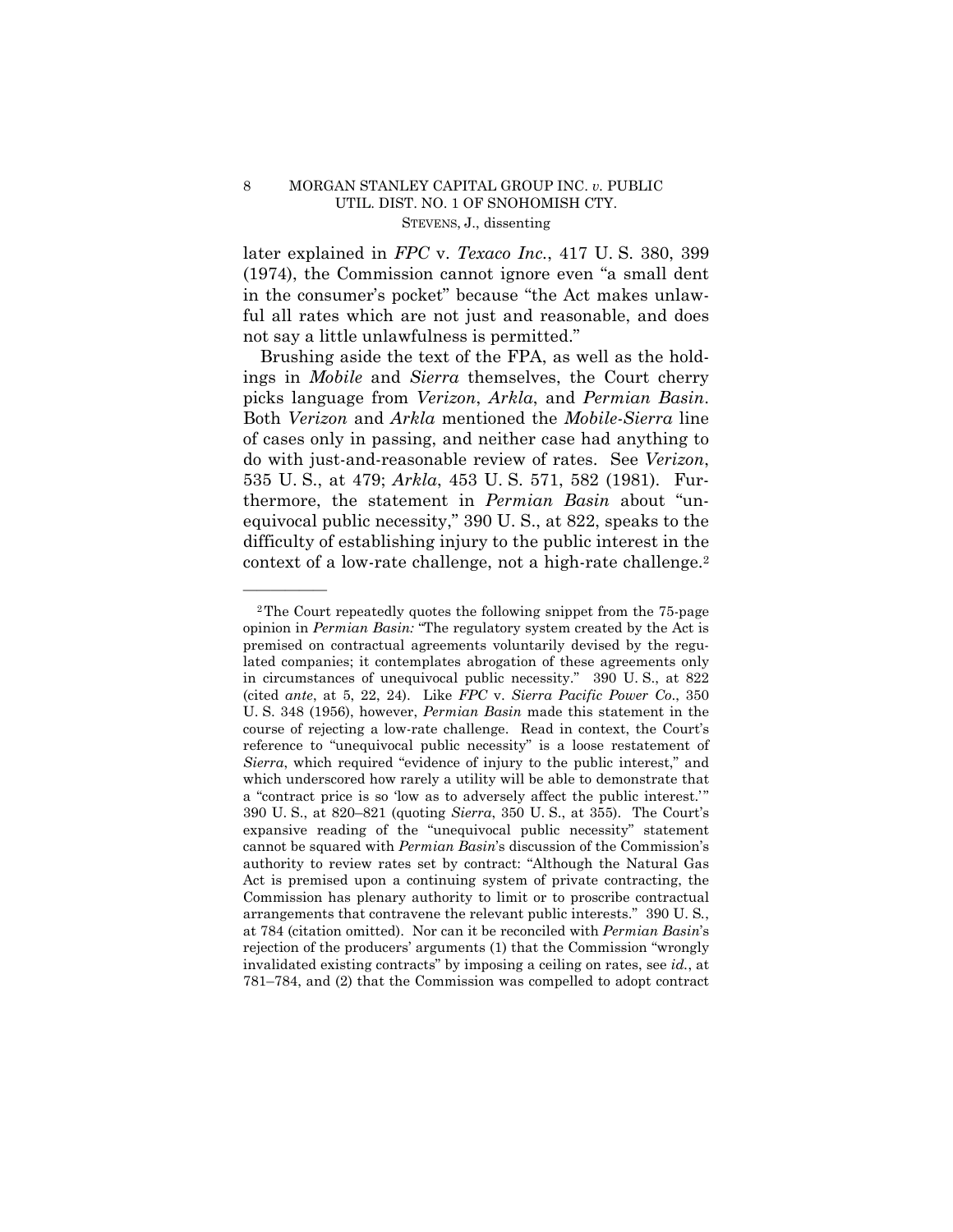#### STEVENS, J., dissenting

The Court's reliance on these few stray sentences calls to mind our admonishment in *Permian Basin:* "The Commission's exercise of its regulatory authority must be assessed in light of its purposes and consequences, and not by references to isolated phrases from previous cases." *Id*., at 791, n. 60.

#### III

 Lacking any grounding in the FPA or precedent, the Court concludes, as a matter of policy, that the *Mobile-Sierra* presumption is necessary to ensure stability in volatile energy markets and to reduce regulatory costs. See *ante*, at 22–23. Of course, "the desirability of fostering market-stabilizing long-term contracts," *ante*, at 25, plays into the public interest insofar as the "Commission's responsibilities include the protection of future, as well as present, consumer interests," *Permian Basin*, 390 U. S., at 798; see also *United Gas Pipe Line Co.* v. *Memphis Light, Gas and Water Div.*, 358 U. S. 103, 113 (1958) ("It seems plain that Congress . . . was not only expressing its conviction that the public interest requires the protection of consumers from excessive prices for natural gas, but was also manifesting its concern for the legitimate interests of natural gas companies in whose financial stability the gasconsuming public has a vital stake"). But under the FPA, Congress has charged FERC, not the courts, with balancing the short-term and long-term interests of consumers. See *Permian Basin*, 390 U. S., at 792 ("The court's responsibility is not to supplant the Commission's balance of these interests with one more nearly to its liking, but instead to assure itself that the Commission has given reasoned consideration to each of the pertinent factors").

 Moreover, not even FERC has the authority to endorse the rule announced by the Court today. The FPA does not

prices as the basis for computing area rates, see *id.*, at 792–795.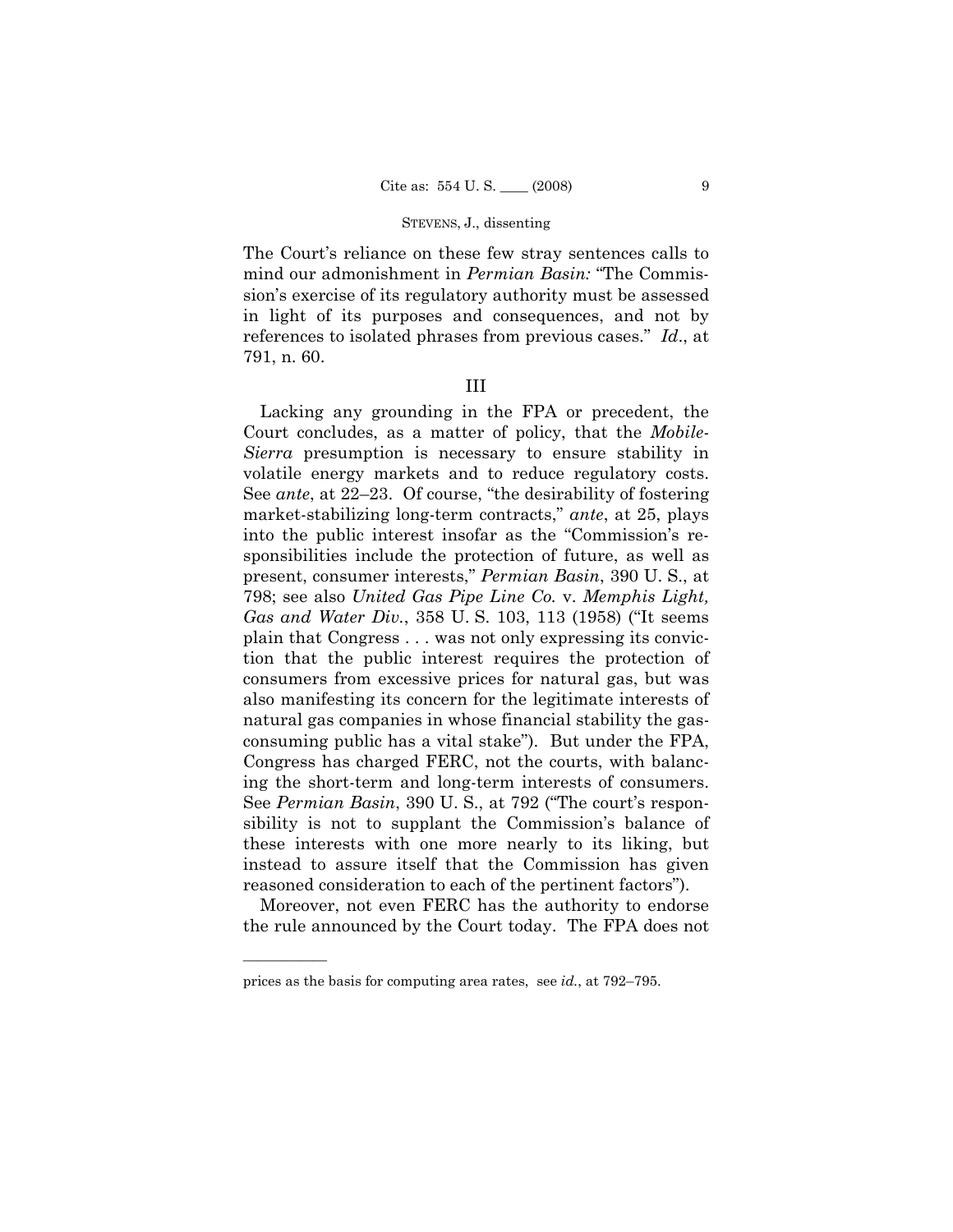## 10 MORGAN STANLEY CAPITAL GROUP INC. *v.* PUBLIC UTIL. DIST. NO. 1 OF SNOHOMISH CTY. STEVENS, J., dissenting

indulge, much less require, a "practically insurmountable" presumption, see *Papago Tribal Util. Auth.* v. *FERC*, 723 F. 2d 950, 954 (CADC 1983) (opinion for the court by Scalia, J.), that all rates set by contract comport with the public interest and are therefore just and reasonable. Congress enacted the FPA precisely because it concluded that regulation was necessary to protect consumers from deficient markets. It follows, then, that "the Commission lacks the authority to place exclusive reliance on market prices." *Texaco*, 417 U. S., at 400; see also *id.*, at 399 ("In subjecting producers to regulation because of anticompetitive conditions in the industry, Congress could not have assumed that 'just and reasonable' rates could conclusively be determined by reference to market price"). For this reason, we have already rejected the policy rationale proffered by the Court today:

"It may be, as some economists have persuasively argued, that the assumptions of the 1930's about the competitive structure of the natural gas industry, if true then, are no longer true today. It may also be that control of prices in this industry, in a time of shortage, if such there be, is counterproductive to the interests of the consumer in increasing the production of natural gas. It is not the Court's role, however, to overturn congressional assumptions embedded into the framework of regulation established by the Act. This is a proper task for the Legislature where the public interest may be considered from the multifaceted points of view of the representational process." Id., at 400 (footnote omitted).

 Balancing the short-term and long-term interests of consumers entails difficult judgment calls, and to the extent FERC actually engages in this balancing, its reasoned determination is entitled to deference. But FERC cannot abdicate its statutory responsibility to ensure just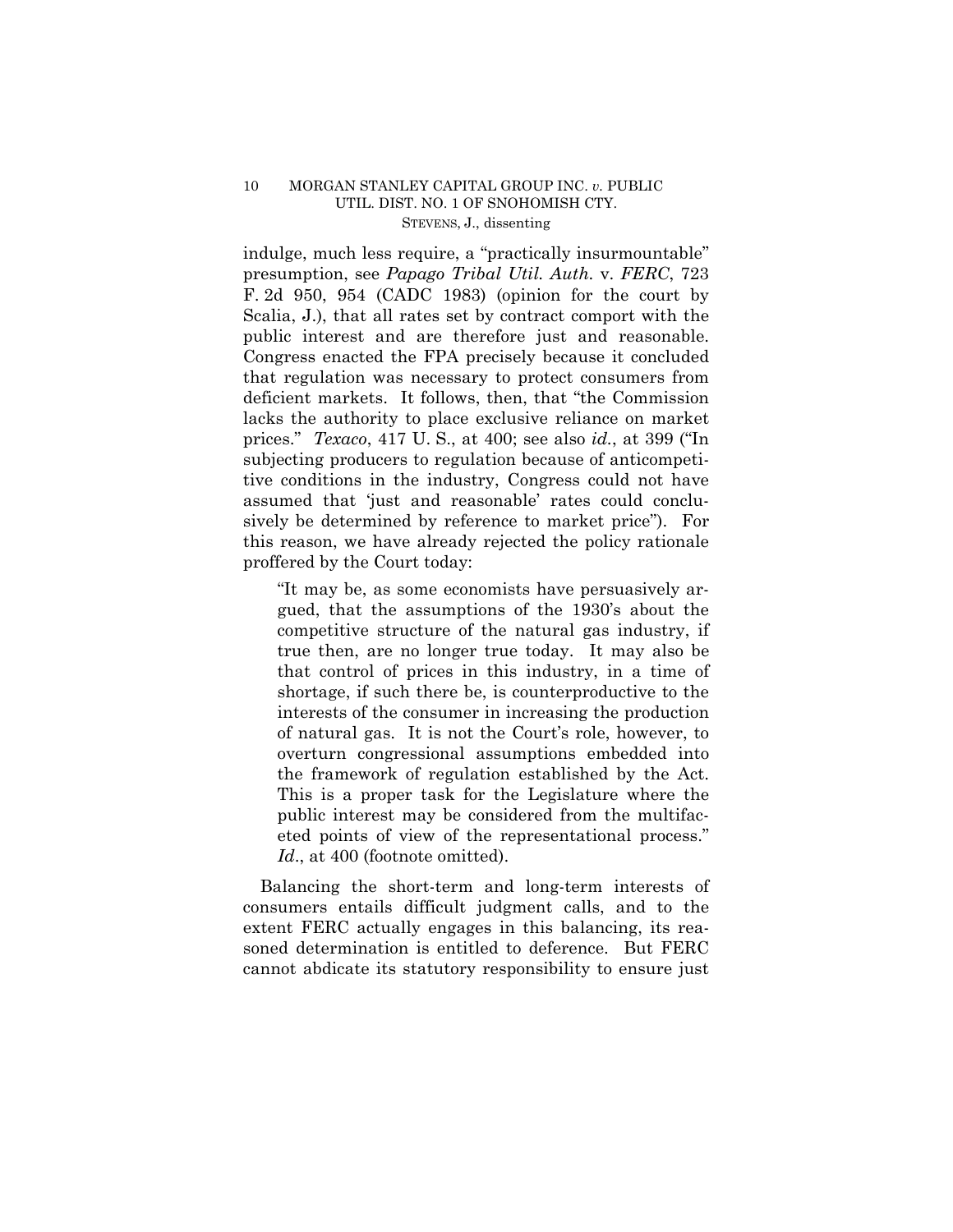#### STEVENS, J., dissenting

and reasonable rates through the expedient of a heavyhanded presumption. This is not to say that the Commission should abrogate any contract that increases rates, but to underscore that the agency is "obliged at each step of its regulatory process to assess the requirements of the broad public interests entrusted to its protection by Congress." *Permian Basin*, 390 U. S., at 791.

#### IV

 Even if, as the Court holds today, the "*Mobile-Sierra* presumption" is merely a "differing *application*" of the statutory just-and-reasonable standard, FERC's orders must be set aside because they were not decided on this basis.

 The FERC orders repeatedly aver that the agency is applying a "public interest" standard different from and distinctly more demanding than the statutory standard. See, *e.g.*, App. 1198a ("[T]he burden of showing that a contract is contrary to the public interest is a higher burden than showing that a contract is not just and reasonable. . . . The fact that a contract may be found to be unjust and unreasonable under [§§205 and 206] does not in and of itself demonstrate that the contract is contrary to the public interest under the Supreme Court cases"). Indeed, the Commission's misunderstanding of our cases is so egregious that the sellers, concerned that the orders would be overturned, asked the Commission for "clarification that the public interest standard of review does not authorize unjust and unreasonable rates." *Id*., at 1506a, 1567a. FERC clarified as follows:

"[I]f rates . . . become unjust and unreasonable and the contract at issue is subject to the *Mobile-Sierra* standard of review, the Commission under court precedent may not change the contract simply because it is no longer just and reasonable. If parties' marketbased rate contracts provide for the public interest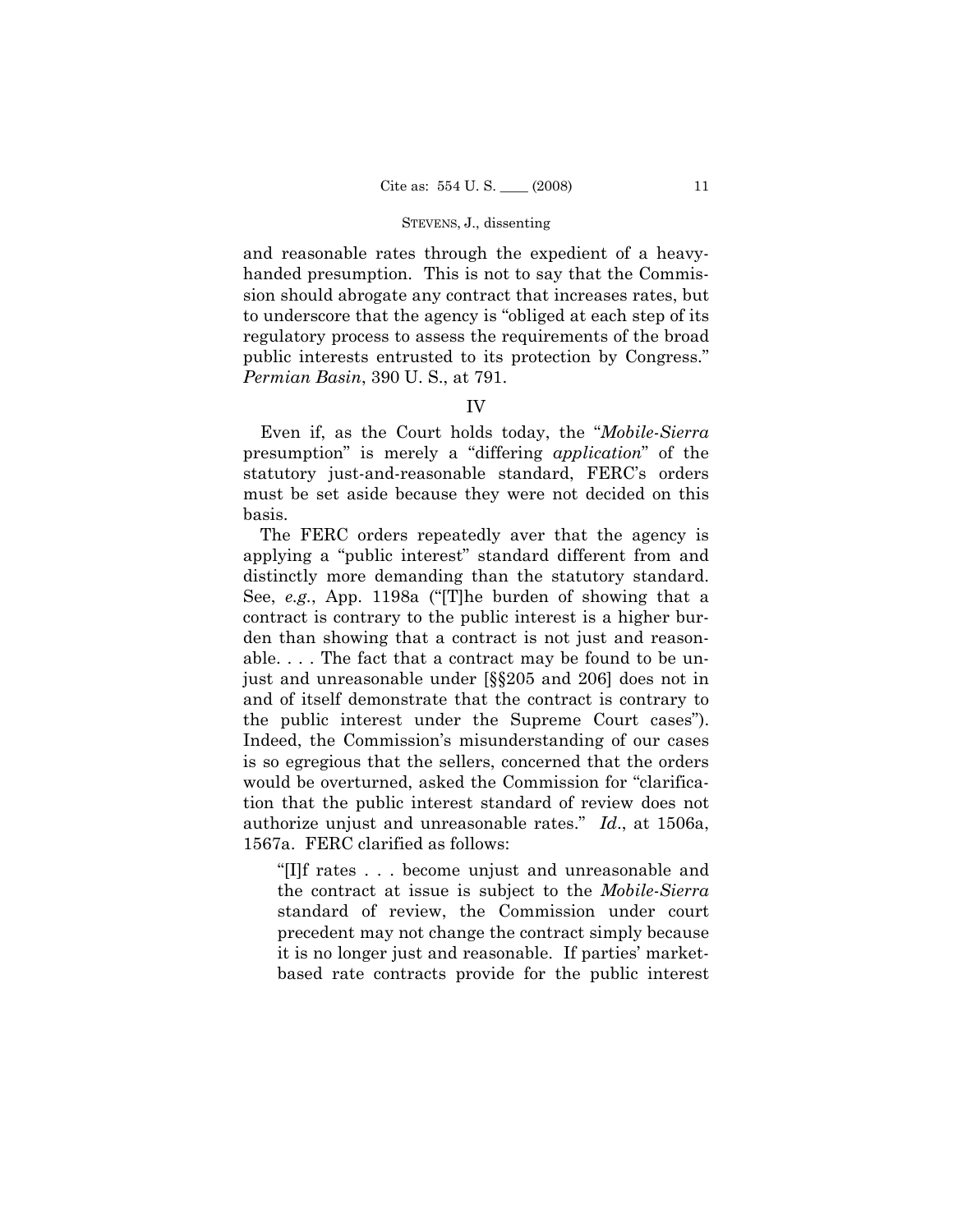## 12 MORGAN STANLEY CAPITAL GROUP INC. *v.* PUBLIC UTIL. DIST. NO. 1 OF SNOHOMISH CTY. STEVENS, J., dissenting

standard of review, the Commission is bound to a higher burden to support modification of such contracts." *Id.*, at 1506a, 1567a.

Whereas in *Texaco* we faulted the Commission for failing to "expressly mention the just-and-reasonable standard," 417 U. S., at 396, in these cases FERC refused outright to apply that standard.3

 In addition to misrepresenting FERC's understanding of the *Mobile-Sierra* doctrine as a presumption rather than a separate standard, the Court overstates the extent to which FERC considered the lawfulness of the rates. The Court recognizes, as it must, that the three factors identified in *Sierra* are neither exclusive nor "precisely applicable to the high-rate challenge of a purchaser." See *ante*, at 20; Brief for Respondent FERC 41–42. Although FERC applied what it termed the "*Sierra* Three-Prong Test," App. 1276a, the Court contends the agency did not err because it also evaluated the "'totality of the circumstances,'" see *ante*, at 20. But FERC's totality-of-thecircumstances review was infected by its misapprehension of the standard "dictated by the U. S. Supreme Court under the *Mobile-Sierra* doctrine." App. 1229a.

 Whereas the focus of §§205(a) and 206(a) is on the reasonableness of the rates charged, not the conduct of the contracting parties, FERC restricted its review to the contracting parties' behavior around the time of formation. See *id*., at 1280a–1284a. FERC seems to have thought it was powerless to conduct just-and-reasonable review unless the contract was already subject to abrogation

<sup>3</sup>The Court contends that FERC's application of the *Mobile-Sierra*  doctrine "should be honored" because it represents the "settled understanding of the FPA." *Ante*, at 23, n. 6. As explained above, however, FERC's interpretation of the FPA (and of our cases construing the FPA) is "'obviously indefensible,'" *supra*, at 3 (quoting *ante*, at 6), and is therefore not entitled to any deference.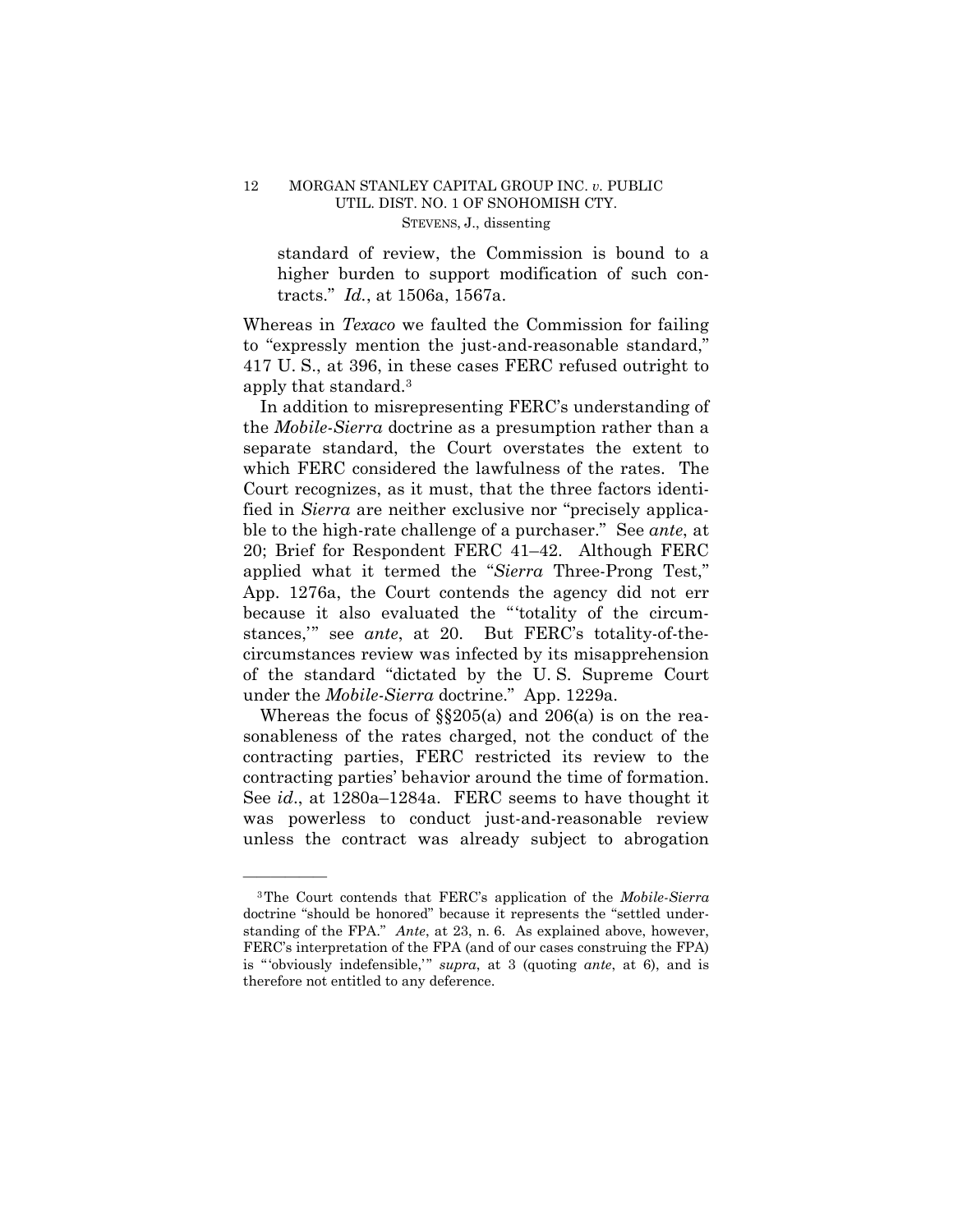#### STEVENS, J., dissenting

based on contract defenses such as fraud or duress. By including contracts within the scope of §206(a), however, Congress must have concluded that contract defenses are insufficient to protect the public interest. But see *ante*, at 19 (holding that the "*Mobile-Sierra* presumption" applies in all circumstances absent "traditional grounds for . . . abrogation" or "illegal action" by a contracting party).4 Indeed, nothing in the FPA or this Court's cases precludes FERC from considering circumstances exogenous to contract negotiations, including natural disasters and market manipulation by entities not parties to the challenged contract.5 FERC's error is obvious from the face of the orders, which repeatedly state the Commission's belief that it could not consider evidence relevant to the reasonableness of the contract rates.6

<sup>4</sup>The Court quite sensibly instructs FERC that "if it is clear that one party to a contract engaged in such extensive unlawful market manipulation as to alter the playing field for contract negotiations, the Commission should not presume that the contract is just and reasonable"; and that the "mere fact that the unlawful activity occurred in a different (but related) market does not automatically establish that it had no effect upon the contract—especially given the Staff Report's (unsurprising) finding that high prices in the one market produced high prices in the other." *Ante*, at 25. I disagree, however, with the Court's suggestion that the FPA restricts FERC's review of contract rates to these limited criteria.<br><sup>5</sup>The FPA does not specify how market deficiencies should weigh in

FERC's review of contract rates. Depending on the circumstances and how one balances the short-term and long-term interests of consumers, evidence of "market turmoil" may, as the Court argues, support rather detract from a finding that contract rates are just and reasonable. See *ante*, at 18. Whether any given contract rate "ultimately benefits consumers," *ante*, at 22, however, is a determination that Congress has vested in FERC, not this Court.<br><sup>6</sup>See, *e.g.*, App. 1275a ("[A] finding that the unjust and unreasonable

spot market prices caused forward bilateral prices to be unjust and unreasonable would be relevant to contract modification only where there is a 'just and reasonable' standard of review. As we have previously concluded, the contracts at issue in this proceeding do not provide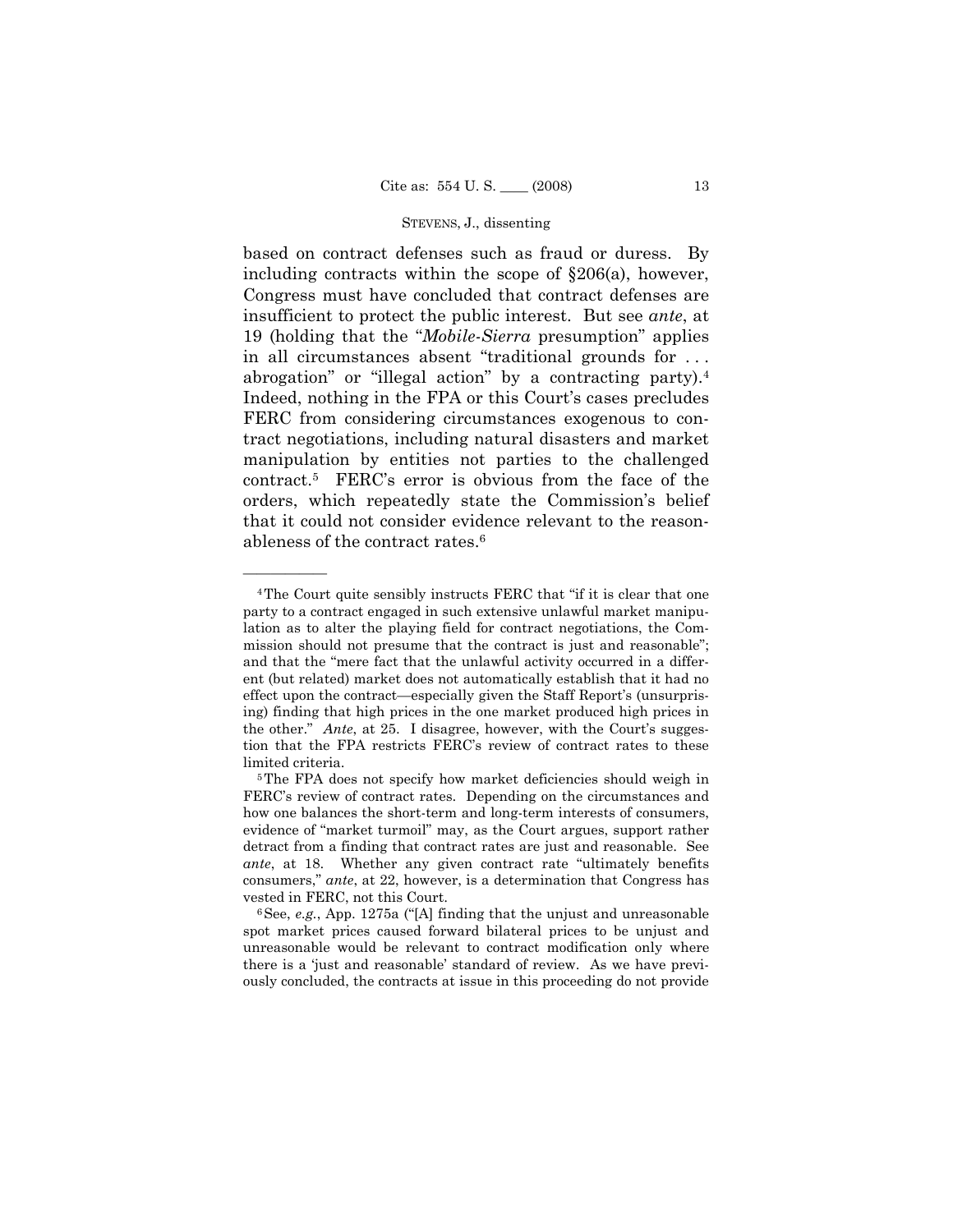## 14 MORGAN STANLEY CAPITAL GROUP INC. *v.* PUBLIC UTIL. DIST. NO. 1 OF SNOHOMISH CTY. STEVENS, J., dissenting

 Although the Court and the Commission attempt to recast FERC's orders as applying the statutory standard, see *ante*, at 13–14; Brief for Respondent FERC 21, under the doctrine set forth in *SEC* v. *Chenery Corp.*, 318 U. S. 80 (1943), "we cannot accept appellate counsel's *post hoc*  rationalizations for agency action; for an agency's order must be upheld, if at all, on the same basis articulated in the order by the agency itself," *Texaco*, 417 U. S., at 397 (internal quotation marks omitted). Furthermore, even assuming FERC subjectively believed that it was applying the just-and-reasonable standard despite its repeated declarations to the contrary, each order must be deemed "so ambiguous that it falls short of that standard of clarity that administrative orders must exhibit." *Id.*, at 395–396.

 In order to get around the *Chenery* doctrine, the Court not only mischaracterizes FERC's orders, but also takes a more radical tack: It concludes that whatever the rationale set forth in FERC's orders, *Chenery* does not apply because "the Commission was *required*, under our decision in *Sierra*, to apply the *Mobile-Sierra* presumption in its evaluation of the contracts here." *Ante*, at 16. This point prompts the Court to comment that "FERC has lucked out." *Ibid*. If the Commission has "lucked out," it is not only a purely fortuitous victory, but also a Pyrrhic one.

for such a standard but rather evidence an intent that the contracts may be changed only pursuant to the 'public interest' standard of review. Under the 'public interest' standard, to justify contract modification it is not enough to show that forward prices became unjust and unreasonable due to the impact of spot market dysfunctions" (footnote omitted)); *id.*, at 1527a ("Complainants were required to meet the public interest standard of review, not the just and reasonable standard of review which could have taken into account the causal connection between the spot market prices and forward bilateral market prices"); *id*., at 1534a ("The Staff Report did not make any findings regarding the justness and reasonableness of any contract rates and any such findings would not be relevant here because the just and reasonable standard is not applicable").